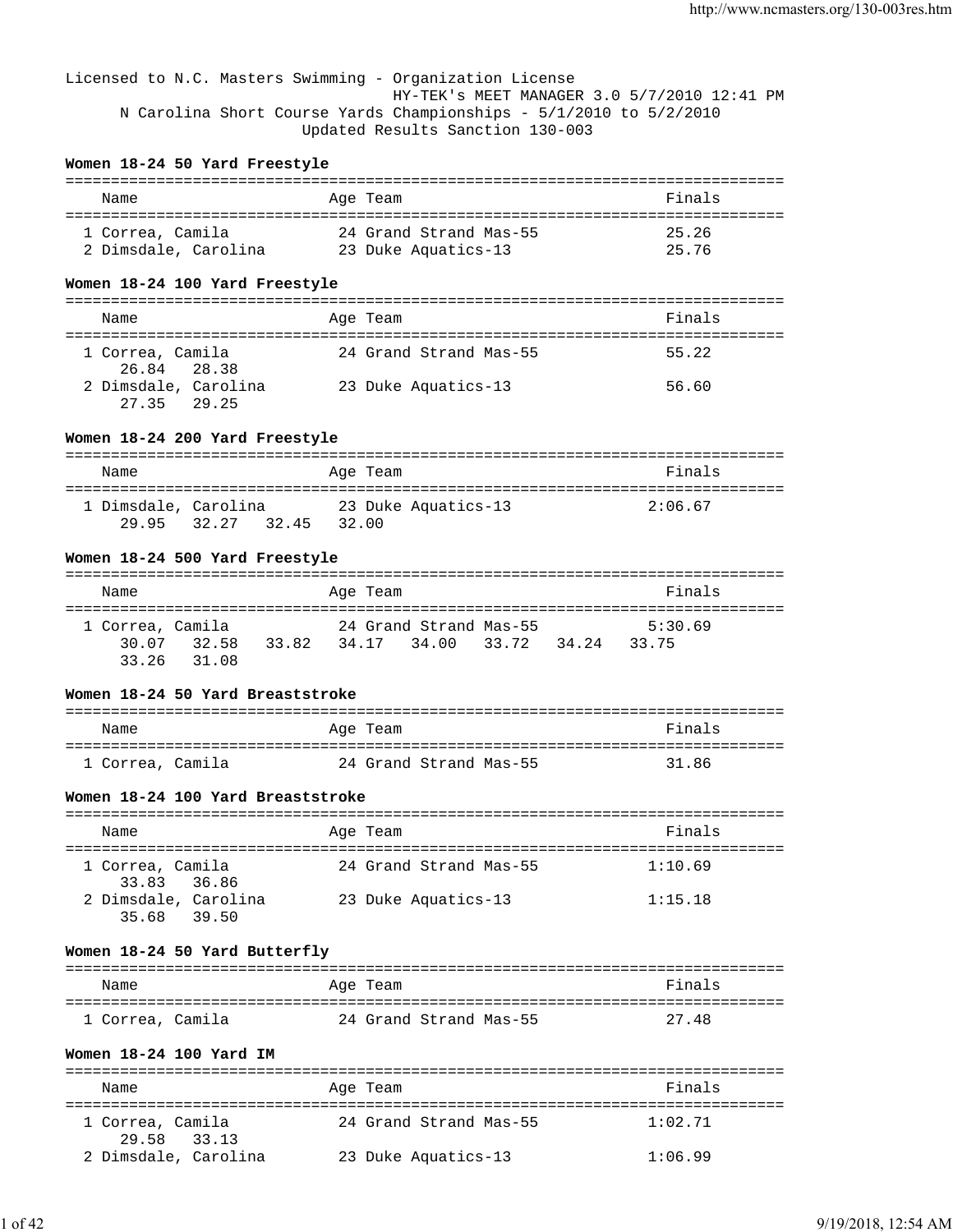32.28 34.71

#### **Women 18-24 200 Yard IM**

| Name                 |       |       |       | Age Team |                     | Finals  |  |
|----------------------|-------|-------|-------|----------|---------------------|---------|--|
| 1 Dimsdale, Carolina |       |       |       |          | 23 Duke Aquatics-13 | 2:25.53 |  |
| 3131                 | 38.01 | 42.01 | 34.20 |          |                     |         |  |

#### **Women 25-29 50 Yard Freestyle**

=============================================================================== Age Team and the Second State of the Second State State and Second State State State State State State State S =============================================================================== 27 Raleigh Area Mas-13 25.15 2 Rice, Kim 29 Durham Area Mast-13 26.41 3 Proud, Jessica 28 Durham Area Mast-13 27.37 4 Sanchez, Teresa 29 Durham Area Mast-13 31.07 5 Hawley, Katherine 29 Raleigh Area Mas-13 31.76 6 Weichel, Kristen 28 Bowker Aquatic C-13 35.34

#### **Women 25-29 100 Yard Freestyle**

| Name                              | Age Team               | Finals  |
|-----------------------------------|------------------------|---------|
| 1 Norris, Amy<br>27.13 28.26      | 25 Raleigh Area Mas-13 | 55.39   |
| 2 Bonney, Erin<br>27.72 29.76     | 27 Raleigh Area Mas-13 | 57.48   |
| 3 Proud, Jessica<br>29.18 31.67   | 28 Durham Area Mast-13 | 1:00.85 |
| 4 Sanchez, Teresa<br>32.12 34.26  | 29 Durham Area Mast-13 | 1:06.38 |
| 5 Weichel, Kristen<br>38.08 40.72 | 28 Bowker Aquatic C-13 | 1:18.80 |

#### **Women 25-29 200 Yard Freestyle**

| Name                              |       | Age Team                        | Finals  |
|-----------------------------------|-------|---------------------------------|---------|
| 1 Norris, Amy<br>29.33 31.25      | 31.62 | 25 Raleigh Area Mas-13<br>31.18 | 2:03.38 |
| 2 Sanchez, Teresa<br>34.30 37.50  | 39.24 | 29 Durham Area Mast-13<br>36.66 | 2:27.70 |
| 3 Weichel, Kristen<br>39.84 45.58 | 46.36 | 28 Bowker Aquatic C-13<br>45.96 | 2:57.74 |

#### **Women 25-29 500 Yard Freestyle**

| Name               |                     | Age Team                      |                         |  | Finals  |  |
|--------------------|---------------------|-------------------------------|-------------------------|--|---------|--|
|                    | 1 Hawley, Katherine |                               | 29 Raleigh Area Mas-13  |  | 6:37.73 |  |
|                    | 36.04 39.49         | 40.22 40.02 40.74 40.87 40.40 |                         |  | 40.85   |  |
|                    | 40.43 38.67         |                               |                         |  |         |  |
| 2 Sanchez, Teresa  |                     |                               | 29 Durham Area Mast-13  |  | 6:51.93 |  |
|                    | 37.22 39.70 42.39   |                               | 42.85 42.85 42.82 42.56 |  | 42.46   |  |
|                    | 41.12 37.96         |                               |                         |  |         |  |
| 3 Weichel, Kristen |                     |                               | 28 Bowker Aquatic C-13  |  | 7:57.86 |  |

#### **Women 25-29 1000 Yard Freestyle**

=============================================================================== Name Research Age Team and the Search School and Times and Search School and Times and Times and Times and Times and Times and Times and Times and Times and Times and Times and Times and Times and Times and Times and Times =============================================================================== 1 Rice, Kim 29 Durham Area Mast-13 10:53.12 28.45 31.51 31.99 32.81 33.13 33.00 33.00 33.10 32.99 32.72 32.91 33.34 33.35 33.38 33.05 33.55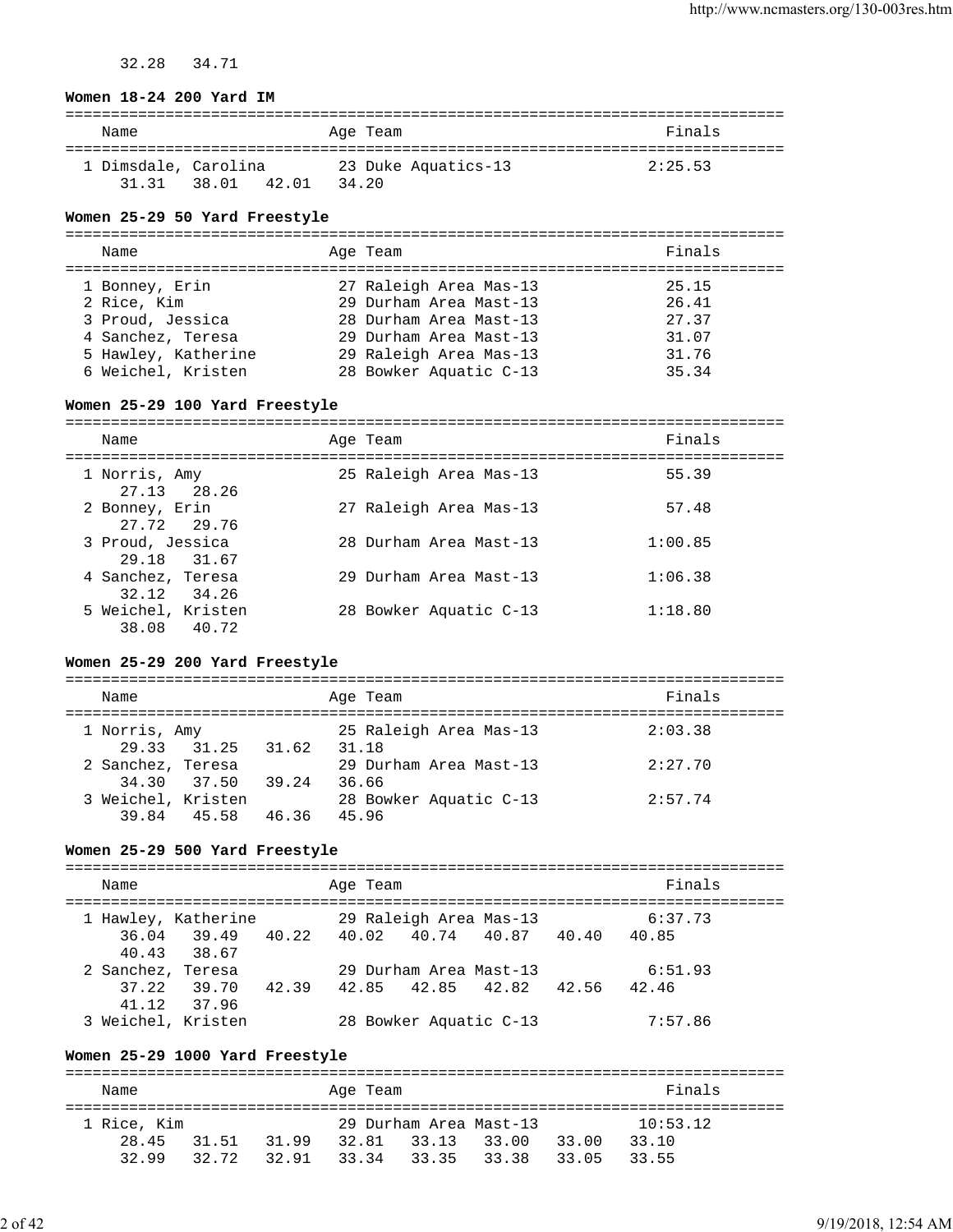|       | 33.32 33.53 32.67 | 31.32                                     |          |
|-------|-------------------|-------------------------------------------|----------|
|       |                   |                                           | 13:57.86 |
|       |                   | 36.67 41.71 41.88 42.77 42.04 42.71 42.70 | 43.19    |
| 42.93 |                   | 42.41 42.79 42.06 42.56 41.88 42.83       | 42.14    |
| 42.79 | 41.32 41.57 38.91 |                                           |          |

### **Women 25-29 50 Yard Backstroke**

| Name             | Age Team               | Finals |
|------------------|------------------------|--------|
| 1 Proud, Jessica | 28 Durham Area Mast-13 | 32.91  |

#### **Women 25-29 100 Yard Backstroke**

| Name                             | Age Team               | Finals  |
|----------------------------------|------------------------|---------|
| 1 Norris, Amy<br>30.12 31.36     | 25 Raleigh Area Mas-13 | 1:01.48 |
| 2 Rice, Kim<br>32.26 33.22       | 29 Durham Area Mast-13 | 1:05.48 |
| 3 Sanchez, Teresa<br>41.01 39.52 | 29 Durham Area Mast-13 | 1:20.53 |

## **Women 25-29 50 Yard Butterfly**

| Name           |                   | Age Team               | Finals |
|----------------|-------------------|------------------------|--------|
| 1 Bonney, Erin |                   | 27 Raleigh Area Mas-13 | 29.08  |
|                | 2 Sanchez, Teresa | 29 Durham Area Mast-13 | 35.20  |

#### **Women 25-29 100 Yard IM**

| Name                            | Age Team               | Finals  |
|---------------------------------|------------------------|---------|
| 1 Rice, Kim<br>$31.03$ $35.13$  | 29 Durham Area Mast-13 | 1:06.16 |
| 2 Proud, Jessica<br>32.96 38.40 | 28 Durham Area Mast-13 | 1:11.36 |

#### **Women 25-29 200 Yard IM**

| Finals<br>Name<br>Age Team<br>25 Raleigh Area Mas-13<br>2:22.92<br>1 Norris, Amy |       |       |  |
|----------------------------------------------------------------------------------|-------|-------|--|
|                                                                                  |       |       |  |
| 36.04<br>32.87                                                                   | 29 88 | 44.13 |  |

## **Women 30-34 50 Yard Freestyle**

| Name             | Age Team               | Finals |
|------------------|------------------------|--------|
| 1 Caldas, Hannah | 32 North Carolina M-13 | 24.39  |
| 2 Darner, Tera   | 33 Unattached          | 27.30  |

## **Women 30-34 100 Yard Freestyle**

| Name                            | Age Team |                        | Finals |
|---------------------------------|----------|------------------------|--------|
| 1 Caldas, Hannah<br>25.64 27.01 |          | 32 North Carolina M-13 | 52.65  |

#### **Women 30-34 500 Yard Freestyle**

| Name             | Age Team               | Finals  |
|------------------|------------------------|---------|
| 1 Caldas, Hannah | 32 North Carolina M-13 | 5:34.21 |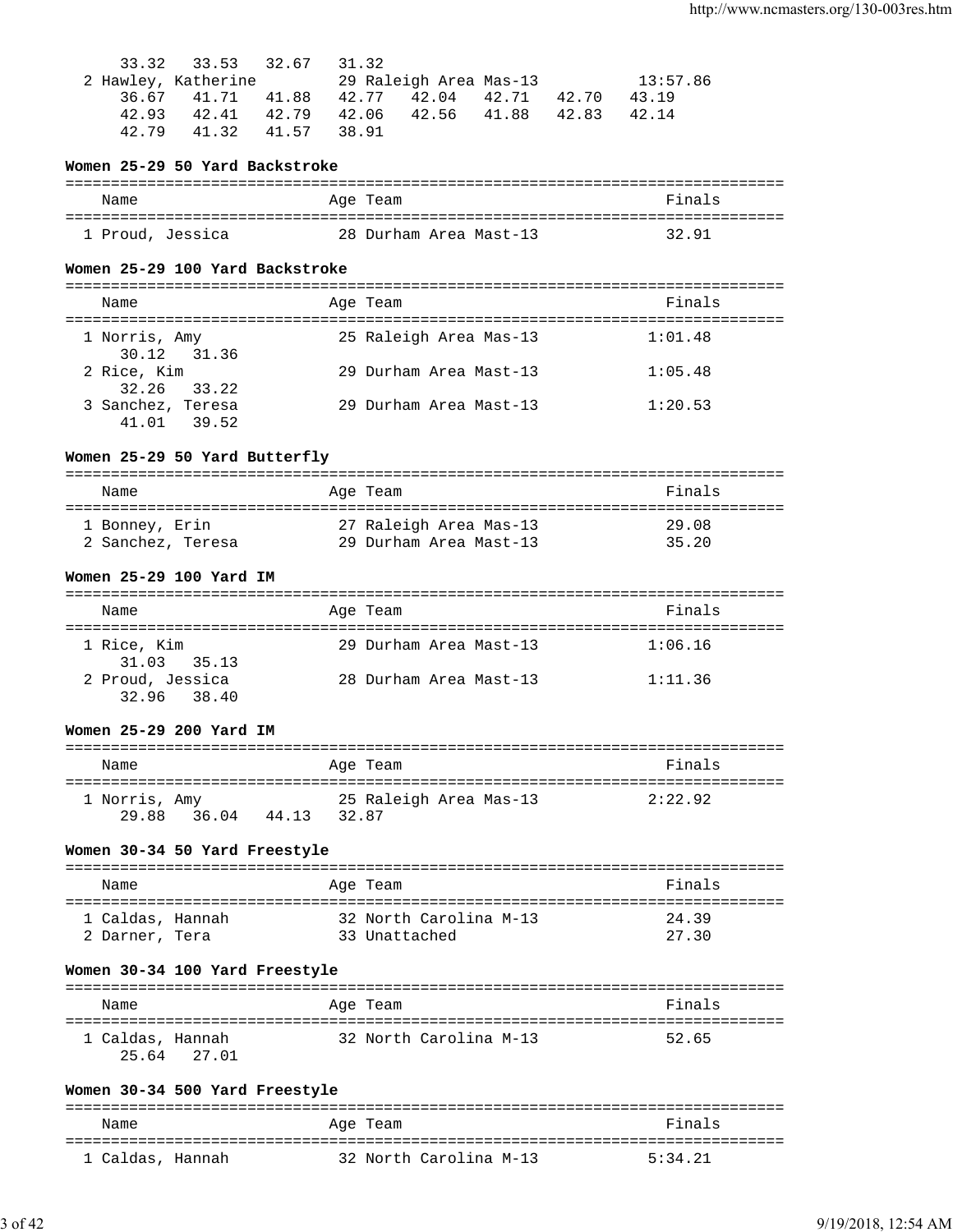|  |             |  | 30.60 33.01 33.67 34.14 33.76 34.31 34.52 34.16 |  |  |
|--|-------------|--|-------------------------------------------------|--|--|
|  | 34.12 31.92 |  |                                                 |  |  |

### **Women 30-34 50 Yard Backstroke**

| Name            | Age Team               | Finals |
|-----------------|------------------------|--------|
| 1 Darner, Tera  | 33 Unattached          | 31.21  |
| 2 Brown, Lauren | 33 Durham Area Mast-13 | 38.96  |

## **Women 30-34 100 Yard Backstroke**

| Name            | Age Team               | Finals  |
|-----------------|------------------------|---------|
|                 |                        |         |
| 1 Darner, Tera  | 33 Unattached          | 1:08.22 |
| 33.86 34.36     |                        |         |
| 2 Brown, Lauren | 33 Durham Area Mast-13 | 1:23.94 |
| 43.27<br>40.67  |                        |         |

# **Women 30-34 50 Yard Breaststroke**

| Name                  | Age Team               | Finals |
|-----------------------|------------------------|--------|
|                       |                        |        |
| 1 Caldas, Hannah      | 32 North Carolina M-13 | 30.52  |
| 2 Tandlmayer, Melissa | 34 Raleigh Area Mas-13 | 36.66  |
| 3 Brown, Lauren       | 33 Durham Area Mast-13 | 41.66  |

## **Women 30-34 100 Yard Breaststroke**

| Name                                 | Age Team               | Finals  |
|--------------------------------------|------------------------|---------|
| 1 Caldas, Hannah<br>31.57 35.62      | 32 North Carolina M-13 | 1:07.19 |
| 2 Darner, Tera<br>36.75 39.66        | 33 Unattached          | 1:16.41 |
| 3 Tandlmayer, Melissa<br>36.70 42.13 | 34 Raleigh Area Mas-13 | 1:18.83 |
| 4 Brown, Lauren<br>42.85 49.86       | 33 Durham Area Mast-13 | 1:32.71 |

# **Women 30-34 200 Yard Breaststroke**

| Name             |             |       | Age Team                        |  | Finals  |
|------------------|-------------|-------|---------------------------------|--|---------|
| 1 Caldas, Hannah | 34.34 37.58 | 38.03 | 32 North Carolina M-13<br>39.51 |  | 2:29.46 |

# **Women 30-34 50 Yard Butterfly**

| Name                                                                           | Age Team                                                                                    | Finals                           |
|--------------------------------------------------------------------------------|---------------------------------------------------------------------------------------------|----------------------------------|
| 1 Caldas, Hannah<br>2 Darner, Tera<br>3 Tandlmayer, Melissa<br>4 Brown, Lauren | 32 North Carolina M-13<br>33 Unattached<br>34 Raleigh Area Mas-13<br>33 Durham Area Mast-13 | 26.88<br>30.54<br>33.45<br>37.01 |
|                                                                                |                                                                                             |                                  |

# **Women 30-34 100 Yard Butterfly**

| Name                               | Age Team               | Finals  |
|------------------------------------|------------------------|---------|
| 1 Caldas, Hannah<br>28.30<br>31.83 | 32 North Carolina M-13 | 1:00.13 |

# **Women 30-34 100 Yard IM**

===============================================================================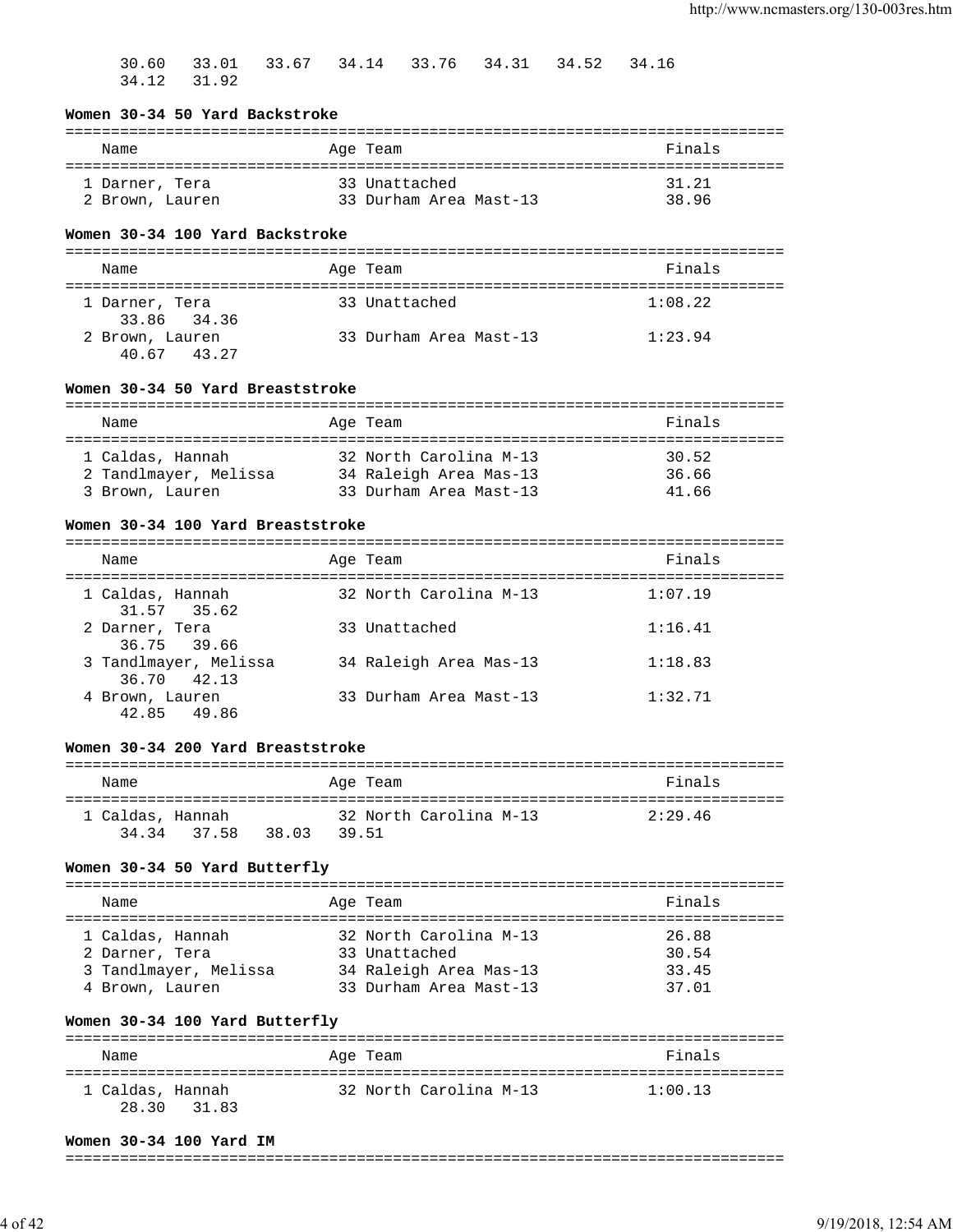| Name                                 | Age Team               | Finals  |
|--------------------------------------|------------------------|---------|
| 1 Caldas, Hannah<br>27.99 32.03      | 32 North Carolina M-13 | 1:00.02 |
| 2 Darner, Tera<br>31.52 36.99        | 33 Unattached          | 1:08.51 |
| 3 Tandlmayer, Melissa<br>35.68 39.32 | 34 Raleigh Area Mas-13 | 1:15.00 |
| 4 Brown, Lauren<br>38.08 43.83       | 33 Durham Area Mast-13 | 1:21.91 |

#### **Women 30-34 200 Yard IM**

| Name                      |       |       | Age Team |                        | Finals  |
|---------------------------|-------|-------|----------|------------------------|---------|
| 1 Caldas, Hannah<br>28.40 | 34.04 | 39 07 | 31.58    | 32 North Carolina M-13 | 2:13.09 |

## **Women 35-39 50 Yard Freestyle**

| Name                     |  | Age Team               | Finals |  |  |  |  |  |
|--------------------------|--|------------------------|--------|--|--|--|--|--|
|                          |  |                        |        |  |  |  |  |  |
| 1 Braun, Erika           |  | 38 Raleigh Area Mas-13 | 24.24  |  |  |  |  |  |
| 2 Hatakeyama, Chio       |  | 35 Hawaii Masters-39   | 26.82  |  |  |  |  |  |
| 3 Van Welzen, Lindsay    |  | 36 Raleigh Area Mas-13 | 28.00  |  |  |  |  |  |
| 4 Angelada-Jao, Jennifer |  | 36 Bowker Aquatic C-13 | 28.71  |  |  |  |  |  |
| 5 Oversmith, Amy         |  | 38 Raleigh Area Mas-13 | 29.20  |  |  |  |  |  |

## **Women 35-39 100 Yard Freestyle**

| Name                                    | Age Team               | Finals  |
|-----------------------------------------|------------------------|---------|
| 1 Braun, Erika<br>25.27 27.26           | 38 Raleigh Area Mas-13 | 52.53   |
| 2 Van Welzen, Lindsay<br>28.81 32.37    | 36 Raleigh Area Mas-13 | 1:01.18 |
| 3 Bishop, Jessica<br>31.10 32.41        | 35 North Carolina A-13 | 1:03.51 |
| 4 Oversmith, Amy<br>29.96 33.56         | 38 Raleigh Area Mas-13 | 1:03.52 |
| 5 Hall, Virginia<br>31.26 32.63         | 37 North Carolina A-13 | 1:03.89 |
| 6 Angelada-Jao, Jennifer<br>30.62 34.31 | 36 Bowker Aquatic C-13 | 1:04.93 |

## **Women 35-39 200 Yard Freestyle**

| Name             | Age Team               | Finals  |
|------------------|------------------------|---------|
| 1 Oversmith, Amy | 38 Raleigh Area Mas-13 | 2:25.57 |
| 33.08 37.55      | 37.01<br>3793          |         |

## **Women 35-39 500 Yard Freestyle**

| Name               | Age Team                            |                         |       | Finals  |  |
|--------------------|-------------------------------------|-------------------------|-------|---------|--|
| 1 Hatakeyama, Chio |                                     | 35 Hawaii Masters-39    |       | 5:46.95 |  |
|                    | 32.52 34.75 35.06 35.32 35.31 35.16 |                         | 35.13 | 35.31   |  |
| 35.16 33.23        |                                     |                         |       |         |  |
| 2 Bishop, Jessica  |                                     | 35 North Carolina A-13  |       | 6:06.41 |  |
| 32.91 35.21        | 36.80                               | 37.26 37.35 37.16 37.57 |       | 37.73   |  |
| 37.66 36.76        |                                     |                         |       |         |  |
| 3 Hall, Virginia   |                                     | 37 North Carolina A-13  |       | 6:24.80 |  |
| 35.65 39.51        | 39.09                               | 39.01 39.08 38.67       | 39.00 | 38.86   |  |
| 38.50 37.43        |                                     |                         |       |         |  |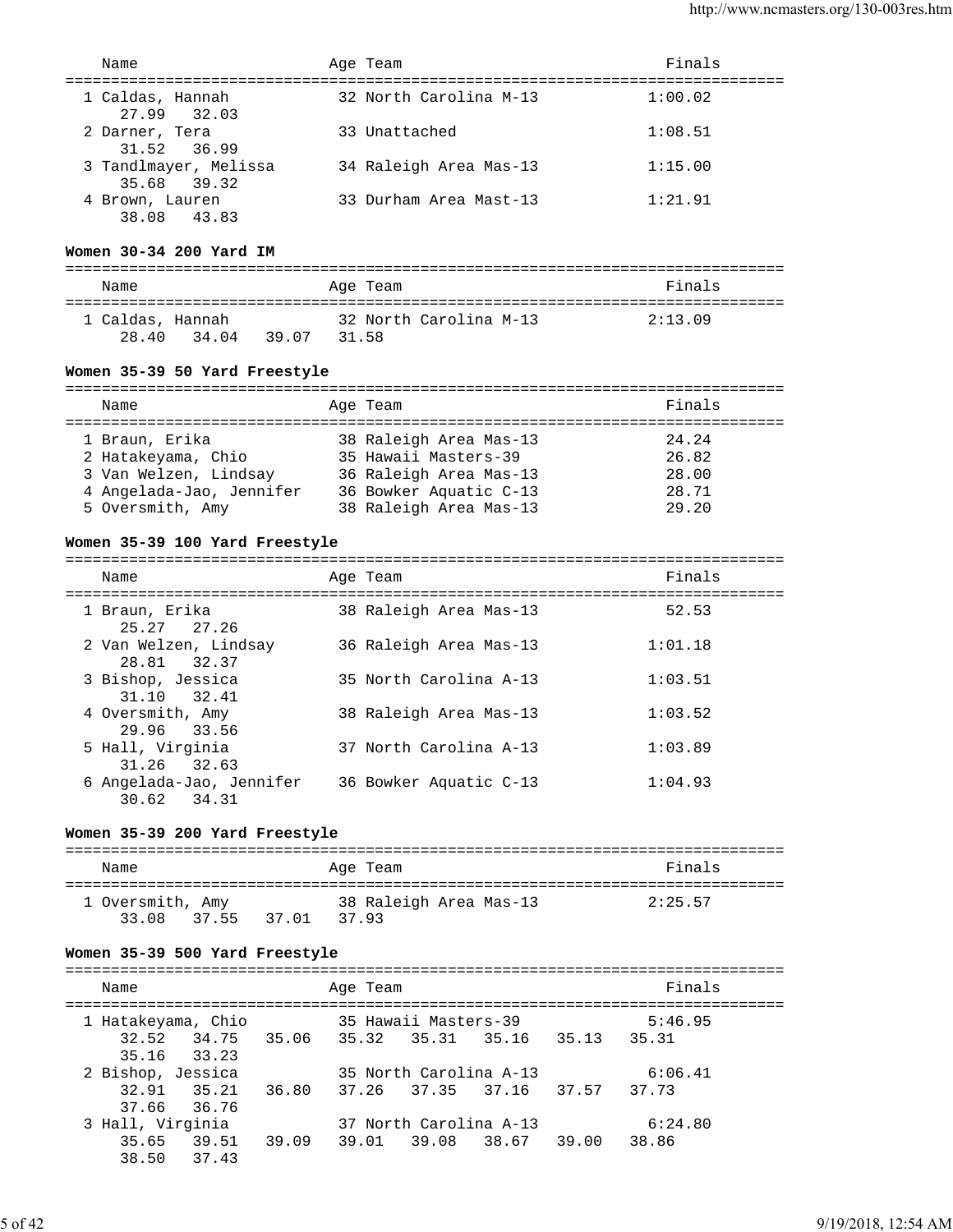#### **Women 35-39 1000 Yard Freestyle**

| Name             |       |       | Age Team |                        |       |       | Finals   |  |
|------------------|-------|-------|----------|------------------------|-------|-------|----------|--|
| 1 Oversmith, Amy |       |       |          | 38 Raleigh Area Mas-13 |       |       | 12:44.88 |  |
| 33.13            | 36.79 | 37.15 | 38.06    | 37.60                  | 38.04 | 38.41 | 38.59    |  |
| 38.68            | 38.97 | 38.08 | 39.01    | 38.40                  | 39.03 | 39.20 | 39.40    |  |
| 39.13            | 39.20 | 39.35 | 38.66    |                        |       |       |          |  |
| 2 Hall, Virginia |       |       |          | 37 North Carolina A-13 |       |       | 13:23.00 |  |
| 37.40            | 40.50 | 41.12 | 40.73    | 41.34                  | 40.66 | 41.34 | 41.49    |  |
| 41.48            | 41.11 | 41.03 | 39.99    | 39.94                  | 39.99 | 39.48 | 39.89    |  |
| 40.26            | 39.27 | 39.19 | 36.79    |                        |       |       |          |  |

# **Women 35-39 1650 Yard Freestyle**

| MOMEN 23-33 1830 IAIQ FIEESLYIE |       |       |          |                        |       |       |          |  |
|---------------------------------|-------|-------|----------|------------------------|-------|-------|----------|--|
| Name                            |       |       | Age Team |                        |       |       | Finals   |  |
| 1 Bishop, Jessica               |       |       |          | 35 North Carolina A-13 |       |       | 21:00.10 |  |
| 33.61                           | 36.05 | 38.01 | 38.90    | 37.85                  | 37.98 | 37.85 | 38.17    |  |
| 38.47                           | 38.36 | 38.20 | 37.83    | 38.14                  | 38.33 | 38.18 | 38.59    |  |
| 38.47                           | 38.56 | 38.72 | 38.73    | 38.56                  | 38.28 | 38.65 | 38.72    |  |
| 38.70                           | 38.76 | 38.87 | 38.87    | 39.21                  | 39.11 | 38.77 | 38.25    |  |
| 36.35                           |       |       |          |                        |       |       |          |  |
| 2 DeMilia, Mary                 |       |       |          | 38 Raleigh Area Mas-13 |       |       | 21:32.26 |  |
| 34.42                           | 37.34 | 38.48 | 38.52    | 38.32                  | 38.57 | 39.16 | 39.01    |  |
| 39.26                           | 39.22 | 39.08 | 39.54    | 39.50                  | 38.99 | 39.39 | 38.93    |  |
| 39.76                           | 39.53 | 39.09 | 39.42    | 39.44                  | 39.26 | 39.65 | 39.86    |  |
| 40.33                           | 39.54 | 40.20 | 39.93    | 40.09                  | 39.89 | 39.65 | 39.56    |  |

#### **Women 35-39 50 Yard Backstroke**

39.33

| Name                     | Age Team               | Finals |
|--------------------------|------------------------|--------|
| 1 Braun, Erika           | 38 Raleigh Area Mas-13 | 28.28  |
| 2 Oversmith, Amy         | 38 Raleigh Area Mas-13 | 34.24  |
| 3 Angelada-Jao, Jennifer | 36 Bowker Aquatic C-13 | 34.37  |

#### **Women 35-39 100 Yard Backstroke**

| Name                                           | Age Team               | Finals  |
|------------------------------------------------|------------------------|---------|
| 1 Angelada-Jao, Jennifer                       | 36 Bowker Aquatic C-13 | 1:12.03 |
| 35.47 36.56<br>2 Oversmith, Amy<br>35.74 37.10 | 38 Raleigh Area Mas-13 | 1:12.84 |

#### **Women 35-39 50 Yard Breaststroke**

| Name                  | Age Team               | Finals |
|-----------------------|------------------------|--------|
| 1 Hatakeyama, Chio    | 35 Hawaii Masters-39   | 32.70  |
| 2 Van Welzen, Lindsay | 36 Raleigh Area Mas-13 | 37 10  |

#### **Women 35-39 100 Yard Breaststroke**

| Name                                    | Age Team               | Finals  |
|-----------------------------------------|------------------------|---------|
| 1 Van Welzen, Lindsay<br>37 83<br>41.83 | 36 Raleigh Area Mas-13 | 1:19.66 |

#### **Women 35-39 200 Yard Breaststroke**

| ----<br>___ |             |    |
|-------------|-------------|----|
| Name        | Age<br>'eam | na |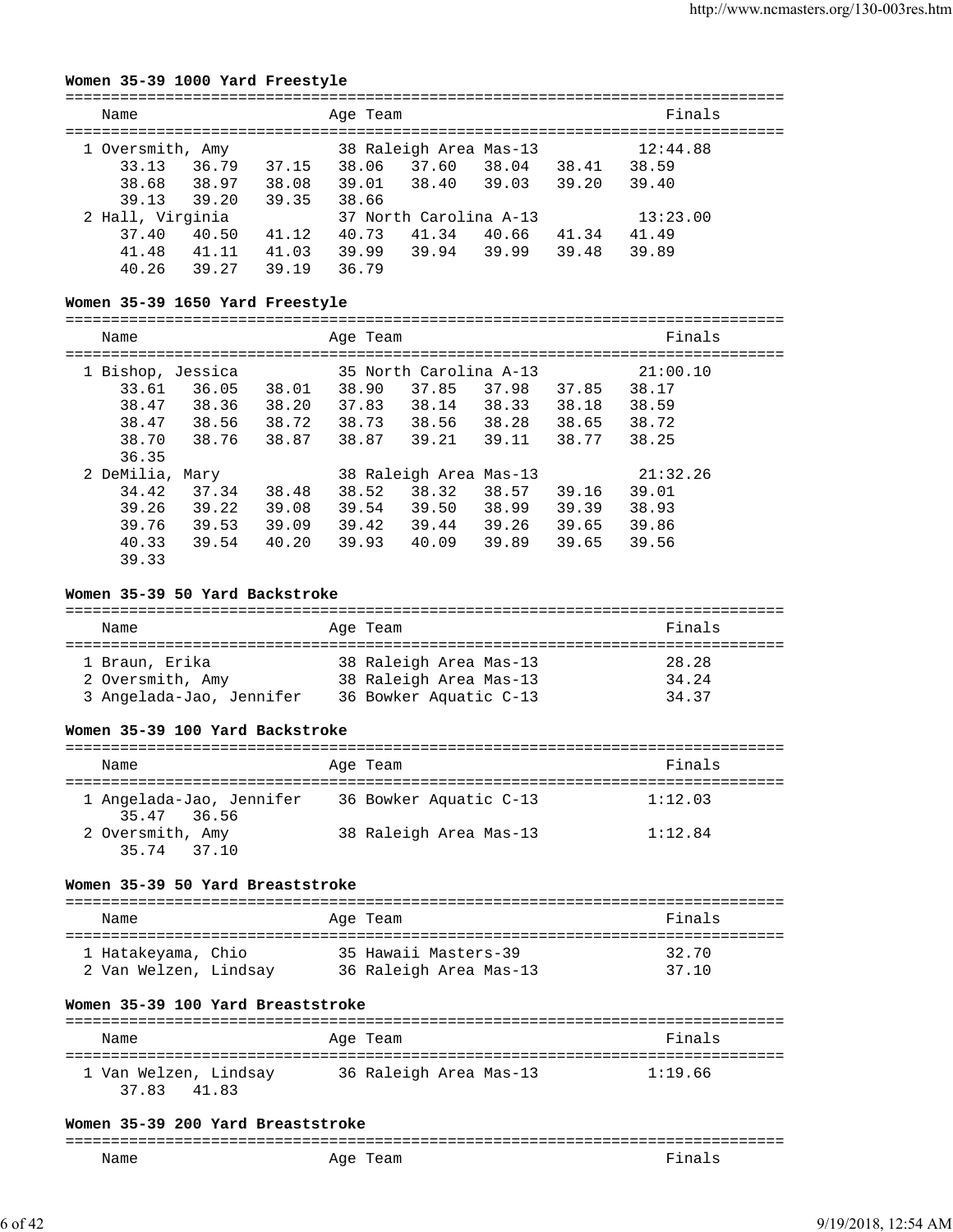|                                                                |                                                                                 | ___________________________________ |
|----------------------------------------------------------------|---------------------------------------------------------------------------------|-------------------------------------|
|                                                                | 1 Van Welzen, Lindsay 36 Raleigh Area Mas-13 2:51.80<br>38.49 42.71 44.94 45.66 |                                     |
| Women 35-39 50 Yard Butterfly                                  |                                                                                 |                                     |
|                                                                |                                                                                 |                                     |
| Name                                                           | Age Team                                                                        | Finals                              |
| 1 Braun, Erika                                                 | 38 Raleigh Area Mas-13                                                          | 26.32                               |
| 2 Angelada-Jao, Jennifer 36 Bowker Aquatic C-13                |                                                                                 | 33.02                               |
|                                                                |                                                                                 |                                     |
| Women 35-39 100 Yard Butterfly                                 |                                                                                 |                                     |
| Name                                                           | Age Team                                                                        | Finals                              |
|                                                                |                                                                                 |                                     |
| 1 Braun, Erika<br>27.43 33.25                                  | 38 Raleigh Area Mas-13 1:00.68                                                  |                                     |
|                                                                |                                                                                 |                                     |
| Women 35-39 100 Yard IM                                        |                                                                                 |                                     |
| Name<br>===================================                    | Age Team<br>=============================                                       | Finals                              |
| 1 Braun, Erika                                                 | 38 Raleigh Area Mas-13                                                          | 1:01.08                             |
| 27.67 33.41<br>2 Van Welzen, Lindsay 36 Raleigh Area Mas-13    |                                                                                 | 1:10.70                             |
| 34.94 35.76                                                    |                                                                                 |                                     |
| 3 Angelada-Jao, Jennifer 36 Bowker Aquatic C-13<br>33.83 38.27 |                                                                                 | 1:12.10                             |
| Women 35-39 200 Yard IM                                        |                                                                                 |                                     |
|                                                                |                                                                                 |                                     |
| Name                                                           | Age Team                                                                        | Finals                              |
| 34.85 41.50 48.83 35.67                                        | 1 Bishop, Jessica                           35 North Carolina A-13              | 2:40.85                             |
| 2 Hall, Virginia                                               |                                                                                 | 2:41.20                             |

# 36.34 39.17 49.88 35.81 3 Van Welzen, Lindsay 36 Raleigh Area Mas-13 2:41.79 32.41 42.64 45.88 40.86

# **Women 35-39 400 Yard IM**

| Name                                                  | Age Team                                                               |               | Finals                      |
|-------------------------------------------------------|------------------------------------------------------------------------|---------------|-----------------------------|
| 1 Hatakeyama, Chio<br>32.24 36.35<br>2 Oversmith, Amy | 35 Hawaii Masters-39<br>40.61<br>40.86 41.25<br>38 Raleigh Area Mas-13 | 41.97<br>3549 | 5:03.55<br>34.78<br>5:52.91 |
| 39 67 43 81                                           | 44.70<br>44.64 51.79 52.34                                             | 3796          | 38.00                       |

# **Women 40-44 50 Yard Freestyle**

| Name                 | Age Team               | Finals |
|----------------------|------------------------|--------|
| 1 Bryan, Becky       | 41 Raleigh Area Mas-13 | 28.87  |
| 2 Hoy, Tanya         | 42 Unattached          | 34.08  |
| 3 Atkinson, Caroline | 40 Charlotte SwimMa-13 | 34 59  |

# **Women 40-44 100 Yard Freestyle**

| Name                              | Age Team               | Finals  |
|-----------------------------------|------------------------|---------|
| 1 Lindroos, Pamela<br>29.29 31.93 | 44 Duke Aquatics-13    | 1:01.22 |
| 2 Bryan, Becky<br>30.98 35.29     | 41 Raleigh Area Mas-13 | 1:06.27 |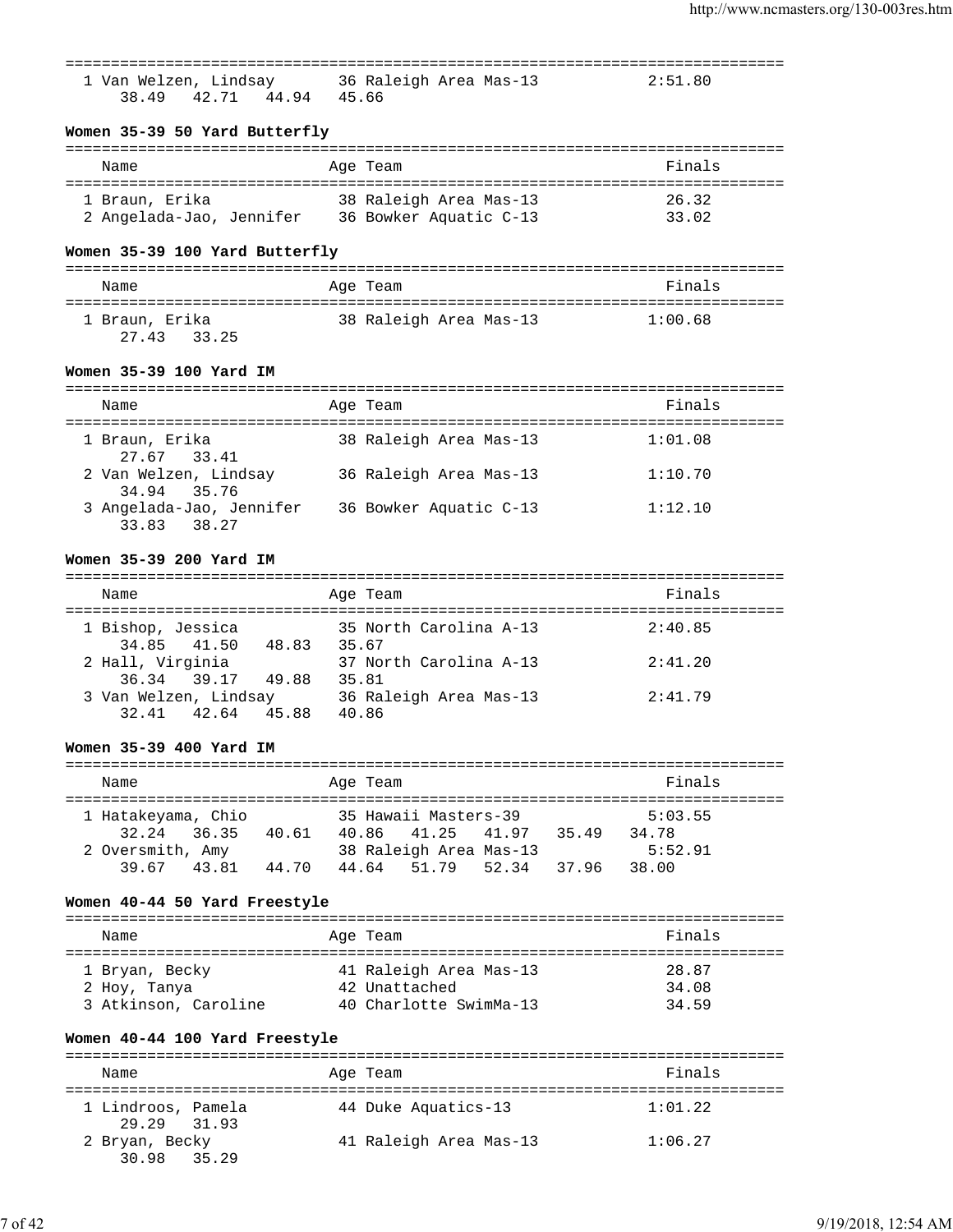3 Atkinson, Caroline 40 Charlotte SwimMa-13 1:13.59 34.93 38.66

## **Women 40-44 200 Yard Freestyle**

#### =============================================================================== Name **Age Team** Age Team **Finals** =============================================================================== 41 Durham Area Mast-13 2:10.57 30.40 32.88 33.78 33.51

#### **Women 40-44 500 Yard Freestyle**

| Name                       |       | Age Team |                        |       | Finals  |
|----------------------------|-------|----------|------------------------|-------|---------|
| 1 Williams, Heidi          |       |          | 41 Durham Area Mast-13 |       | 5:37.37 |
| 30.66 32.79<br>33.96 32.78 | 34.06 |          | 34.51 34.54 34.74      | 34.80 | 34.53   |

#### **Women 40-44 1000 Yard Freestyle**

| Name                 |       |       | Age Team |                        |       |       | Finals   |  |
|----------------------|-------|-------|----------|------------------------|-------|-------|----------|--|
| 1 Williams, Heidi    |       |       |          | 41 Durham Area Mast-13 |       |       | 11:29.57 |  |
| 31.28                | 33.74 | 34.43 | 34.52    | 34.79                  | 34.42 | 34.47 | 34.69    |  |
| 34.18                | 34.38 | 34.75 | 35.02    | 35.24                  | 34.94 | 35.15 | 34.97    |  |
| 35.51                | 35.18 | 34.72 | 33.19    |                        |       |       |          |  |
| 2 Silvernail, Nicole |       |       |          | 44 Raleigh Area Mas-13 |       |       | 15:21.79 |  |
| 42.62                | 45.08 | 45.86 | 46.04    | 45.85                  | 46.29 | 46.70 | 46.21    |  |
| 46.70                | 47.00 | 46.81 | 47.03    | 47.37                  | 46.56 | 46.61 | 46.82    |  |
| 47.20                | 46.24 | 45.89 | 42.91    |                        |       |       |          |  |

#### **Women 40-44 1650 Yard Freestyle**

| Name                                                                                                                                      | Age Team                                                                                       | Finals                                                                                                               |
|-------------------------------------------------------------------------------------------------------------------------------------------|------------------------------------------------------------------------------------------------|----------------------------------------------------------------------------------------------------------------------|
| 1 Silvernail, Nicole<br>42.71<br>40.40<br>44.67<br>46.34<br>46.11<br>46.60<br>46.42<br>46.65<br>46.59<br>46.82<br>46.40<br>46.74<br>46.11 | 44 Raleigh Area Mas-13<br>45.56<br>45.50<br>46.35<br>46.22<br>46.85<br>46.84<br>47.32<br>46.89 | 25:21.23<br>45.95<br>46.00<br>46.45<br>46.72<br>46.45<br>46.09<br>47.58<br>46.19<br>46.63<br>45.88<br>46.83<br>46.37 |

#### **Women 40-44 50 Yard Backstroke**

#### =============================================================================== Name **Age Team Age Team Age Team Primals** =============================================================================== 1 Williams, Heidi 41 Durham Area Mast-13 32.23 2 Bryan, Becky 41 Raleigh Area Mas-13 34.51 3 Atkinson, Caroline 40 Charlotte SwimMa-13 39.63

#### **Women 40-44 100 Yard Backstroke**

| Name                             |  | Age Team               | Finals  |
|----------------------------------|--|------------------------|---------|
| 1 Williams, Heidi<br>35.59 35.24 |  | 41 Durham Area Mast-13 | 1:10.83 |
| 2 Atkinson, Caroline             |  | 40 Charlotte SwimMa-13 | 1:25.96 |

#### **Women 40-44 200 Yard Backstroke**

| Name                             |       | Age Team                        | Finals  |
|----------------------------------|-------|---------------------------------|---------|
| 1 Williams, Heidi<br>35.55 38.83 | 39.58 | 41 Durham Area Mast-13<br>38.58 | 2:32.54 |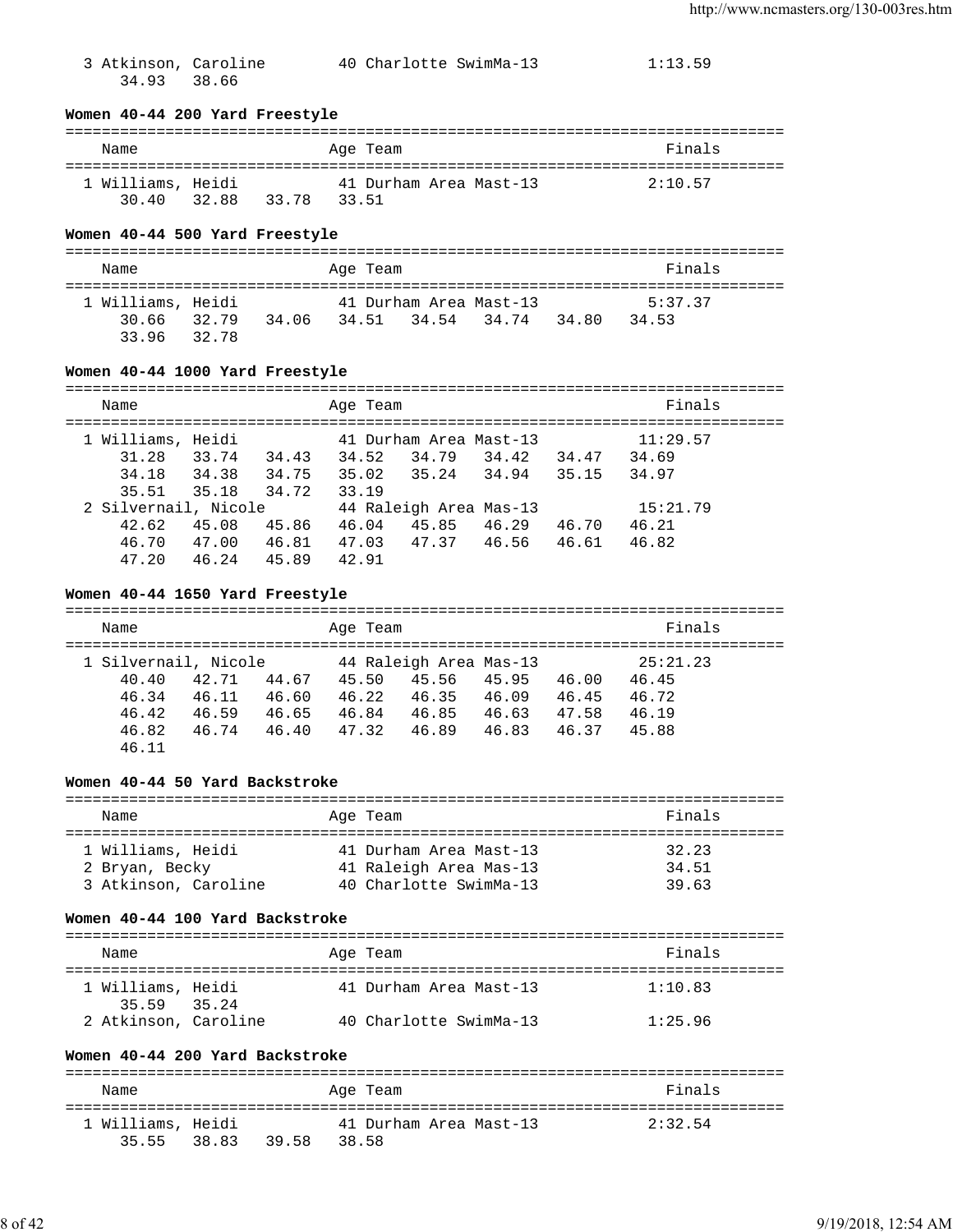## **Women 40-44 50 Yard Breaststroke**

|                                                                   |                                                      | ======================== |
|-------------------------------------------------------------------|------------------------------------------------------|--------------------------|
| Name                                                              | Age Team                                             | Finals                   |
| 1 Lindroos, Pamela<br>2 Hoy, Tanya                                | 44 Duke Aquatics-13<br>42 Unattached                 | 35.52<br>44.01           |
| Women 40-44 100 Yard Breaststroke                                 |                                                      |                          |
|                                                                   |                                                      |                          |
| Name                                                              | Age Team                                             | Finals                   |
| 1 Lindroos, Pamela<br>40.96<br>36.10                              | 44 Duke Aquatics-13                                  | 1:17.06                  |
| Women 40-44 200 Yard Breaststroke                                 |                                                      |                          |
| Name                                                              | Age Team                                             | Finals                   |
| 1 Lindroos, Pamela<br>42.57 42.78 43.67<br>37.45                  | 44 Duke Aquatics-13                                  | 2:46.47                  |
| Women 40-44 50 Yard Butterfly                                     |                                                      |                          |
| Name                                                              | Age Team                                             | Finals                   |
|                                                                   |                                                      |                          |
| 1 Lindroos, Pamela<br>2 Atkinson, Caroline 40 Charlotte SwimMa-13 | 44 Duke Aquatics-13                                  | 29.48<br>35.25           |
| Women 40-44 100 Yard Butterfly                                    |                                                      |                          |
| Name                                                              | Aqe Team                                             | Finals                   |
| --------------------<br>1 Lindroos, Pamela<br>30.51 35.14         | ----------------<br>44 Duke Aquatics-13              | 1:05.65                  |
| Women 40-44 100 Yard IM                                           |                                                      |                          |
| Name                                                              | Age Team                                             | Finals                   |
|                                                                   |                                                      |                          |
| 1 Atkinson, Caroline<br>44.30<br>38.11                            | 40 Charlotte SwimMa-13                               | 1:22.41                  |
| Women 40-44 400 Yard IM                                           |                                                      |                          |
| Name                                                              | Age Team                                             | Finals                   |
| 1 Lindroos, Pamela<br>35.56 42.75<br>31.93                        | 44 Duke Aquatics-13<br>44.68<br>45.33 38.89<br>39.85 | 5:15.29<br>36.30         |
| Women 45-49 50 Yard Freestyle                                     |                                                      |                          |
| Name                                                              | Age Team                                             | Finals                   |
|                                                                   |                                                      | 26.80                    |
| 1 Souther, Carolyn<br>2 Plunket, Hope                             | 46 SwimMAC<br>Masters-13<br>46 SwimMAC Masters-13    | 28.39                    |
| 3 Winters, Julie                                                  | 47 Bowker Aquatic C-13                               | 29.69                    |
| Women 45-49 100 Yard Freestyle                                    |                                                      |                          |
| Name                                                              | Age Team                                             | Finals                   |
| 1 Souther, Carolyn<br>29.94<br>31.57                              | 46 SwimMAC Masters-13                                | 1:01.51                  |
| 2 Winters, Julie<br>33.16<br>34.77                                | 47 Bowker Aquatic C-13                               | 1:07.93                  |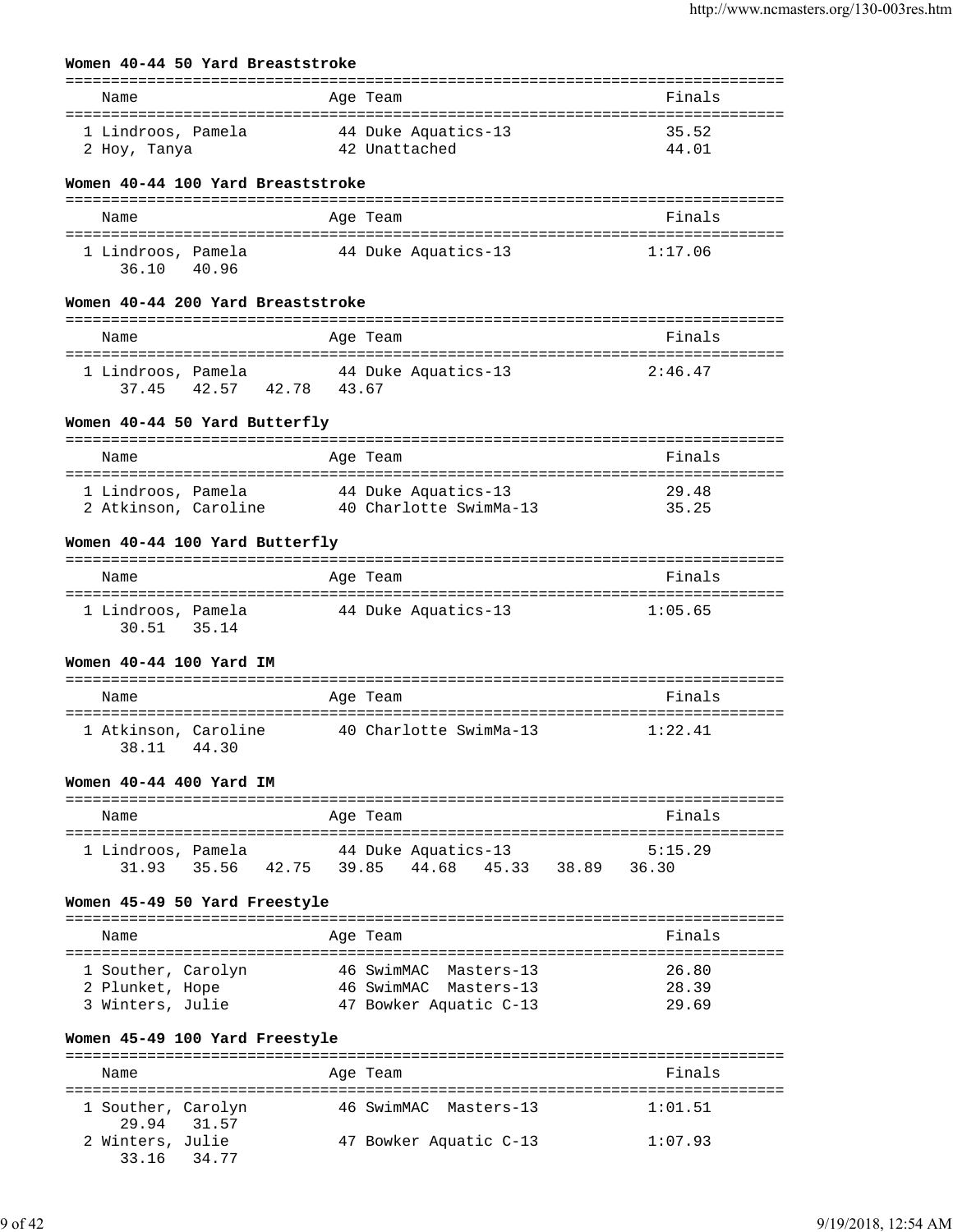32.11 37.17

3 Barrell, Sharon 48 Durham Area Mast-13 1:09.28

#### **Women 45-49 200 Yard Freestyle**

#### =============================================================================== Name **Age Team** Age Team **Finals** =============================================================================== 1 Winters, Julie 47 Bowker Aquatic C-13 2:30.43

#### **Women 45-49 500 Yard Freestyle**

34.43 37.31 39.83 38.86

| Name             |                |       | Age Team |                        |       | Finals  |  |
|------------------|----------------|-------|----------|------------------------|-------|---------|--|
| 1 Winters, Julie |                |       |          | 47 Bowker Aquatic C-13 |       | 6:53.92 |  |
| 3593<br>42.72    | 39.92<br>40.75 | 41.07 |          | 42.26 42.84 42.75      | 42.69 | 42.99   |  |

#### **Women 45-49 1000 Yard Freestyle**

| Name                 |       |       | Age Team |                        |       |       | Finals   |  |
|----------------------|-------|-------|----------|------------------------|-------|-------|----------|--|
| 1 Dyke, Anne         |       |       |          | 45 Raleigh Area Mas-13 |       |       | 15:19.86 |  |
| 40.16                | 45.33 | 47.02 | 46.35    | 47.65                  | 47.07 | 46.49 | 45.94    |  |
| 46.89                | 46.45 | 46.86 | 46.45    | 46.39                  | 46.88 | 46.14 | 46.94    |  |
| 46.95                | 46.84 | 46.64 | 40.42    |                        |       |       |          |  |
| 2 Swanson, Christine |       |       |          | 47 St Pete Masters-14  |       |       | 15:27.71 |  |
| 39.38                | 44.79 | 45.71 | 46.27    | 46.61                  | 47.06 | 46.80 | 47.14    |  |
| 47.18                | 46.59 | 46.24 | 46.79    | 48.17                  | 47.26 | 47.35 | 46.86    |  |
| 47.18                | 46.23 | 46.86 | 47.24    |                        |       |       |          |  |

#### **Women 45-49 1650 Yard Freestyle**

| Name                                                               |                                  |                                  | Age Team                         |                                                            |                                  |                                  | Finals                                       |  |
|--------------------------------------------------------------------|----------------------------------|----------------------------------|----------------------------------|------------------------------------------------------------|----------------------------------|----------------------------------|----------------------------------------------|--|
| 1 Swanson, Christine<br>36.54<br>45.69<br>47.26<br>46.39           | 41.96<br>46.02<br>46.35<br>46.67 | 44.78<br>47.19<br>47.10<br>46.56 | 45.19<br>47.59<br>47.74<br>46.25 | 47 St Pete Masters-14<br>45.81<br>47.34<br>47.34<br>47.15  | 47.07<br>46.18<br>47.08<br>46.10 | 46.86<br>46.49<br>46.44<br>46.35 | 25:16.69<br>46.70<br>45.62<br>45.40<br>45.79 |  |
| 43.69<br>2 Dyke, Anne<br>39.67<br>46.92<br>46.73<br>47.44<br>39.41 | 43.98<br>47.04<br>46.18<br>46.51 | 47.10<br>46.08<br>47.96<br>46.67 | 46.46<br>46.91<br>46.21<br>47.50 | 45 Raleigh Area Mas-13<br>46.91<br>46.82<br>47.22<br>46.56 | 46.16<br>46.75<br>46.30<br>47.80 | 47.63<br>47.43<br>47.98<br>45.45 | 25:28.47<br>46.34<br>46.58<br>47.27<br>46.50 |  |

#### **Women 45-49 50 Yard Backstroke**

=============================================================================== Name Age Team Finals =============================================================================== 1 Plunket, Hope 46 SwimMAC Masters-13 32.03 2 Souther, Carolyn 46 SwimMAC Masters-13 33.58 3 Winters, Julie 47 Bowker Aquatic C-13 34.96 4 Barrell, Sharon 48 Durham Area Mast-13 35.65 5 Corr, Suzanne 46 Unattached 43.21

### **Women 45-49 100 Yard Backstroke**

| Name                           | Age Team               | Finals  |
|--------------------------------|------------------------|---------|
| 1 Plunket, Hope<br>35.62 35.90 | 46 SwimMAC Masters-13  | 1:11.52 |
| 2 Winters, Julie               | 47 Bowker Aquatic C-13 | 1:15.62 |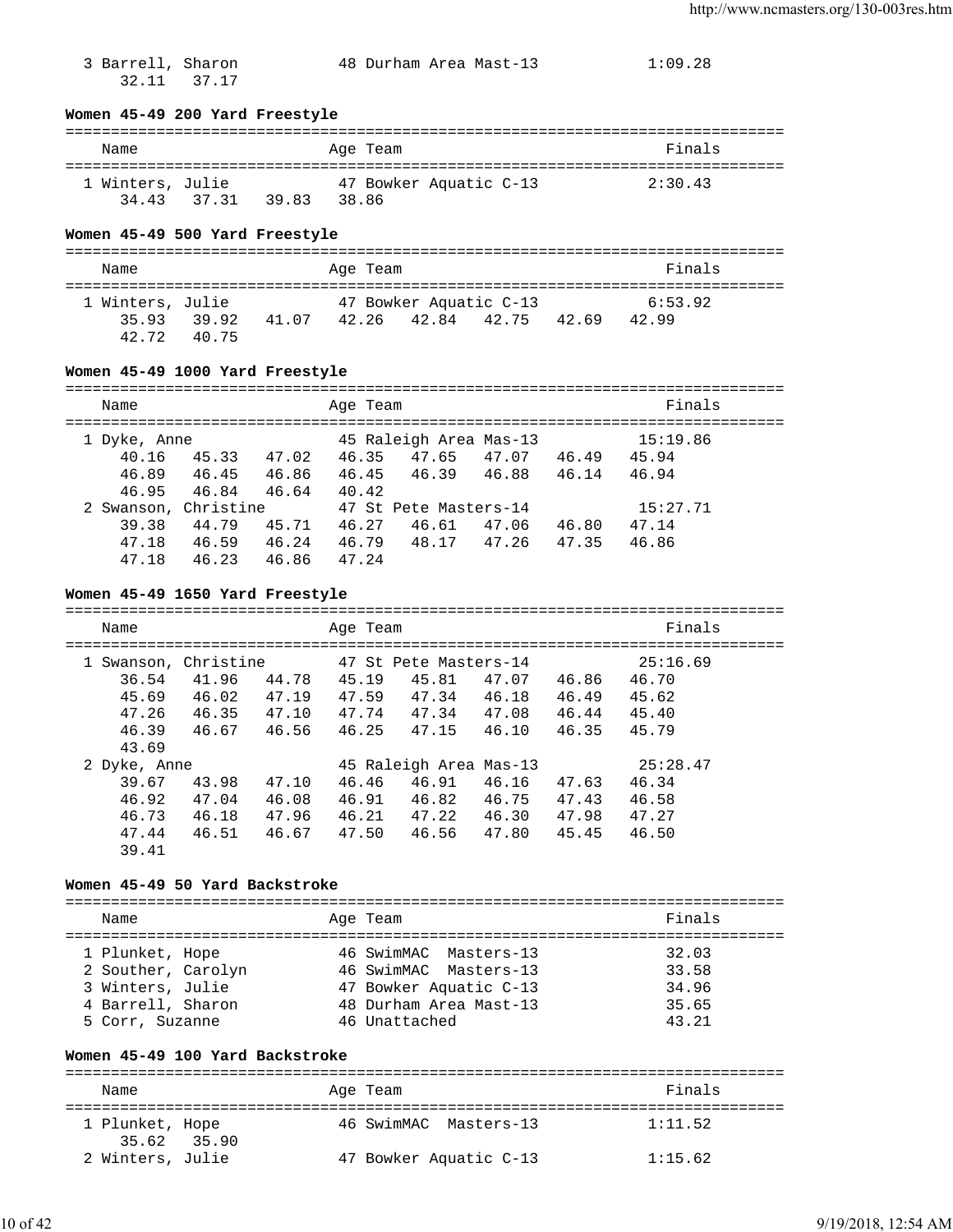| 37.16<br>38.46<br>3 Corr, Suzanne<br>1:35.89<br>4.59 | 46 Unattached                                   | 1:40.48                       |
|------------------------------------------------------|-------------------------------------------------|-------------------------------|
| Women 45-49 200 Yard Backstroke                      |                                                 |                               |
| Name                                                 | Age Team                                        | Finals                        |
| 1 Winters, Julie<br>40.41 41.54 42.40                | 47 Bowker Aquatic C-13<br>41.38                 | 2:45.73                       |
| 2 Corr, Suzanne<br>53.50 57.10<br>47.60              | 46 Unattached<br>54.22                          | 3:32.42                       |
| Women 45-49 50 Yard Breaststroke                     |                                                 |                               |
| Name                                                 | Age Team                                        | Finals                        |
| 1 Nowak, Elizabeth 46 Duke Aquatics-13               |                                                 | 33.09                         |
| Women 45-49 200 Yard Breaststroke                    |                                                 |                               |
| Name                                                 | Age Team                                        | Finals                        |
| 1 Nowak, Elizabeth<br>35.30 40.12 42.46 43.86        | 46 Duke Aquatics-13                             | 2:41.74                       |
| Women 45-49 50 Yard Butterfly                        |                                                 |                               |
| Name                                                 | Age Team                                        | Finals<br>=================== |
| 1 Souther, Carolyn                                   | 46 SwimMAC Masters-13                           | 29.02                         |
| 2 Plunket, Hope<br>3 Winters, Julie                  | 46 SwimMAC Masters-13<br>47 Bowker Aquatic C-13 | 30.38<br>33.31                |
| Women 45-49 100 Yard Butterfly                       |                                                 |                               |
| Name                                                 | Age Team                                        | Finals                        |
| 1 Souther, Carolyn<br>32.16<br>33.83                 | 46 SwimMAC Masters-13                           | 1:05.99                       |
| 2 Plunket, Hope<br>37.42<br>31.74                    | 46 SwimMAC<br>Masters-13                        | 1:09.16                       |
| Women 45-49 100 Yard IM                              |                                                 |                               |
| Name                                                 | Aqe Team                                        | Finals                        |
| 1 Nowak, Elizabeth<br>31.00<br>35.34                 | 46 Duke Aquatics-13                             | 1:06.34                       |
| 2 Souther, Carolyn<br>32.02<br>38.18                 | 46 SwimMAC Masters-13                           | 1:10.20                       |
| 3 Plunket, Hope<br>39.09<br>32.81                    | 46 SwimMAC<br>Masters-13                        | 1:11.90                       |
| 4 Winters, Julie<br>35.31<br>42.08                   | 47 Bowker Aquatic C-13                          | 1:17.39                       |
| 5 Corr, Suzanne<br>51.29<br>43.97                    | 46 Unattached                                   | 1:35.26                       |
| Women 50-54 50 Yard Freestyle                        |                                                 |                               |
| Name                                                 | Age Team                                        | Finals                        |

| 1 Hardison, Kathy | 51 Bowker Aquatic C-13 | 30.92 |
|-------------------|------------------------|-------|
| 2 Ruebel, Deb     | 53 Bowker Aquatic C-13 | 35.43 |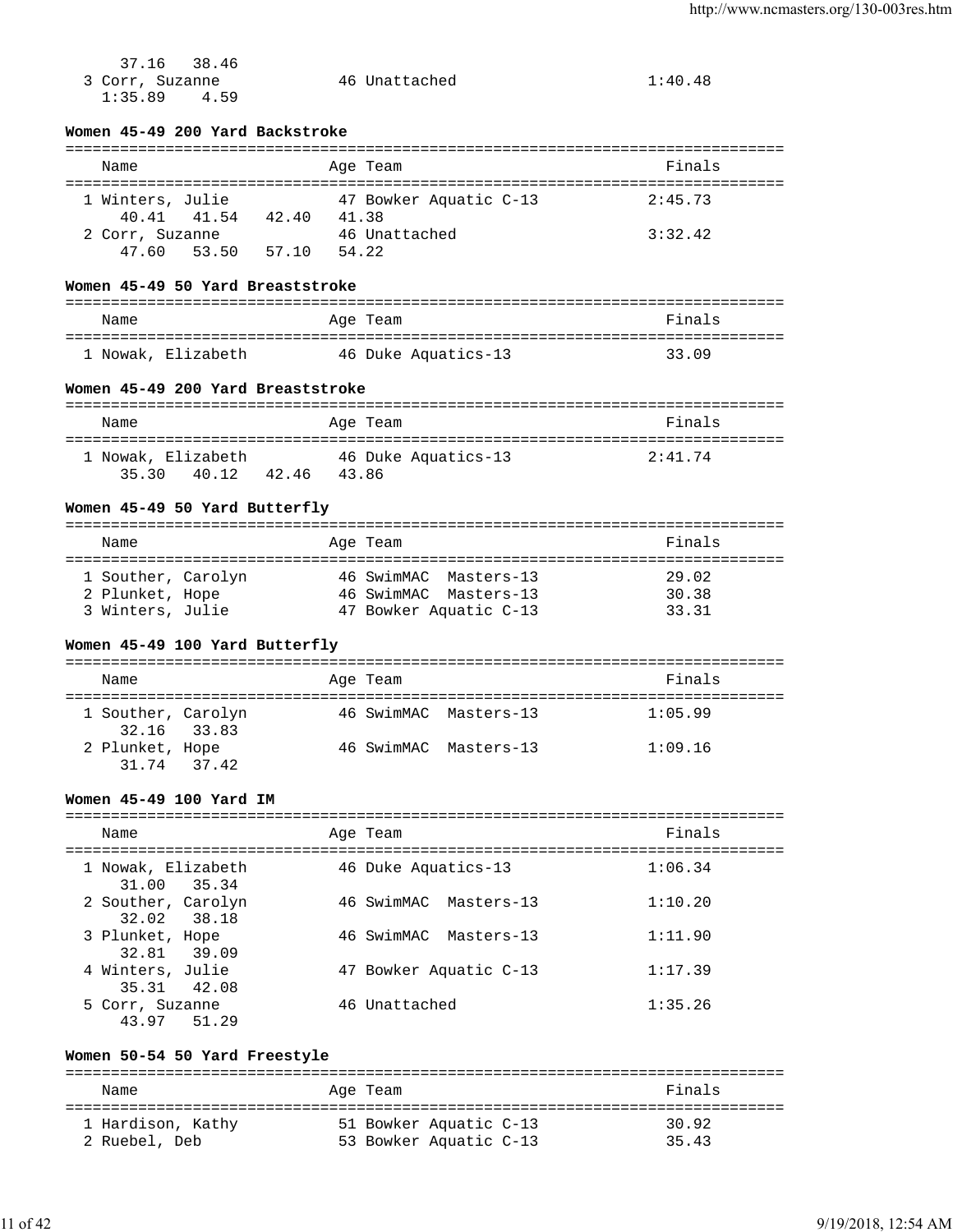### **Women 50-54 100 Yard Freestyle**

| Name                             | Age Team               | Finals  |
|----------------------------------|------------------------|---------|
| 1 Hardison, Kathy<br>34.97 38.17 | 51 Bowker Aquatic C-13 | 1:13.14 |
| 2 Ruebel, Deb<br>37.63 42.29     | 53 Bowker Aquatic C-13 | 1:19.92 |

### **Women 50-54 200 Yard Freestyle**

| Name                                             | Age Team                       | Finals  |
|--------------------------------------------------|--------------------------------|---------|
| 1 Fisher, Barbie<br>35.07 36.86 37.37            | 50 North Carolina M-13<br>3737 | 2:26.67 |
| 2 Richardson, Anita<br>$50.51$ $57.06$ $1:59.21$ | 54 North Carolina M-13         | 3:46.78 |

## **Women 50-54 1000 Yard Freestyle**

| Name                                                  | Age Team               | Finals            |
|-------------------------------------------------------|------------------------|-------------------|
| 1 Richardson, Anita<br>56.47 1:55.91 1:56.99<br>49.99 | 54 North Carolina M-13 | 19:13.90<br>59.48 |
| 56.92<br>57.58 1:55.86                                | 59.05                  |                   |

#### **Women 50-54 50 Yard Backstroke**

| Name                                  | Age Team                                         | Finals         |
|---------------------------------------|--------------------------------------------------|----------------|
| 1 Goggin, Eimear<br>2 Hardison, Kathy | 52 North Carolina M-13<br>51 Bowker Aquatic C-13 | 38.32<br>42.24 |
| 3 Ruebel, Deb                         | 53 Bowker Aquatic C-13                           | 47.27          |

# **Women 50-54 100 Yard Backstroke**

| Name                                  | Age Team               | Finals  |
|---------------------------------------|------------------------|---------|
| 1 Goggin, Eimear<br>39.24 40.41       | 52 North Carolina M-13 | 1:19.65 |
| 2 Richardson, Anita<br>50.40<br>53.25 | 54 North Carolina M-13 | 1:43.65 |

## **Women 50-54 200 Yard Backstroke**

| Name                      |       |       | Age Team |                        | Finals  |  |
|---------------------------|-------|-------|----------|------------------------|---------|--|
| 1 Goggin, Eimear<br>41.72 | 43.50 | 44.76 | 43.89    | 52 North Carolina M-13 | 2:53.87 |  |

## **Women 50-54 100 Yard Breaststroke**

| Name                                   | Age Team               | Finals  |
|----------------------------------------|------------------------|---------|
| 1 Hardison, Kathy<br>$47.64$ $1:00.61$ | 51 Bowker Aquatic C-13 | 1:48.25 |

# **Women 50-54 50 Yard Butterfly**

| Name          | Age Team               | Finals |
|---------------|------------------------|--------|
| 1 Ruebel, Deb | 53 Bowker Aquatic C-13 | 41 49  |

**Women 50-54 100 Yard Butterfly**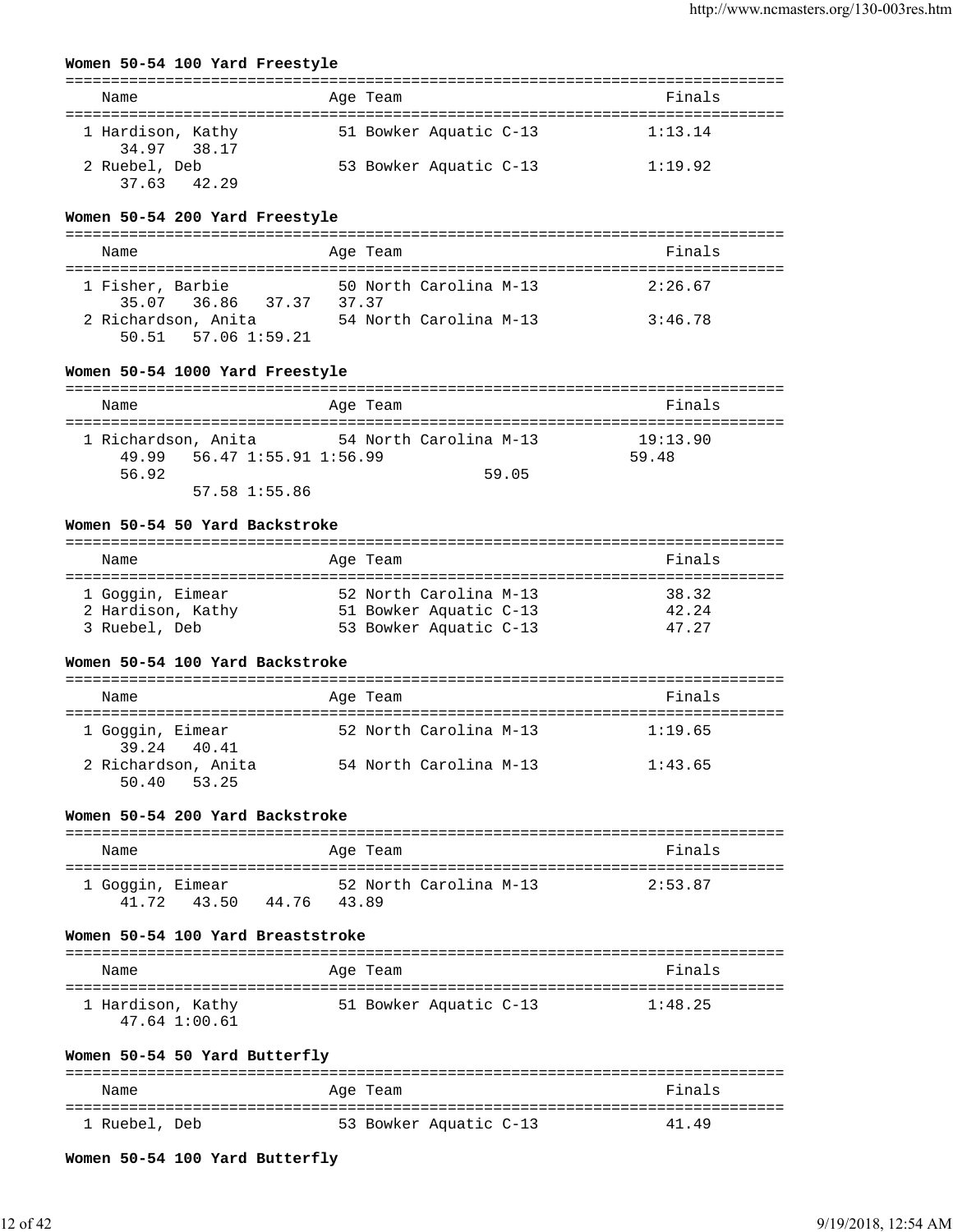| Name                      |                                           | ============<br>Age Team                                                  | ==============================<br>Finals |
|---------------------------|-------------------------------------------|---------------------------------------------------------------------------|------------------------------------------|
| 1 Fisher, Barbie<br>35.73 | 41.22                                     | 50 North Carolina M-13                                                    | 1:16.95                                  |
|                           | Women 50-54 200 Yard Butterfly            |                                                                           |                                          |
| Name                      |                                           | Age Team                                                                  | Finals                                   |
| 1 Fisher, Barbie          |                                           | 50 North Carolina M-13                                                    | 2:51.50                                  |
|                           | Women 50-54 100 Yard IM                   |                                                                           |                                          |
| Name                      |                                           | Age Team                                                                  | Finals                                   |
| 1 Goggin, Eimear          |                                           | 52 North Carolina M-13                                                    | 1:19.75                                  |
| 2 Ruebel, Deb             | 37.05 42.70<br>43.44 51.58                | 53 Bowker Aquatic C-13                                                    | 1:35.02                                  |
|                           | Women 55-59 50 Yard Freestyle             |                                                                           |                                          |
| Name                      |                                           | Age Team                                                                  | Finals                                   |
| 1 Basler, Lynn            | ====================================      | ------------------------------------<br>57 Bowker Aquatic C-13            | =========<br>30.79                       |
|                           | Women 55-59 100 Yard Freestyle            |                                                                           |                                          |
| Name                      |                                           | Age Team                                                                  | Finals                                   |
| 1 Amick, Beverly          |                                           | 55 Bowker Aquatic C-13                                                    | 1:08.66                                  |
| 33.25<br>2 Basler, Lynn   | 35.41<br>32.32 37.73                      | 57 Bowker Aquatic C-13                                                    | 1:10.05                                  |
|                           | Women 55-59 200 Yard Freestyle            |                                                                           |                                          |
| Name                      |                                           | ============<br>Age Team                                                  | Finals                                   |
| 1 Amick, Beverly          |                                           | 55 Bowker Aquatic C-13                                                    | 2:31.21                                  |
| 2 Basler, Lynn            | 34.72 38.63<br>39.97<br>35.01 37.86 39.64 | 37.89<br>57 Bowker Aquatic C-13                                           | 2:33.79                                  |
|                           |                                           | 41.28                                                                     |                                          |
|                           | Women 55-59 500 Yard Freestyle            |                                                                           |                                          |
| Name                      |                                           | Age Team                                                                  | Finals                                   |
| 1 Amick, Beverly          | 43.72 40.64                               | 55 Bowker Aquatic C-13<br>35.52 40.23 42.43 43.80 43.55 44.08 43.81 43.79 | 7:01.57                                  |
|                           | Women 55-59 1000 Yard Freestyle           |                                                                           |                                          |
|                           |                                           |                                                                           |                                          |
| Name                      |                                           | Age Team                                                                  | Finals                                   |
| 1 Amick, Beverly          |                                           | 55 Bowker Aquatic C-13                                                    | 14:06.84                                 |
|                           |                                           | 36.80 39.90 41.79 41.90 42.05 42.56 42.53 43.20                           |                                          |
|                           | 43.18 42.73 42.67 42.86                   | 43.08 42.82 43.62 42.59 43.42 43.13 42.75 43.26                           |                                          |
|                           | Women 55-59 50 Yard Backstroke            |                                                                           |                                          |
| Name                      |                                           | Age Team                                                                  | Finals                                   |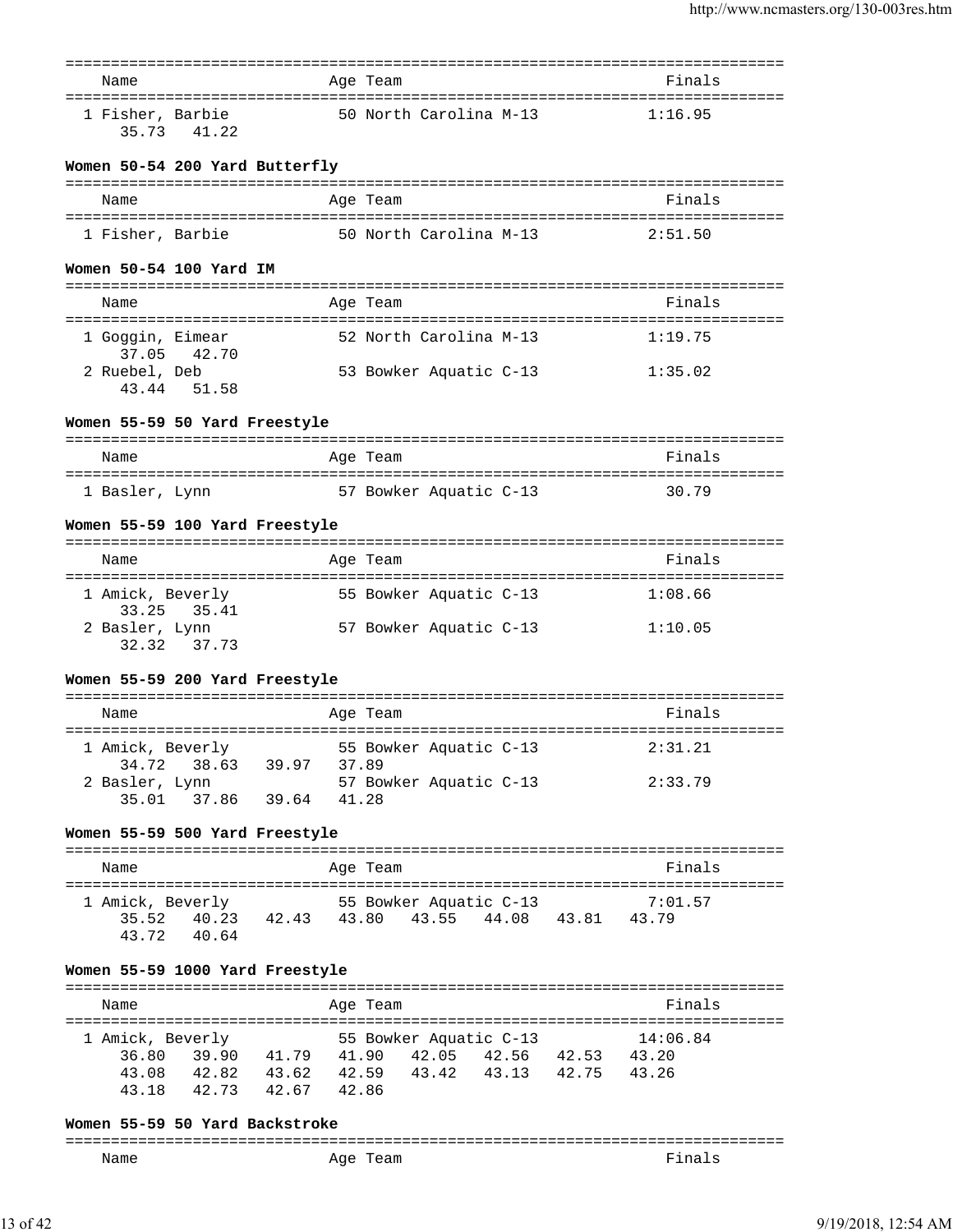| 1 Basler, Lynn<br>Name                                                  | 57 Bowker Aquatic C-13 | 39.44                                  |
|-------------------------------------------------------------------------|------------------------|----------------------------------------|
| Women 55-59 100 Yard Backstroke                                         |                        |                                        |
|                                                                         |                        |                                        |
|                                                                         | Age Team               | Finals                                 |
| 1 Amick, Beverly<br>39.71 40.17                                         | 55 Bowker Aquatic C-13 | 1:19.88                                |
| Women 55-59 200 Yard Backstroke                                         |                        |                                        |
| Name                                                                    | Age Team               | Finals                                 |
| 1 Amick, Beverly 55 Bowker Aquatic C-13<br>43.49 44.25 42.52<br>41.42   |                        | 2:51.68                                |
| Women 55-59 100 Yard Breaststroke                                       |                        |                                        |
| Name                                                                    | Age Team               | Finals                                 |
| 1 Basler, Lynn<br>42.36 46.30                                           | 57 Bowker Aquatic C-13 | 1:28.66                                |
| Women 55-59 50 Yard Butterfly                                           |                        |                                        |
| Name                                                                    | Age Team               | Finals                                 |
| ==================================<br>1 Amick, Beverly                  | 55 Bowker Aquatic C-13 | -----------------------------<br>34.13 |
| Women 55-59 100 Yard IM                                                 |                        |                                        |
| Name                                                                    | Age Team               | Finals                                 |
| 1 Amick, Beverly<br>37.86 43.54                                         | 55 Bowker Aquatic C-13 | 1:21.40                                |
| Women 60-64 50 Yard Freestyle                                           |                        |                                        |
| Name                                                                    | Age Team               | Finals                                 |
| 1 Godwin, Margaret                                                      | 61 Rocky Mount YMCA-13 | 34.14                                  |
| Women 60-64 100 Yard Freestyle                                          |                        |                                        |
| Name                                                                    | Age Team               | Finals                                 |
|                                                                         |                        |                                        |
| 1 Godwin, Margaret<br>39.64<br>42.11                                    | 61 Rocky Mount YMCA-13 | 1:21.75                                |
| 2 Van Meeteren, Greta 63 Twin Rivers YMCA-13<br>42.49 46.83             |                        | 1:29.32                                |
| Women 60-64 200 Yard Freestyle                                          |                        |                                        |
| Name                                                                    | Age Team               | Finals                                 |
|                                                                         |                        |                                        |
| 1 Godwin, Margaret 61 Rocky Mount YMCA-13<br>48.24 49.03 47.15<br>43.68 |                        | 3:08.10                                |
| 2 Van Meeteren, Greta 63 Twin Rivers YMCA-13<br>45.60 47.90 49.28 47.08 |                        | 3:09.86                                |
|                                                                         |                        |                                        |

| Name | Age Team | Fina<br>$\leq$ |
|------|----------|----------------|
|      |          |                |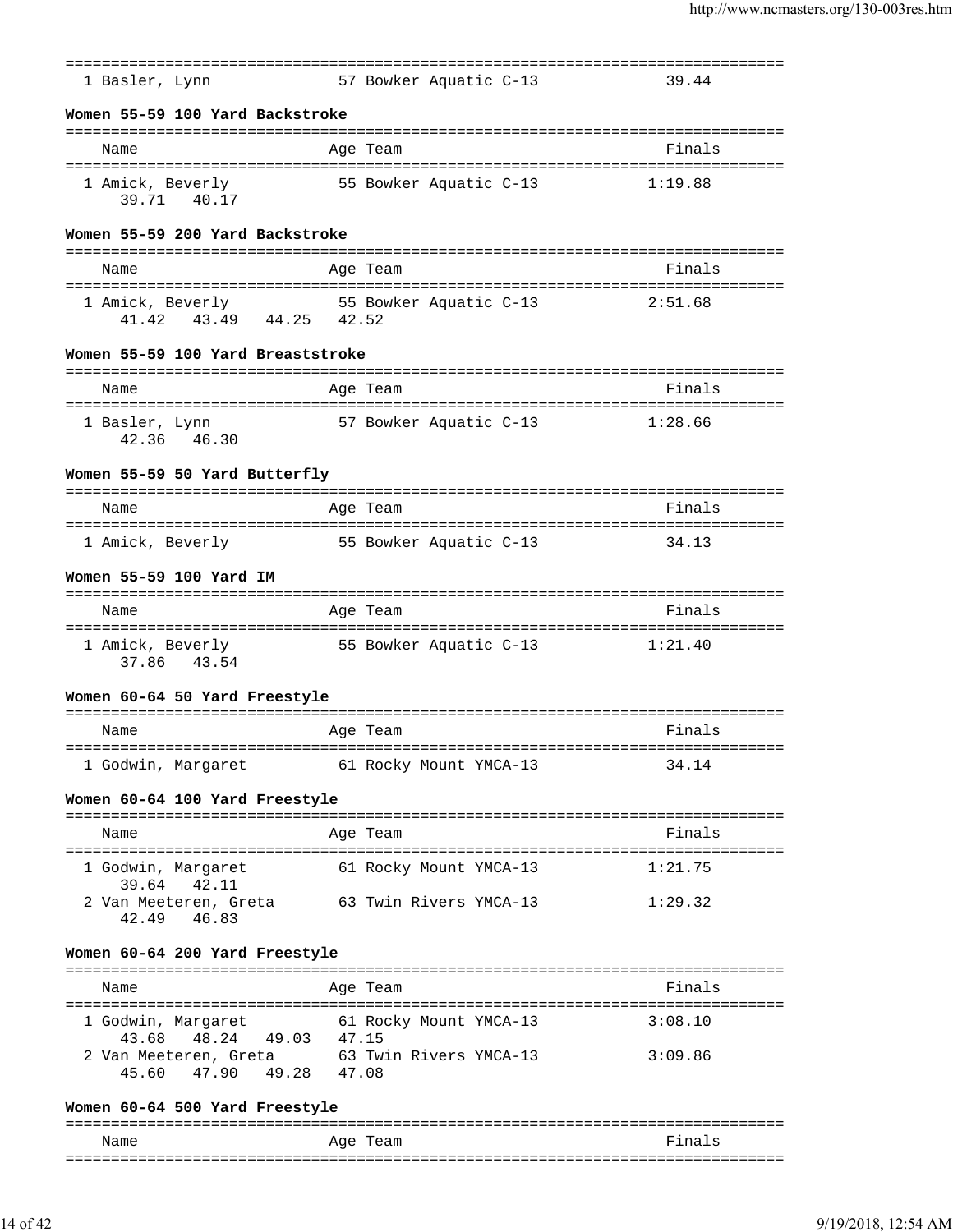| 1 Van Meeteren, Greta |  |                                                 | 63 Twin Rivers YMCA-13 | 8:11.06 |
|-----------------------|--|-------------------------------------------------|------------------------|---------|
|                       |  | 46.68 50.33 49.90 49.15 49.96 48.52 49.49 49.21 |                        |         |
| 49.56 48.26           |  |                                                 |                        |         |

| Name                                  | Age Team                                         | Finals            |
|---------------------------------------|--------------------------------------------------|-------------------|
|                                       | 1 Van Meeteren, Greta 63 Twin Rivers YMCA-13     | 16:46.56          |
| 46.59<br>49.95                        | 50.72 51.43<br>50.10                             | 50.39 50.94 50.03 |
| 50.84                                 |                                                  | 50.90 50.19 51.07 |
| 50.00                                 |                                                  |                   |
| Women 60-64 50 Yard Backstroke        |                                                  |                   |
| Name                                  | Age Team                                         | Finals            |
|                                       |                                                  |                   |
|                                       | 1 Godwin, Margaret 61 Rocky Mount YMCA-13        | 44.25             |
| Women 60-64 100 Yard Backstroke       |                                                  |                   |
| Name                                  | Age Team                                         | Finals            |
|                                       |                                                  |                   |
| 1 Godwin, Margaret                    | 61 Rocky Mount YMCA-13                           | 1:37.34           |
| 47.63<br>49.71                        |                                                  |                   |
| Women 60-64 50 Yard Breaststroke      |                                                  |                   |
| Name                                  | Age Team                                         | Finals            |
|                                       | 1 Van Meeteren, Greta 63 Twin Rivers YMCA-13     | 46.80             |
|                                       | 2 Godwin, Margaret 61 Rocky Mount YMCA-13        | 47.59             |
| Women 60-64 100 Yard Breaststroke     |                                                  |                   |
| Name                                  | Age Team                                         | Finals            |
| 1 Godwin, Margaret                    | 61 Rocky Mount YMCA-13                           | 1:44.41           |
| 50.15<br>54.26<br>49.85<br>55.65      | 2 Van Meeteren, Greta 63 Twin Rivers YMCA-13     | 1:45.50           |
| Women 65-69 50 Yard Freestyle         |                                                  |                   |
| Name                                  | Age Team                                         | Finals            |
|                                       |                                                  |                   |
| 1 Hovey, Mary Anna<br>2 Brooks, S A M | 67 Durham Area Mast-13<br>66 North Carolina A-13 | 41.47<br>51.50    |

### =============================================================================== Name **Age Team** Age Team **Finals** =============================================================================== 1 Hovey, Mary Anna 67 Durham Area Mast-13 1:35.60 43.72 51.88 2 Brooks, S A M 66 North Carolina A-13 2:07.14 59.03 1:08.11<br>3 Bruegmann, Heide 68 Raleigh Area Mas-13 2:24.03 1:05.79 1:18.24

#### **Women 65-69 50 Yard Backstroke**

=============================================================================== Name **Age Team** Age Team Finals ===============================================================================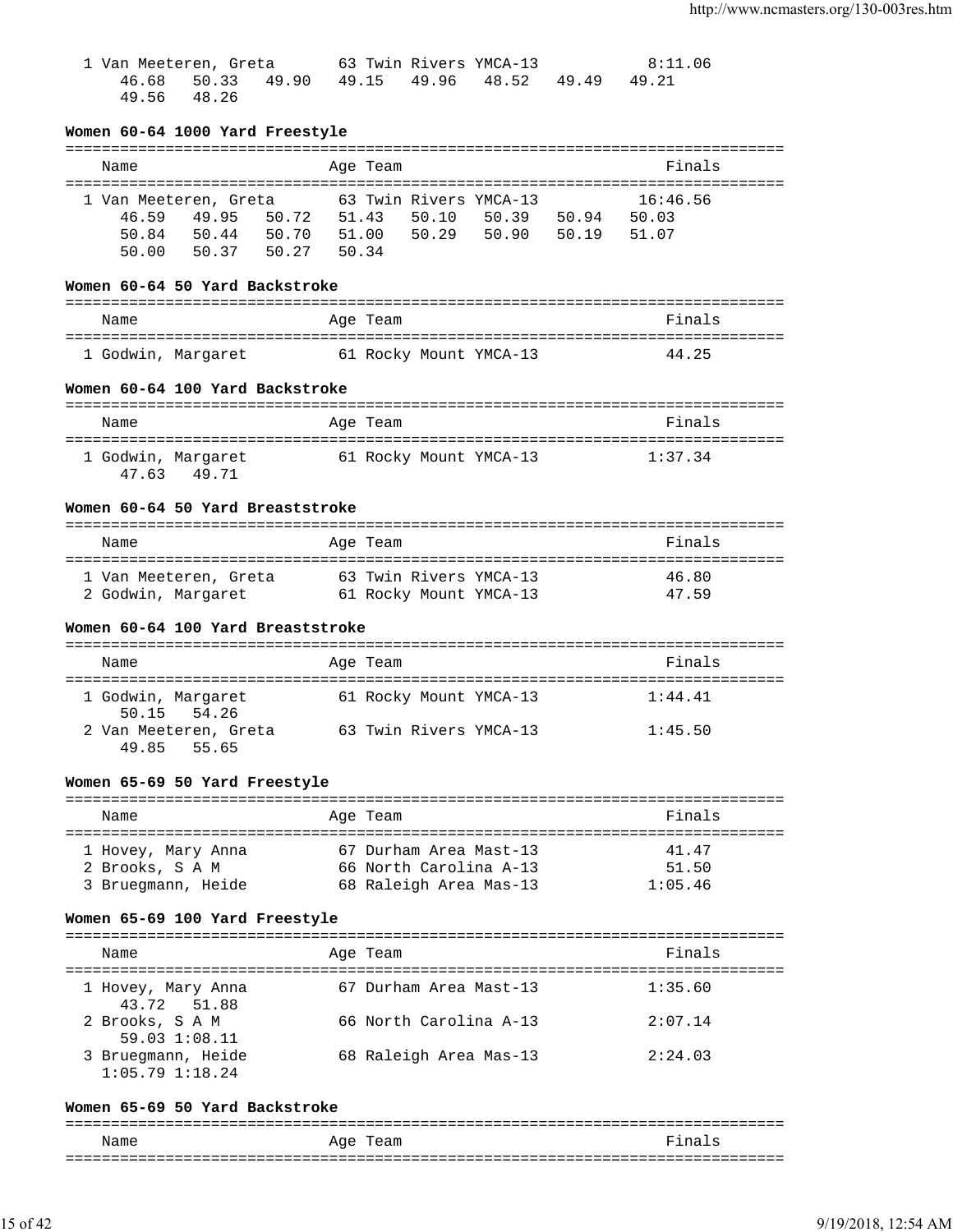| 1 Durrant, Betsy   | 68 Virginia Masters-12 | 42.45   |
|--------------------|------------------------|---------|
| 2 Hovey, Mary Anna | 67 Durham Area Mast-13 | 50.70   |
| 3 Brooks, S A M    | 66 North Carolina A-13 | 1:05.93 |

# **Women 65-69 100 Yard Backstroke**

| Name                                   | Age Team               | Finals  |
|----------------------------------------|------------------------|---------|
| 1 Hovey, Mary Anna<br>53.62 59.73      | 67 Durham Area Mast-13 | 1:53.35 |
| 2 Brooks, S A M<br>$1:06.91$ $1:09.35$ | 66 North Carolina A-13 | 2:16.26 |

# **Women 65-69 200 Yard Backstroke**

| Name             |       | Age Team                        | Finals  |
|------------------|-------|---------------------------------|---------|
| 1 Durrant, Betsy | 52.12 | 68 Virginia Masters-12<br>52.68 | 3:19.76 |

# **Women 65-69 50 Yard Breaststroke**

| Name                                                                            | Age Team                                                                                             | Finals                               |
|---------------------------------------------------------------------------------|------------------------------------------------------------------------------------------------------|--------------------------------------|
| 1 Durrant, Betsy<br>2 Hovey, Mary Anna<br>3 Bruegmann, Heide<br>4 Brooks, S A M | 68 Virginia Masters-12<br>67 Durham Area Mast-13<br>68 Raleigh Area Mas-13<br>66 North Carolina A-13 | 44.61<br>51.99<br>1:02.26<br>1:02.38 |

# **Women 65-69 100 Yard Breaststroke**

| Name                                      | Age Team               | Finals  |
|-------------------------------------------|------------------------|---------|
| 1 Bruegmann, Heide<br>$1:03.40$ $1:12.25$ | 68 Raleigh Area Mas-13 | 2:15.65 |
| 2 Brooks, S A M<br>$1:10.20$ $1:16.55$    | 66 North Carolina A-13 | 2:26.75 |

# **Women 65-69 200 Yard Breaststroke**

| Name                            |               | Age Team               | Finals  |
|---------------------------------|---------------|------------------------|---------|
| 1 Durrant, Betsy<br>48.26 54.69 | 57.45 1:00.09 | 68 Virginia Masters-12 | 3:40.49 |

# **Women 65-69 100 Yard IM**

| Name                                   | Age Team               | Finals  |
|----------------------------------------|------------------------|---------|
| 1 Hovey, Mary Anna<br>52.30 57.92      | 67 Durham Area Mast-13 | 1:50.22 |
| 2 Brooks, S A M<br>$1:10.61$ $1:15.32$ | 66 North Carolina A-13 | 2:25.93 |

# **Women 75-79 100 Yard Freestyle**

| Name                             | Age Team               | Finals  |
|----------------------------------|------------------------|---------|
| 1 Granath, Anne<br>52.25 1:04.53 | 75 North Carolina A-13 | 1:56.78 |

# **Men 18-24 50 Yard Freestyle**

| Name<br>____ | Age<br>'l'eam | $F^{\dagger}$ na<br>$\sim$ |
|--------------|---------------|----------------------------|
| __           |               |                            |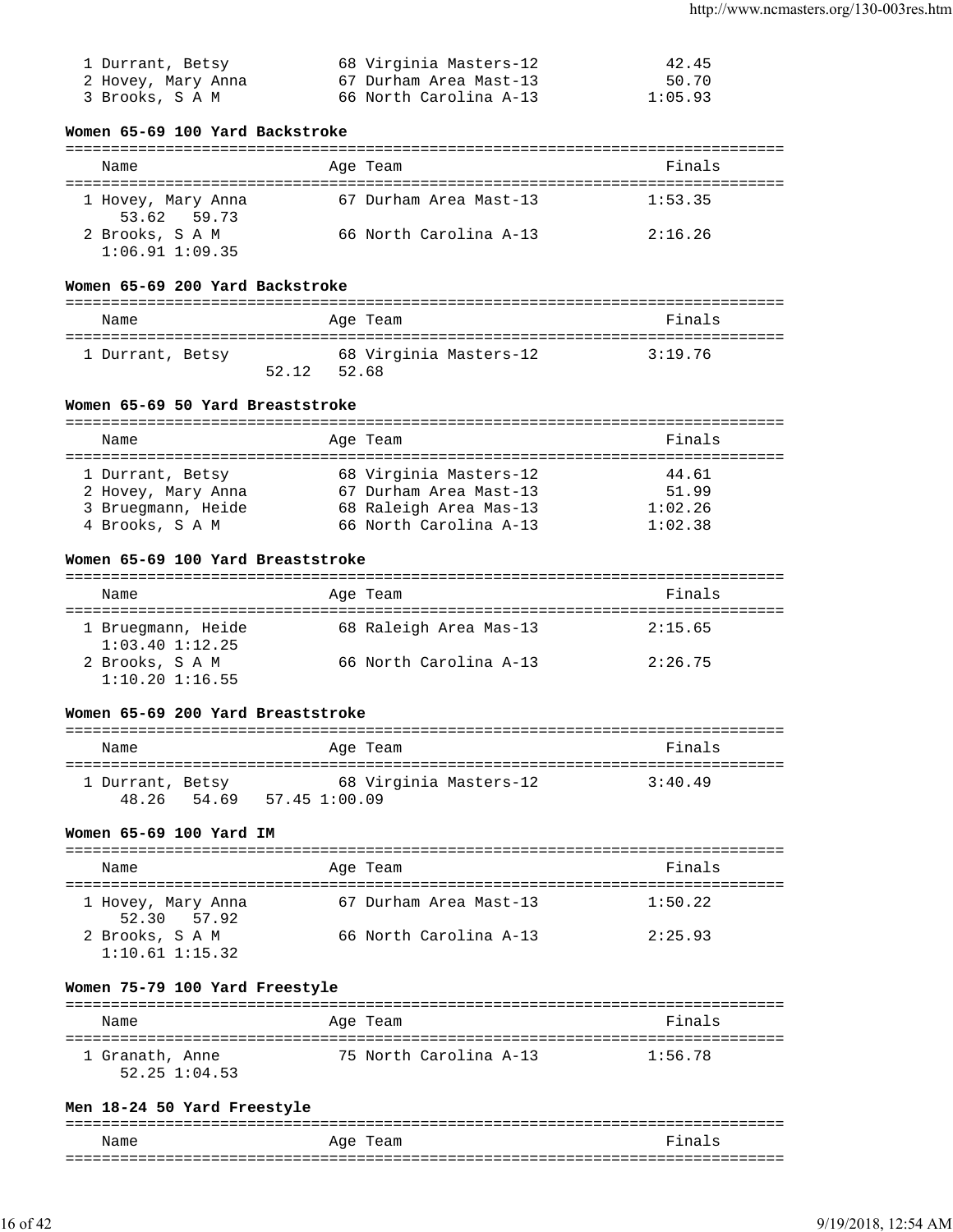| 1 Chao, Colin   | 22 Duke Aquatics-13    | 25.67 |
|-----------------|------------------------|-------|
| 2 Spencer, Paul | 24 Raleigh Area Mas-13 | 26.28 |

### **Men 18-24 100 Yard Freestyle**

| Name            |             | Age Team               | Finals  |
|-----------------|-------------|------------------------|---------|
| 1 Wagner, Mour  | 26.12 28.98 | 18 Bowker Aquatic C-13 | 55.10   |
| 2 Spencer, Paul | 29.11 31.05 | 24 Raleigh Area Mas-13 | 1:00.16 |

# **Men 18-24 200 Yard Freestyle**

| Name                                    | Age Team                        | Finals  |
|-----------------------------------------|---------------------------------|---------|
| 1 Hogg, Michael<br>26.39 28.72<br>28.38 | 23 Raleigh Area Mas-13<br>27.55 | 1:51.04 |
| 2 Chao, Colin                           | 22 Duke Aquatics-13             | 2:02.87 |
| 31.51<br>28.35<br>31.53                 | 31.48                           |         |

# **Men 18-24 1000 Yard Freestyle**

| Name            |       |       | Age Team |                        |       |       | Finals   |  |
|-----------------|-------|-------|----------|------------------------|-------|-------|----------|--|
|                 |       |       |          |                        |       |       |          |  |
| 1 Hogg, Michael |       |       |          | 23 Raleigh Area Mas-13 |       |       | 10:15.66 |  |
| 27.02           | 29.96 | 30.83 | 31.19    | 30.89                  | 30.85 | 31.24 | 31.22    |  |
| 31.12           | 31.22 | 31.31 | 31.51    | 30.79 30.94            |       | 31.53 | 31.71    |  |
| 30.85           | 31.68 | 31.38 | 28.42    |                        |       |       |          |  |

# **Men 18-24 100 Yard Backstroke**

| Name                         | Age Team            | Finals  |
|------------------------------|---------------------|---------|
| 1 Chao, Colin<br>30.26 32.30 | 22 Duke Aquatics-13 | 1:02.56 |

# **Men 18-24 50 Yard Breaststroke**

| Name           | Age Team               | Finals |
|----------------|------------------------|--------|
| 1 Waqner, Mour | 18 Bowker Aquatic C-13 | 31.95  |

# **Men 18-24 100 Yard Breaststroke**

| Name           |             | Age Team               | Finals  |
|----------------|-------------|------------------------|---------|
| 1 Waqner, Mour | 31.73 35.95 | 18 Bowker Aquatic C-13 | 1:07.68 |

### **Men 18-24 50 Yard Butterfly**

| Name            | Age Team               | Finals |
|-----------------|------------------------|--------|
| 1 Wagner, Mour  | 18 Bowker Aquatic C-13 | 26.87  |
| 2 Spencer, Paul | 24 Raleigh Area Mas-13 | 30.45  |

# **Men 18-24 100 Yard Butterfly**

| Name                           | Age Team               | Finals |
|--------------------------------|------------------------|--------|
| 1 Hogg, Michael<br>24.86 28.01 | 23 Raleigh Area Mas-13 | 52.87  |
| 2 Chao, Colin<br>27.05 31.02   | 22 Duke Aquatics-13    | 58.07  |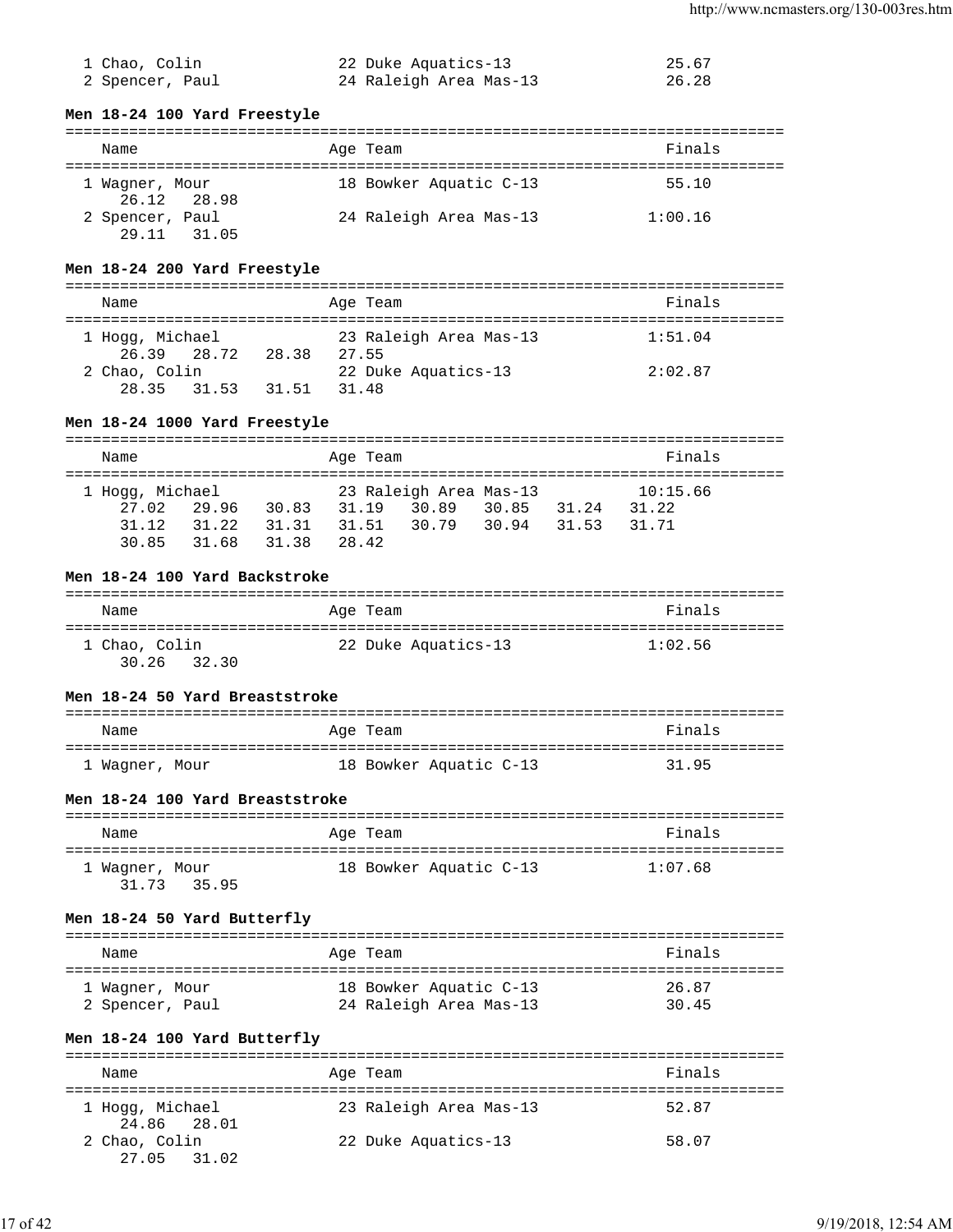27.93 34.82

3 Wagner, Mour 18 Bowker Aquatic C-13 1:02.75

### **Men 18-24 100 Yard IM**

| Name                           | Age Team               | Finals  |
|--------------------------------|------------------------|---------|
| 1 Hogg, Michael<br>26.43 30.41 | 23 Raleigh Area Mas-13 | 56.84   |
| 2 Wagner, Mour<br>30.66 33.21  | 18 Bowker Aquatic C-13 | 1:03.87 |
| 3 Chao, Colin<br>29.32 35.35   | 22 Duke Aquatics-13    | 1:04.67 |
| 4 Spencer, Paul<br>32.79 39.86 | 24 Raleigh Area Mas-13 | 1:12.65 |

## **Men 18-24 200 Yard IM**

| Name                    |       |       | Age Team |                        | Finals  |
|-------------------------|-------|-------|----------|------------------------|---------|
| 1 Wagner, Mour<br>29.10 | 38.28 | 40.35 | 35.05    | 18 Bowker Aquatic C-13 | 2:22.78 |

### **Men 18-24 400 Yard IM**

| Name            |       | Age Team |                        |       | Finals  |
|-----------------|-------|----------|------------------------|-------|---------|
| 1 Hogg, Michael |       |          | 23 Raleigh Area Mas-13 |       | 4:27.60 |
| 27.16 31.44     | 35.94 |          | 35.83 39.13 39.68      | 30.29 | 28.13   |

## **Men 25-29 50 Yard Freestyle**

| Name                 | Age Team               | Finals |
|----------------------|------------------------|--------|
| 1 Krayer, Michael    | 27 Raleigh Area Mas-13 | 21.35  |
| 2 Bain, Bradley Kyle | 25 Rocky Mount YMCA-13 | 21.98  |
| 3 Eberle, Micah      | 28 Bowker Aquatic C-13 | 23.17  |
| 4 Durrell, Nathan    | 27 Bowker Aquatic C-13 | 23.85  |
| 5 Richards, Chris    | 28 North Carolina M-13 | 25.02  |
| 6 Belote, Brandon    | 26 James J Harris Y-13 | 25.24  |
| 7 Caruth, Joseph     | 28 Durham Area Mast-13 | 25.50  |
| 8 Selby, Don         | 28 Unattached          | 25.77  |
|                      |                        |        |

### **Men 25-29 100 Yard Freestyle**

| Name                                | Age Team               | Finals |
|-------------------------------------|------------------------|--------|
| 1 Krayer, Michael<br>22.91 24.47    | 27 Raleigh Area Mas-13 | 47.38  |
| 2 Bain, Bradley Kyle<br>23.18 25.70 | 25 Rocky Mount YMCA-13 | 48.88  |
| 3 Eberle, Micah<br>25.71 26.42      | 28 Bowker Aquatic C-13 | 52.13  |
| 4 Durrell, Nathan<br>26.10 27.42    | 27 Bowker Aquatic C-13 | 53.52  |
| 5 Caruth, Joseph<br>27.91 29.12     | 28 Durham Area Mast-13 | 57.03  |
| 6 Selby, Don<br>27.35 30.17         | 28 Unattached          | 57.52  |

## **Men 25-29 200 Yard Freestyle**

| Name              | Age Team               | Finals  |
|-------------------|------------------------|---------|
| 1 Krayer, Michael | 27 Raleigh Area Mas-13 | 1:50.36 |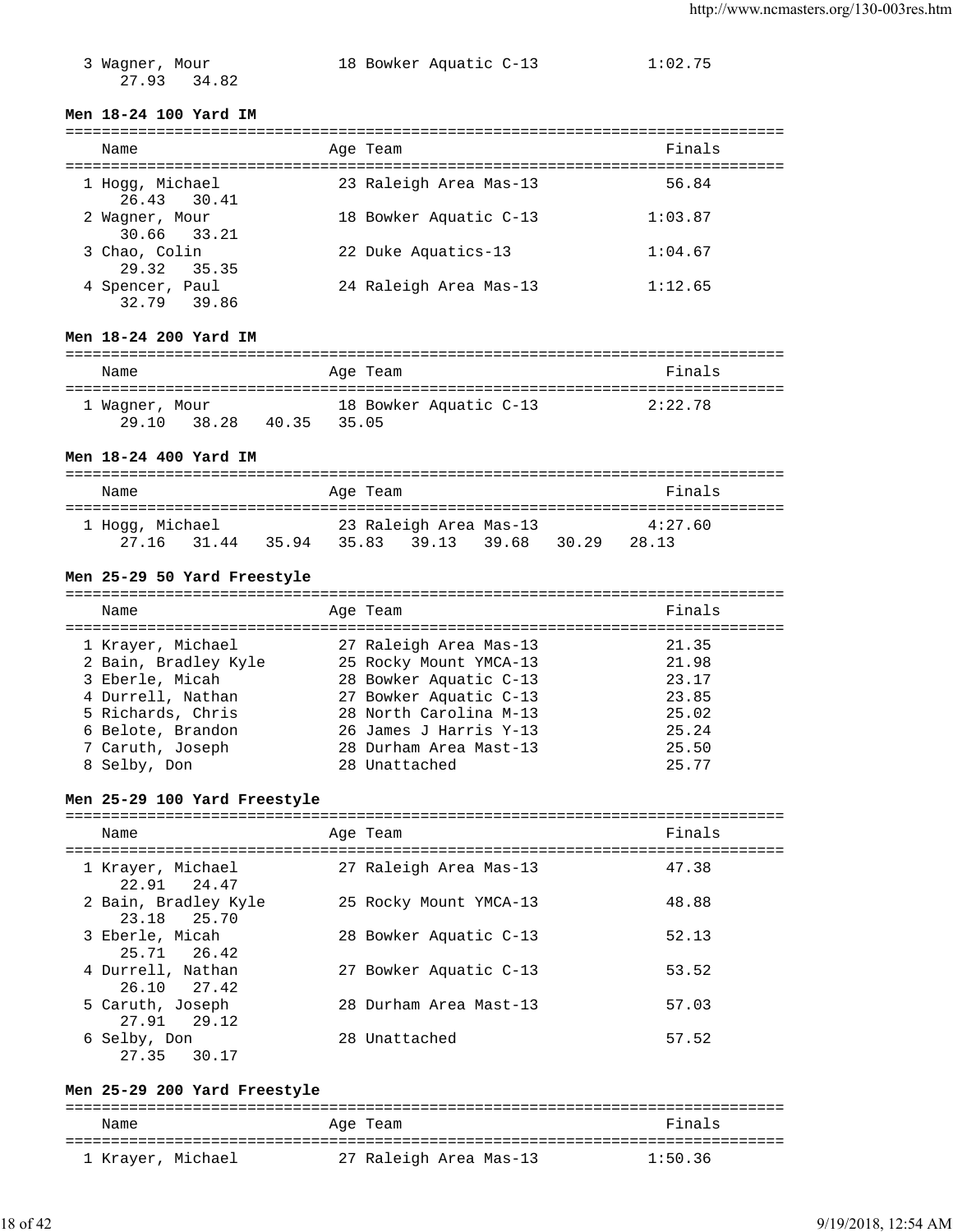|                      | 25.70 28.86 28.71 | 27.09                  |         |
|----------------------|-------------------|------------------------|---------|
| 2 Bain, Bradley Kyle |                   | 25 Rocky Mount YMCA-13 | 1:50.59 |
|                      | 25.01 27.33 29.51 | 28.74                  |         |
| 3 Eberle, Micah      |                   | 28 Bowker Aquatic C-13 | 2:00.44 |
|                      | 28.70 31.38 31.20 | 29.16                  |         |
| 4 Caruth, Joseph     |                   | 28 Durham Area Mast-13 | 2:05.78 |
|                      | 27.75 32.25 33.18 | 32.60                  |         |

### **Men 25-29 500 Yard Freestyle**

| Name                 |             |       | Age Team |                               | Finals  |  |
|----------------------|-------------|-------|----------|-------------------------------|---------|--|
| 1 Bain, Bradley Kyle |             |       |          | 25 Rocky Mount YMCA-13        | 5:23.83 |  |
|                      | 27.73 31.33 |       |          | 32.81 33.44 34.10 33.56 33.44 | 33.40   |  |
|                      | 32.67 31.35 |       |          |                               |         |  |
| 2 Bowker, Chris      |             |       |          | 27 Bowker Aquatic C-13        | 5:41.75 |  |
|                      | 28.97 32.97 | 35.45 |          | 36.68 34.78 34.62 36.74       | 34.56   |  |
|                      | 33.03 33.95 |       |          |                               |         |  |

# **Men 25-29 1000 Yard Freestyle**

| Name             |       |       | Age Team |                        |       |       | Finals   |  |
|------------------|-------|-------|----------|------------------------|-------|-------|----------|--|
| 1 Bowker, Chris  |       |       |          | 27 Bowker Aquatic C-13 |       |       | 11:45.07 |  |
| 29.55            | 33.16 | 36.01 | 35.63    | 35.09                  | 34.57 | 34.41 | 33.85    |  |
| 34.55            | 34.73 | 34.79 | 35.62    | 34.63                  | 35.44 | 36.41 | 37.01    |  |
| 37.80            | 37.80 | 38.06 | 35.96    |                        |       |       |          |  |
| 2 Caruth, Joseph |       |       |          | 28 Durham Area Mast-13 |       |       | 11:52.84 |  |
| 30.22            | 33.97 | 34.98 | 35.31    | 35.44                  | 35.58 | 36.52 | 36.72    |  |
| 37.03            | 36.27 | 36.85 | 37.00    | 37.01                  | 36.76 | 37.77 | 36.31    |  |
| 34.45            | 36.24 | 35.64 | 32.77    |                        |       |       |          |  |

## **Men 25-29 1650 Yard Freestyle**

| Name            |       |       | Age Team |                        |       |       | Finals   |  |
|-----------------|-------|-------|----------|------------------------|-------|-------|----------|--|
| 1 Bowker, Chris |       |       |          | 27 Bowker Aquatic C-13 |       |       | 19:52.15 |  |
| 29.88           | 31.98 | 33.47 | 33.46    | 33.96                  | 34.53 | 35.00 | 35.62    |  |
| 34.94           | 35.21 | 35.05 | 35.29    | 34.92                  | 36.38 | 36.89 | 37.25    |  |
| 36.92           | 37.12 | 37.59 | 37.22    | 37.37                  | 36.96 | 37.26 | 35.79    |  |
| 37.72           | 36.93 | 37.69 | 37.04    | 37.59                  | 37.36 | 38.31 | 38.83    |  |
| 40.62           |       |       |          |                        |       |       |          |  |

# **Men 25-29 50 Yard Backstroke**

| Name            | Age Team               | Finals |
|-----------------|------------------------|--------|
| 1 Eberle, Micah | 28 Bowker Aquatic C-13 | 25.87  |

## **Men 25-29 100 Yard Backstroke**

| Name                       |             | Age Team               | Finals  |
|----------------------------|-------------|------------------------|---------|
| 1 Eberle, Micah            | 30.69 29.91 | 28 Bowker Aquatic C-13 | 1:00.60 |
| 2 Belote, Brandon<br>29.54 | 32.11       | 26 James J Harris Y-13 | 1:01.65 |

## **Men 25-29 200 Yard Backstroke**

| Name                                    | Age Team                        | Finals  |
|-----------------------------------------|---------------------------------|---------|
| 1 Eberle, Micah<br>31.66 34.38<br>35.35 | 28 Bowker Aquatic C-13<br>35.44 | 2:16.83 |
| 2 Durrell, Nathan                       | 27 Bowker Aquatic C-13          | 2:31.36 |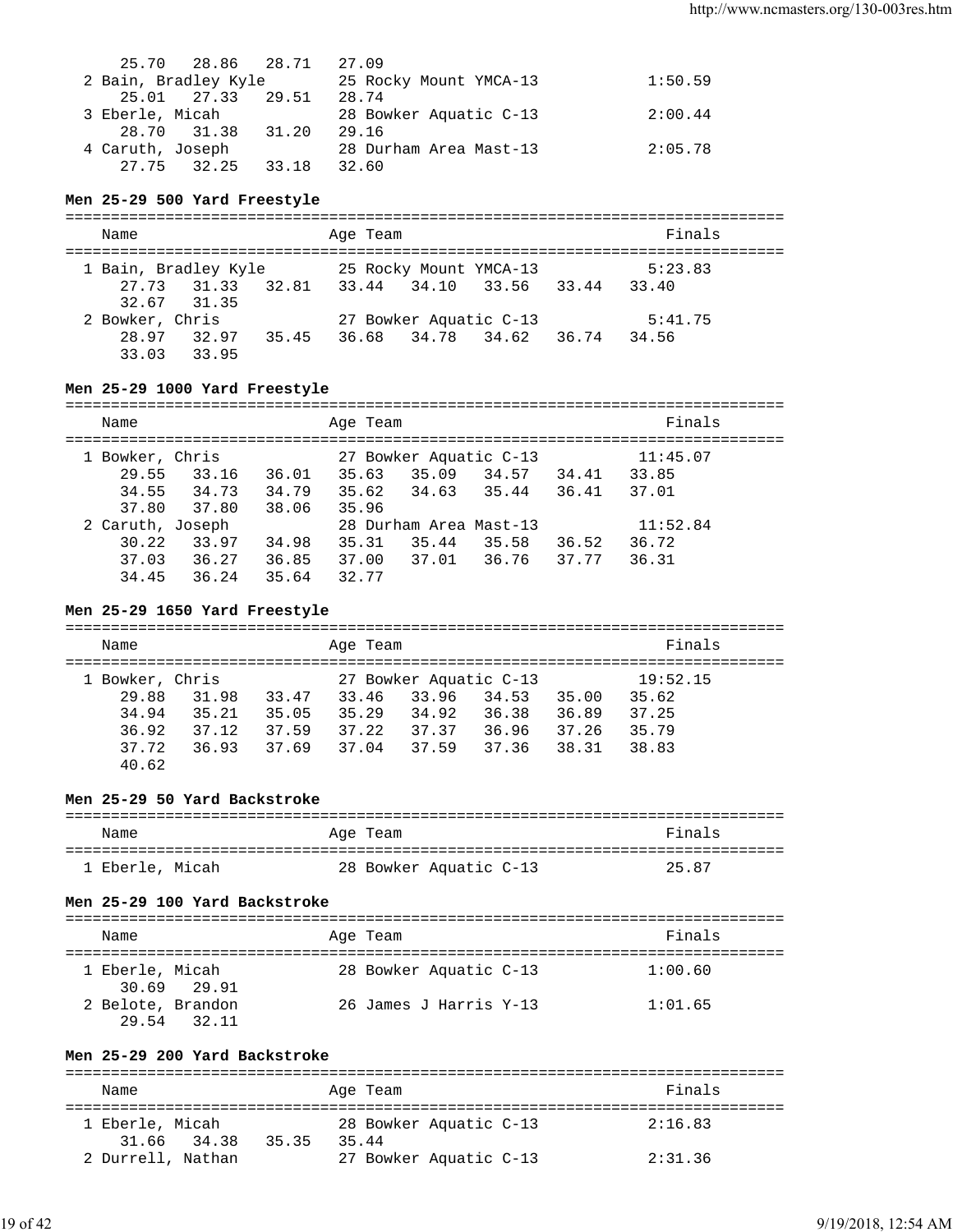|                  | 34.44 38.36 40.03 38.53 |                        |         |
|------------------|-------------------------|------------------------|---------|
| 3 Caruth, Joseph |                         | 28 Durham Area Mast-13 | 2:43.43 |
|                  | 37.90 41.70 42.29 41.54 |                        |         |

# **Men 25-29 50 Yard Breaststroke**

| Name                                 | Age Team                                         | Finals         |
|--------------------------------------|--------------------------------------------------|----------------|
| 1 Durrell, Nathan<br>2 Eberle, Micah | 27 Bowker Aquatic C-13<br>28 Bowker Aquatic C-13 | 29.61<br>30.20 |
| 3 Selby, Don                         | 28 Unattached                                    | 31.98          |

## **Men 25-29 100 Yard Breaststroke**

=============================================================================== Name **Age Team** Age Team Finals

| 27 Bowker Aquatic C-13<br>1 Durrell, Nathan<br>1:05.17<br>31.22 33.95 |  |
|-----------------------------------------------------------------------|--|
| 2 Eberle, Micah<br>28 Bowker Aquatic C-13<br>1:08.95<br>32.83 36.12   |  |
| 1:09.85<br>3 Selby, Don<br>28 Unattached<br>33.25 36.60               |  |
| 1:13.72<br>4 Bowker, Chris<br>27 Bowker Aquatic C-13<br>34.45 39.27   |  |

# **Men 25-29 200 Yard Breaststroke**

| Name                      |       |       | Age Team |                        | Finals  |
|---------------------------|-------|-------|----------|------------------------|---------|
| 1 Caruth, Joseph<br>41 16 | 48.10 | 51.23 | 49.87    | 28 Durham Area Mast-13 | 3:10.36 |

## **Men 25-29 50 Yard Butterfly**

| Name                                                                                           | Age Team                                                                                                              | Finals                                    |
|------------------------------------------------------------------------------------------------|-----------------------------------------------------------------------------------------------------------------------|-------------------------------------------|
| 1 Bain, Bradley Kyle<br>2 Eberle, Micah<br>3 Bowker, Chris<br>4 Selby, Don<br>5 Caruth, Joseph | 25 Rocky Mount YMCA-13<br>28 Bowker Aquatic C-13<br>27 Bowker Aquatic C-13<br>28 Unattached<br>28 Durham Area Mast-13 | 24.55<br>25.07<br>25.53<br>28.19<br>29.95 |

# **Men 25-29 100 Yard Butterfly**

| Name                                | Age Team               | Finals |
|-------------------------------------|------------------------|--------|
| 1 Bain, Bradley Kyle<br>25.33 29.92 | 25 Rocky Mount YMCA-13 | 55.25  |
| 2 Bowker, Chris<br>26.13 30.62      | 27 Bowker Aquatic C-13 | 56.75  |
| 3 Eberle, Micah<br>26.88 30.49      | 28 Bowker Aquatic C-13 | 57.37  |

# **Men 25-29 200 Yard Butterfly**

| Name                     |       |       | Age Team |                        | Finals  |
|--------------------------|-------|-------|----------|------------------------|---------|
| 1 Bowker, Chris<br>29 07 | 32.57 | 34.03 | 33.50    | 27 Bowker Aquatic C-13 | 2:09.17 |

# **Men 25-29 100 Yard IM**

| Name              | Age Team               | Finals |
|-------------------|------------------------|--------|
| 1 Durrell, Nathan | 27 Bowker Aquatic C-13 | 59.35  |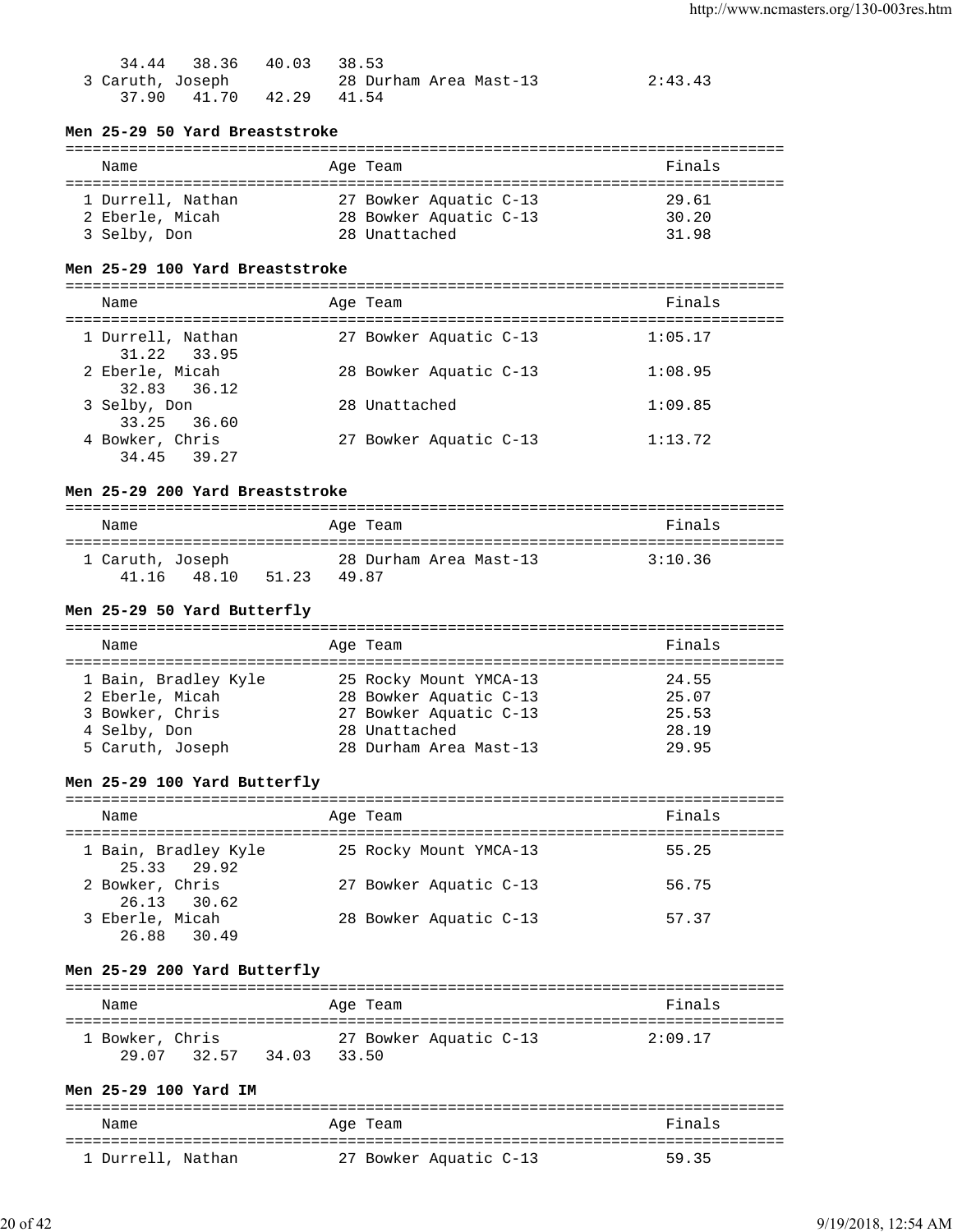| 27.40 31.95       |                        |         |
|-------------------|------------------------|---------|
| 2 Bowker, Chris   | 27 Bowker Aquatic C-13 | 1:00.02 |
| 27.79 32.23       |                        |         |
| 3 Selby, Don      | 28 Unattached          | 1:04.69 |
| 29.98 34.71       |                        |         |
| 4 Richards, Chris | 28 North Carolina M-13 | 1:12.15 |
| 32.63 39.52       |                        |         |
| -- Caruth, Joseph | 28 Durham Area Mast-13 | DO      |
| 31.33<br>37.11    |                        |         |

# **Men 25-29 200 Yard IM**

| Name              |                   |       |       | Age Team |                        | Finals  |
|-------------------|-------------------|-------|-------|----------|------------------------|---------|
| 1 Durrell, Nathan | 27.75 35.52 37.77 |       | 32.43 |          | 27 Bowker Aquatic C-13 | 2:13.47 |
| 2 Bowker, Chris   | 27.25 35.96       | 40.37 | 31 N4 |          | 27 Bowker Aquatic C-13 | 2:14.62 |

# **Men 25-29 400 Yard IM**

| Name            |             |       | Age Team |                                       |       |       | Finals           |  |
|-----------------|-------------|-------|----------|---------------------------------------|-------|-------|------------------|--|
| 1 Bowker, Chris | 28.66 33.10 | 39.47 |          | 27 Bowker Aquatic C-13<br>36.24 42.97 | 40.61 | 33.90 | 4:46.27<br>31.32 |  |

#### **Men 30-34 50 Yard Freestyle**

| Name              | Age Team               | Finals |
|-------------------|------------------------|--------|
| 1 Terndrup, Seth  | 34 SwimMAC Masters-13  | 22.99  |
| 2 Medendorp, Mark | 32 Triad Masters Sw-13 | 24.39  |

## **Men 30-34 100 Yard Freestyle**

| Name                          | Age Team              | Finals |
|-------------------------------|-----------------------|--------|
| 1 Hawkins, Nat<br>26.71 28.11 | 31 Demon Masters --13 | 54.82  |

## **Men 30-34 200 Yard Freestyle**

| Name                            |       | Age Team |                       | Finals  |
|---------------------------------|-------|----------|-----------------------|---------|
| 1 Terndrup, Seth<br>26.25 28.28 | 28.45 | 27.86    | 34 SwimMAC Masters-13 | 1:50.84 |
| 2 Hawkins, Nat<br>28.21 30.15   | 31.45 | 33.00    | 31 Demon Masters --13 | 2:02.81 |

## **Men 30-34 500 Yard Freestyle**

| Name           |       |       | Age Team |                       |       | Finals  |  |
|----------------|-------|-------|----------|-----------------------|-------|---------|--|
| 1 Hawkins, Nat |       |       |          | 31 Demon Masters --13 |       | 5:37.34 |  |
| 30.08          | 31.96 | 32.94 |          | 33.92 34.52 34.71     | 35.05 | 35.31   |  |
| 34.86          | 33.99 |       |          |                       |       |         |  |

## **Men 30-34 1000 Yard Freestyle**

| Name              |       |       | Age Team |                        |       |       | Finals   |
|-------------------|-------|-------|----------|------------------------|-------|-------|----------|
| 1 Medendorp, Mark |       |       |          | 32 Triad Masters Sw-13 |       |       | 11:12.03 |
| 27.23 29.77       |       | 30.83 | 31.79    | 32.13                  | 32.63 | 33.52 | 33.33    |
| 34.40             | 34.13 | 34.47 | 35.44    | 34.71 36.11            |       | 35.61 | 36.09    |
| 35.68             | 35.62 | 35.21 | 3333     |                        |       |       |          |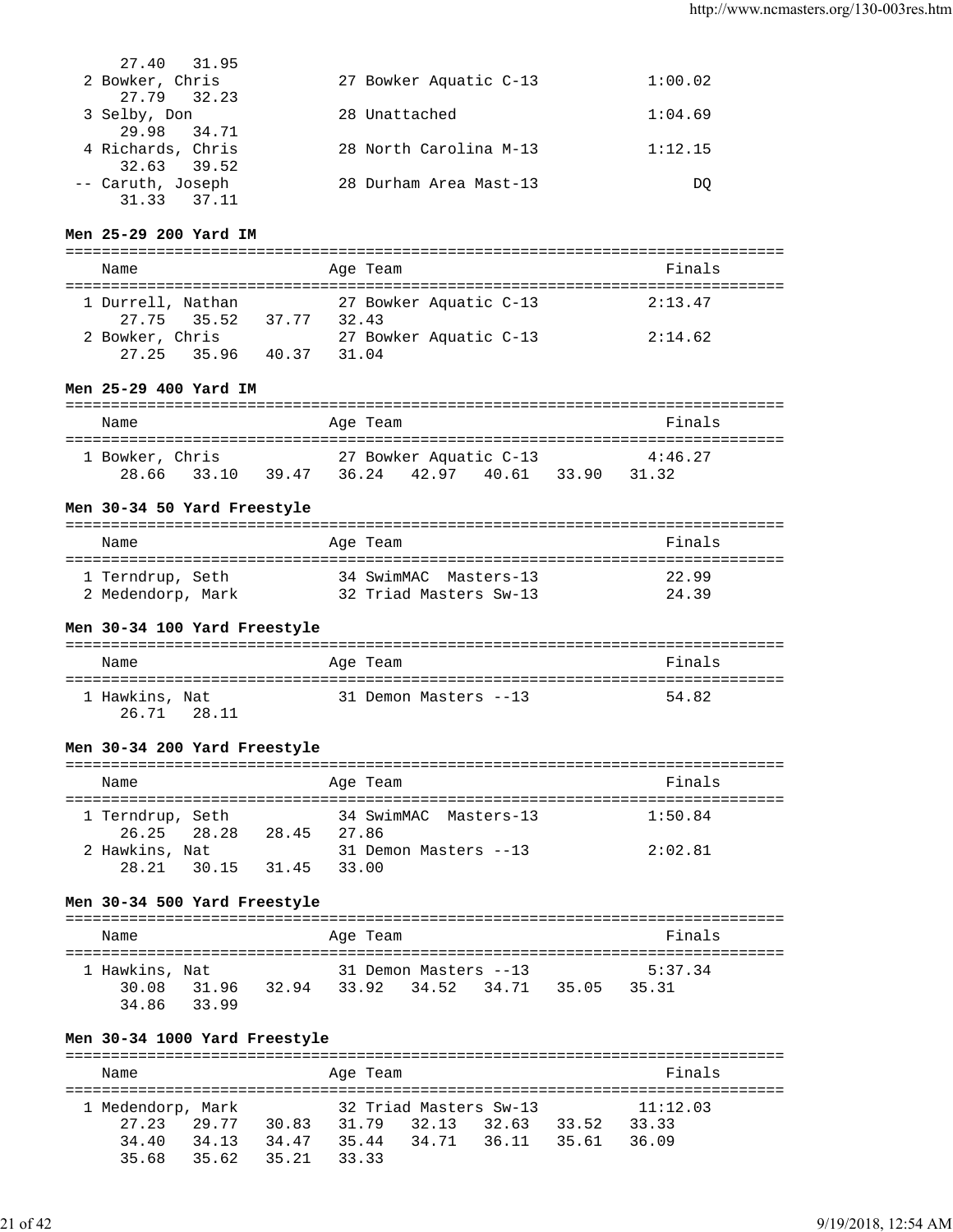## **Men 30-34 100 Yard Backstroke**

| Name                            | Age Team              | Finals  |
|---------------------------------|-----------------------|---------|
| 1 Hawkins, Nat<br>3239<br>33.29 | 31 Demon Masters --13 | 1:05.68 |

#### **Men 30-34 100 Yard Butterfly**

| Name                                | Age Team               | Finals |
|-------------------------------------|------------------------|--------|
| 1 Medendorp, Mark<br>26.46<br>30.73 | 32 Triad Masters Sw-13 | 57.19  |

### **Men 30-34 100 Yard IM**

| Name                                | Age Team               | Finals  |
|-------------------------------------|------------------------|---------|
| 1 Medendorp, Mark<br>28.88<br>34.80 | 32 Triad Masters Sw-13 | 1:03.68 |

#### **Men 35-39 50 Yard Freestyle**

| Name              | Age Team               | Finals |
|-------------------|------------------------|--------|
| 1 Sadosky, Daniel | 35 Durham Area Mast-13 | 24.48  |
| 2 Davis, Matthew  | 37 Durham Area Mast-13 | 25.29  |

## **Men 35-39 100 Yard Freestyle**

| Name                             | Age Team               | Finals |
|----------------------------------|------------------------|--------|
| 1 Crankshaw, Erik<br>25.62 27.54 | 37 Duke Aquatics-13    | 53.16  |
| 2 Sadosky, Daniel<br>26.26 28.16 | 35 Durham Area Mast-13 | 54.42  |
| 3 Davis, Matthew<br>26.56 28.36  | 37 Durham Area Mast-13 | 54.92  |
| 4 McCune, Ian<br>28.73 31.13     | 39 Unattached          | 59.86  |

#### **Men 35-39 200 Yard Freestyle**

| Name              |       | Age Team            | Finals  |
|-------------------|-------|---------------------|---------|
| 1 Crankshaw, Erik |       | 37 Duke Aquatics-13 | 1:56.10 |
| 27 02<br>30.16    | 29.81 | 29.11               |         |

### **Men 35-39 500 Yard Freestyle**

| Name                                      |                               | Age Team |                     |                        | Finals  |  |
|-------------------------------------------|-------------------------------|----------|---------------------|------------------------|---------|--|
| 1 Crankshaw, Erik                         |                               |          | 37 Duke Aquatics-13 |                        | 5:07.85 |  |
| 27.79 30.74 31.35 31.97 31.72 32.14 30.82 |                               |          |                     |                        | 30.84   |  |
| 30.66 29.82                               |                               |          |                     |                        |         |  |
| 2 Davis, Matthew                          |                               |          |                     | 37 Durham Area Mast-13 | 6:04.97 |  |
| 34.08 36.50                               | 36.24 36.72 37.13 37.70 37.37 |          |                     |                        | 36.72   |  |
| 37.06 35.45                               |                               |          |                     |                        |         |  |

## **Men 35-39 1000 Yard Freestyle**

| Name             | Age Team               | Finals   |
|------------------|------------------------|----------|
| 1 Davis, Matthew | 37 Durham Area Mast-13 | 12:31.93 |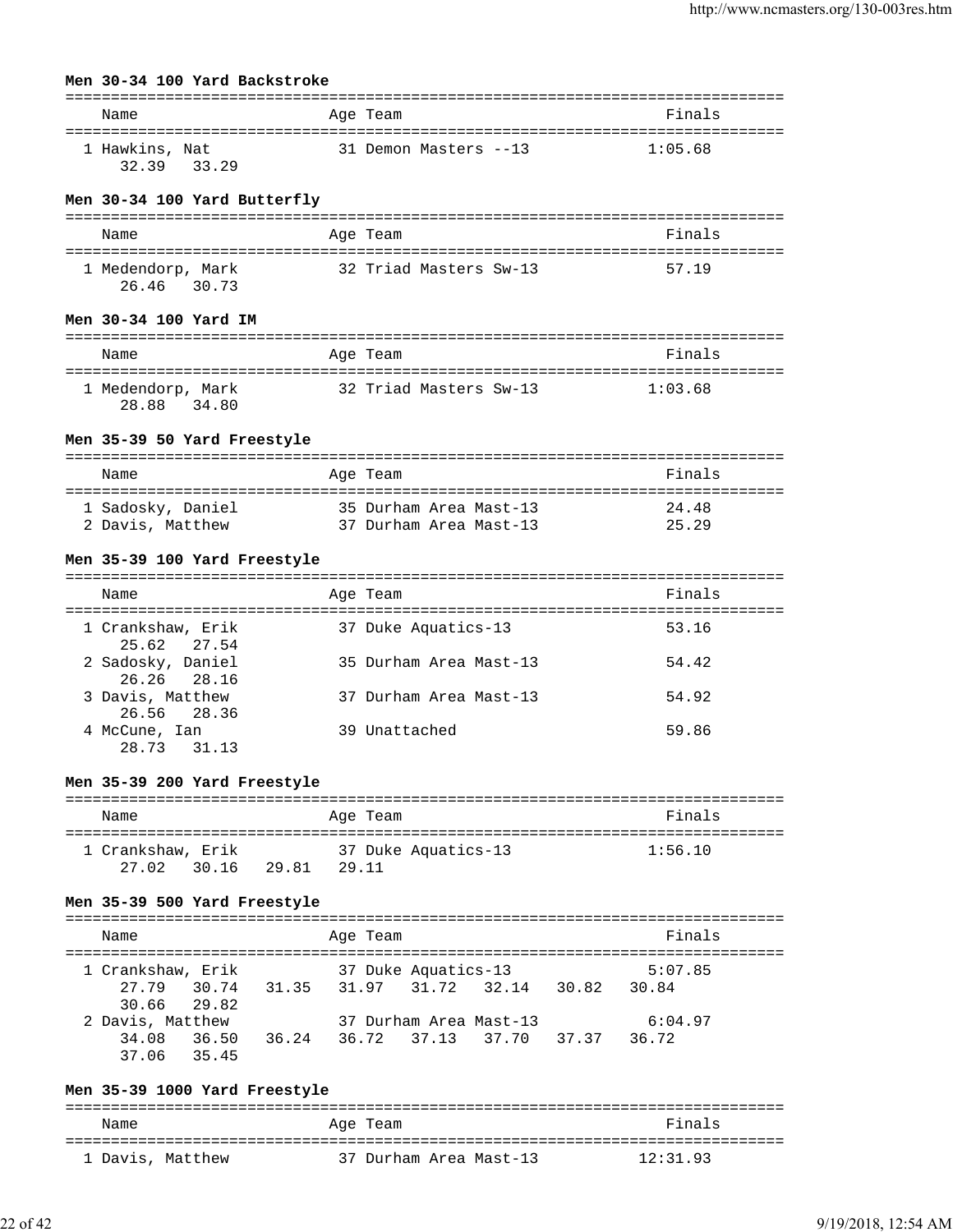| 34.83       | 36.93 | 37.43         | 37.86 | 37.90                  | 38.16 | 37.83 | 38.41    |
|-------------|-------|---------------|-------|------------------------|-------|-------|----------|
| 38.10       | 38.64 | 38.59         | 38.39 | 38.05 37.44            |       | 37.43 | 37.47    |
| 37.65       | 37.35 | 37.66         | 35.81 |                        |       |       |          |
| 2 Su, Billy |       |               |       | 36 Raleigh Area Mas-13 |       |       | 13:00.70 |
| 31.65       | 34.25 | 34.92         | 35.23 | 35.24                  | 35.78 | 35.53 | 35.44    |
| 34.96       |       | 34.94 1:01.33 |       | 48.66 47.52 39.56      |       | 41.74 | 36.96    |
| 43.46       | 37.56 | 37.37         | 38.60 |                        |       |       |          |
|             |       |               |       |                        |       |       |          |

# **Men 35-39 1650 Yard Freestyle**

| Name              |       |       | Age Team |                     |       |       | Finals   |  |
|-------------------|-------|-------|----------|---------------------|-------|-------|----------|--|
| 1 Crankshaw, Erik |       |       |          | 37 Duke Aquatics-13 |       |       | 17:49.47 |  |
| 28.93             | 32.61 | 32.84 | 33.13    | 33.20               | 33.16 | 33.01 | 32.97    |  |
| 33.32             | 33.63 | 33.06 | 32.77    | 32.72               | 32.81 | 32.89 | 32.97    |  |
| 32.95             | 32.90 | 32.99 | 32.92    | 32.47               | 32.85 | 32.59 | 31.84    |  |
| 31.63             | 31.96 | 31.51 | 31.66    | 31.90               | 31.71 | 31.58 | 31.78    |  |
| 30.21             |       |       |          |                     |       |       |          |  |

# **Men 35-39 50 Yard Backstroke**

| Name        | Age Team               | Finals |
|-------------|------------------------|--------|
| 1 Su, Billy | 36 Raleigh Area Mas-13 | 34.09  |

# **Men 35-39 100 Yard Backstroke**

| Name                        |       | Age Team |                       | Finals |
|-----------------------------|-------|----------|-----------------------|--------|
| 1 Andersen, Morten<br>29.32 | 30.60 |          | 39 SwimMAC Masters-13 | 59.92  |

## **Men 35-39 50 Yard Breaststroke**

| Name                               | Age Team                                | Finals         |
|------------------------------------|-----------------------------------------|----------------|
| 1 McCune, Ian<br>2 Sadosky, Daniel | 39 Unattached<br>35 Durham Area Mast-13 | 30.04<br>31.44 |
| 3 Dunson, Dave                     | 37 Duke Aquatics-13                     | 31.52          |

# **Men 35-39 100 Yard Breaststroke**

| Name                             | Age Team               | Finals  |
|----------------------------------|------------------------|---------|
| 1 McCune, Ian<br>32.26 35.51     | 39 Unattached          | 1:07.77 |
| 2 Sadosky, Daniel<br>32.15 37.70 | 35 Durham Area Mast-13 | 1:09.85 |

# **Men 35-39 200 Yard Breaststroke**

| Name                              |       | Age Team                      | Finals  |
|-----------------------------------|-------|-------------------------------|---------|
| 1 Andersen, Morten<br>32.26 35.96 | 36.89 | 39 SwimMAC Masters-13<br>3537 | 2:20.48 |
| 2 McCune, Ian<br>33 15<br>38.03   | 41.15 | 39 Unattached<br>41.02        | 2:33.35 |

# **Men 35-39 50 Yard Butterfly**

| Name           | Age Team               | Finals |  |  |  |
|----------------|------------------------|--------|--|--|--|
|                |                        |        |  |  |  |
| 1 Dunson, Dave | 37 Duke Aquatics-13    | 27.20  |  |  |  |
| 2 Su, Billy    | 36 Raleigh Area Mas-13 | 28.60  |  |  |  |
| 3 McCune, Ian  | 39 Unattached          | 29.54  |  |  |  |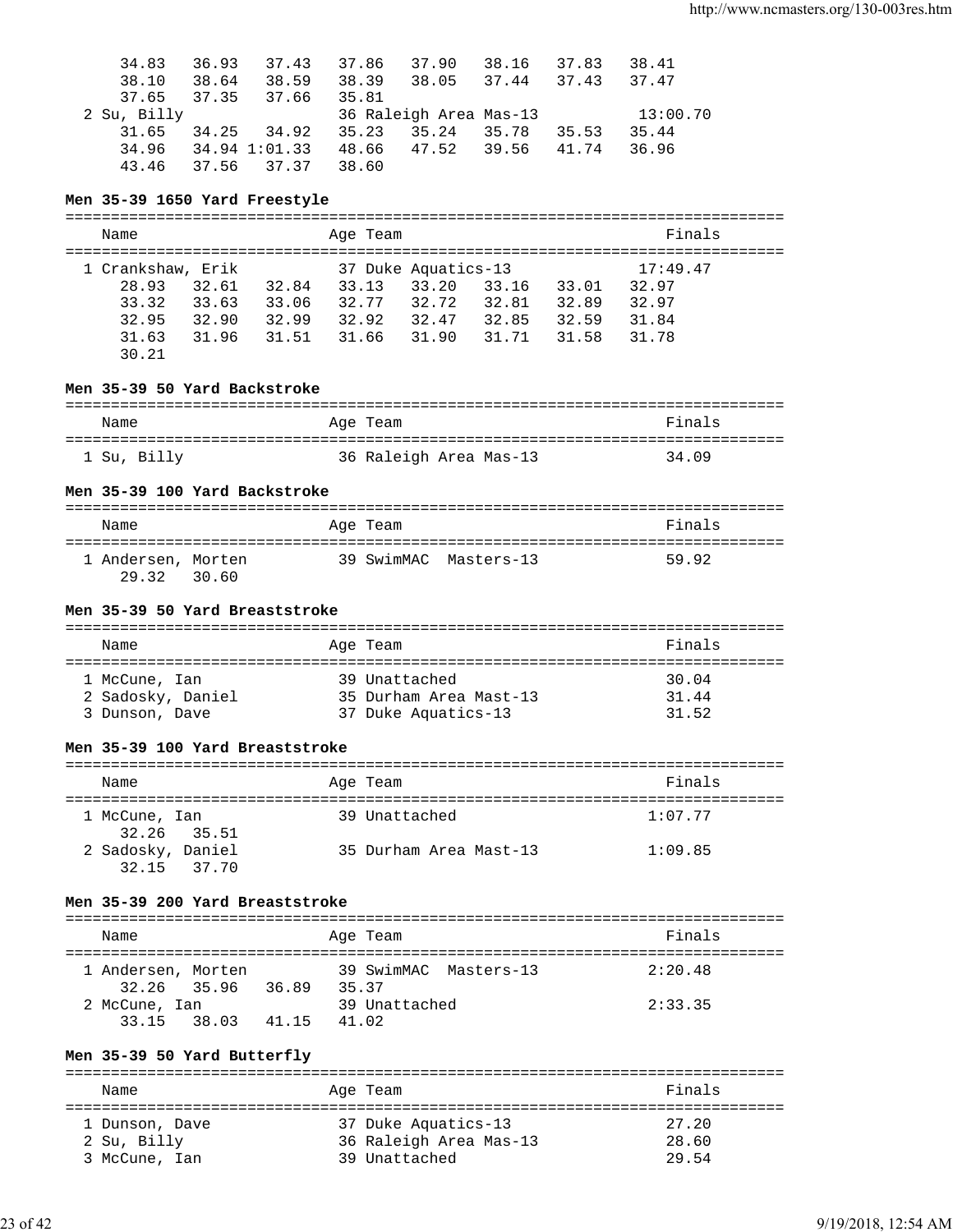### **Men 35-39 100 Yard Butterfly**

| Name                              | Age Team              | Finals |  |  |  |
|-----------------------------------|-----------------------|--------|--|--|--|
| 1 Andersen, Morten<br>25.43 28.76 | 39 SwimMAC Masters-13 | 54.19  |  |  |  |
| 2 Crankshaw, Erik<br>27.86 30.97  | 37 Duke Aquatics-13   | 58.83  |  |  |  |

#### **Men 35-39 100 Yard IM**

| Name                               | Age Team               | Finals  |
|------------------------------------|------------------------|---------|
| 1 Andersen, Morten<br>27.00 30.50  | 39 SwimMAC Masters-13  | 57.50   |
| 2 Sadosky, Daniel<br>29.72 33.18   | 35 Durham Area Mast-13 | 1:02.90 |
| 3 McCune, Ian<br>31.62 34.10       | 39 Unattached          | 1:05.72 |
| 4 Su, Billy<br>31.44<br>35.12      | 36 Raleigh Area Mas-13 | 1:06.56 |
| 5 Davis, Matthew<br>31.91<br>34.70 | 37 Durham Area Mast-13 | 1:06.61 |

# **Men 35-39 200 Yard IM**

| Name              |       |       |       | Age Team               | Finals  |  |
|-------------------|-------|-------|-------|------------------------|---------|--|
|                   |       |       |       |                        |         |  |
| 1 Crankshaw, Erik |       |       |       | 37 Duke Aquatics-13    | 2:08.70 |  |
| 27.16 33.39       |       | 38.29 | 29.86 |                        |         |  |
| 2 Davis, Matthew  |       |       |       | 37 Durham Area Mast-13 | 2:30.37 |  |
| 33 98             | 38.85 | 45.43 | 32.11 |                        |         |  |

## **Men 35-39 400 Yard IM**

| Name |       |                            |       | Age Team |                              |       |       | Finals           |
|------|-------|----------------------------|-------|----------|------------------------------|-------|-------|------------------|
|      | 30.22 | 1 Crankshaw, Erik<br>32.81 | 36.83 | 35.02    | 37 Duke Aquatics-13<br>40.06 | 39.27 | 31.47 | 4:35.58<br>29.90 |

## **Men 40-44 50 Yard Freestyle**

| Name             |  | Age Team               | Finals |  |  |
|------------------|--|------------------------|--------|--|--|
|                  |  |                        |        |  |  |
| 1 Anderson, Pete |  | 44 Rocky Mount YMCA-13 | 22.05  |  |  |
| 2 Davis, William |  | 42 SwimMAC Masters-13  | 24.66  |  |  |
| 3 Jewett, Rusty  |  | 44 SwimMAC Masters-13  | 26.92  |  |  |
| 4 Koos, Todd     |  | 44 North Carolina M-13 | 28.38  |  |  |

#### **Men 40-44 100 Yard Freestyle**

| Name                                 | Age Team |                        | Finals |
|--------------------------------------|----------|------------------------|--------|
| 1 Brewick, Noel<br>23.49 26.05       |          | 42 SwimMAC Masters-13  | 49.54  |
| 2 Anderson, Pete<br>23.48 26.18      |          | 44 Rocky Mount YMCA-13 | 49.66  |
| 3 Slocum, Christopher<br>25.93 27.97 |          | 44 Duke Aquatics-13    | 53.90  |
| 4 Jewett, Rusty                      |          | 44 SwimMAC Masters-13  | 59.44  |

#### **Men 40-44 200 Yard Freestyle**

| -------<br>____ |     |  |
|-----------------|-----|--|
| Name            | Age |  |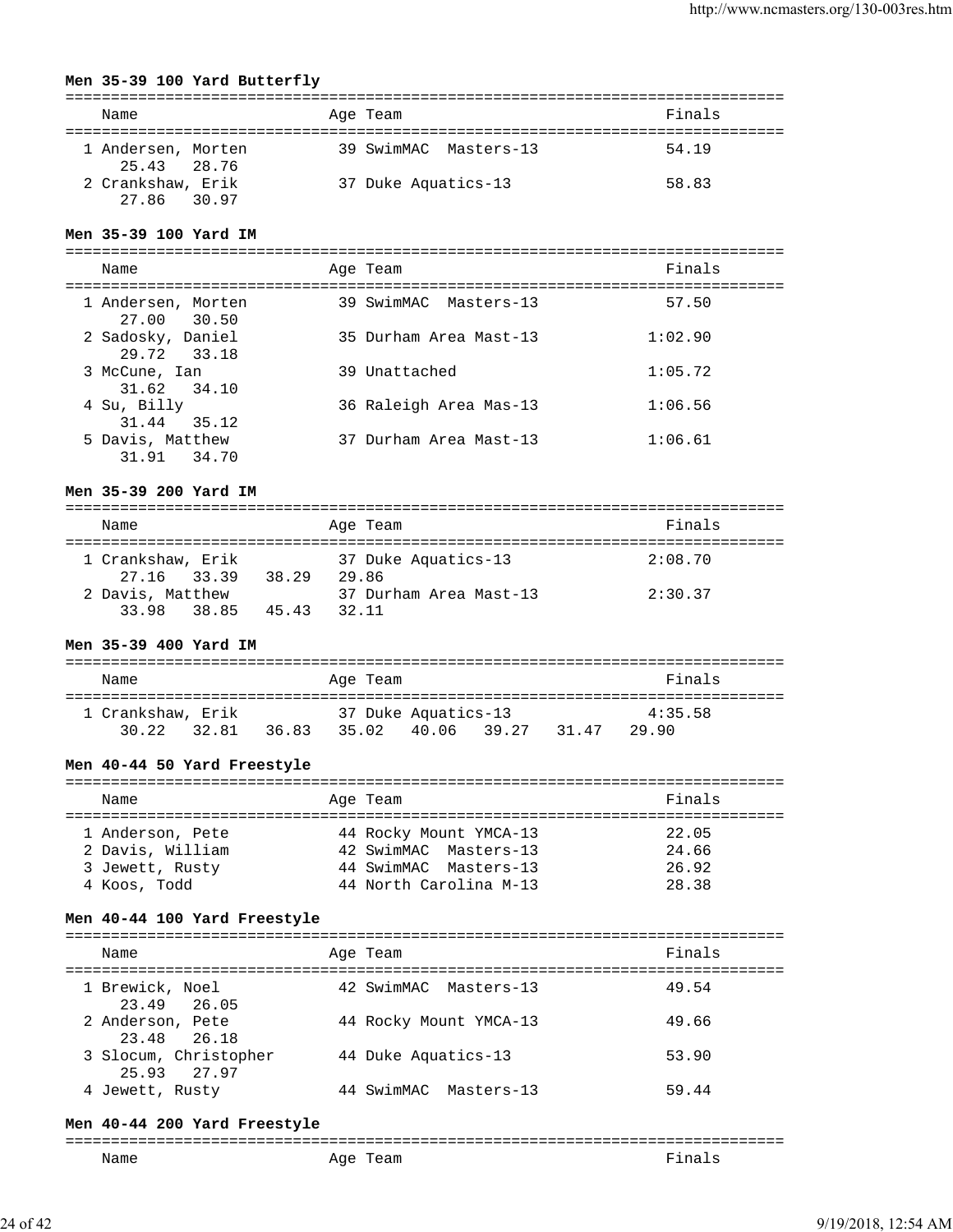| 1 Slocum, Christopher 44 Duke Aquatics-13<br>26.90 29.66 30.82 30.74    |                                                                           | 1:58.12 |
|-------------------------------------------------------------------------|---------------------------------------------------------------------------|---------|
| Men 40-44 500 Yard Freestyle                                            |                                                                           |         |
| Name                                                                    | Age Team                                                                  | Finals  |
| 1 Jennings, Bob<br>31.96 31.18                                          | 44 Bowker Aquatic C-13<br>28.55 31.33 32.02 32.31 32.27 32.27 32.04 32.15 | 5:16.08 |
| 2 O'Connell, Daniel 44 The Jerry Long Y-13<br>1:08.34<br>41.13 38.06    | 39.63                                                                     | 6:24.22 |
| Men 40-44 50 Yard Backstroke                                            |                                                                           |         |
| Name                                                                    | Age Team                                                                  | Finals  |
| 1 Brewick, Noel 42 SwimMAC Masters-13                                   |                                                                           | 26.18   |
| Men 40-44 100 Yard Backstroke                                           |                                                                           |         |
| Name                                                                    | Age Team                                                                  | Finals  |
| 1 Slocum, Christopher 44 Duke Aquatics-13<br>29.86 31.94                |                                                                           | 1:01.80 |
| 2 Davis, William<br>30.89 31.97                                         | 42 SwimMAC Masters-13                                                     | 1:02.86 |
| Men 40-44 200 Yard Backstroke                                           |                                                                           |         |
| Name                                                                    | Age Team                                                                  | Finals  |
| 1 Slocum, Christopher 44 Duke Aquatics-13<br>33.22 33.84 33.71<br>30.92 |                                                                           | 2:11.69 |
| Men 40-44 50 Yard Breaststroke                                          |                                                                           |         |
| Name                                                                    | Age Team                                                                  | Finals  |
| 1 Jennings, Bob                                                         | 44 Bowker Aquatic C-13                                                    | 29.21   |
| Men 40-44 100 Yard Breaststroke                                         |                                                                           |         |
| Name                                                                    | Age Team                                                                  | Finals  |
| 1 Jennings, Bob<br>30.72 33.65                                          | 44 Bowker Aquatic C-13                                                    | 1:04.37 |
| 2 O'Connell, Daniel<br>34.71 38.31                                      | 44 The Jerry Long Y-13                                                    | 1:13.02 |
| Men 40-44 200 Yard Breaststroke                                         |                                                                           |         |
| Name                                                                    | Age Team                                                                  | Finals  |
| 1 Jennings, Bob<br>35.50 35.85 36.69<br>31.97                           | 44 Bowker Aquatic C-13                                                    | 2:20.01 |
| Men 40-44 50 Yard Butterfly<br>====================================     |                                                                           |         |
|                                                                         |                                                                           |         |

Name **Age Team** Age Team Rinals =============================================================================== 1 Brewick, Noel 42 SwimMAC Masters-13 24.34 2 Anderson, Pete 44 Rocky Mount YMCA-13 24.56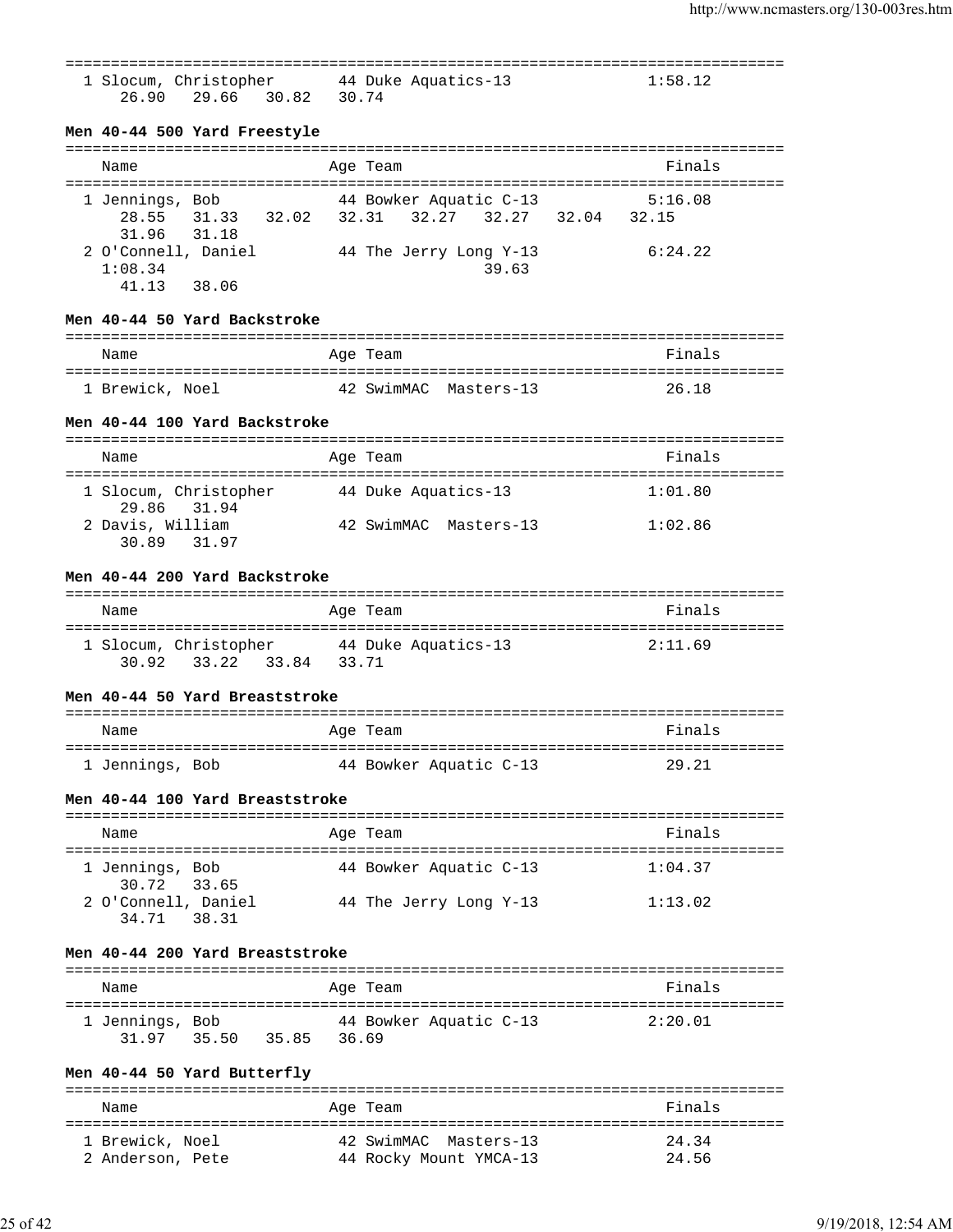#### 3 Jennings, Bob 44 Bowker Aquatic C-13 26.13

**Men 40-44 100 Yard Butterfly**

| Name                            |  | Age Team |                        | Finals |  |
|---------------------------------|--|----------|------------------------|--------|--|
| 1 Anderson, Pete<br>25.23 29.37 |  |          | 44 Rocky Mount YMCA-13 | 54.60  |  |

#### **Men 40-44 100 Yard IM**

=============================================================================== Name **Age Team** Age Team **Research Base** Finals =============================================================================== 1 Anderson, Pete 44 Rocky Mount YMCA-13 56.76 26.48 30.28 2 Jennings, Bob 44 Bowker Aquatic C-13 59.29 28.99 30.30 3 Davis, William 42 SwimMAC Masters-13 1:03.85 29.50 34.35 4 Jewett, Rusty 44 SwimMAC Masters-13 1:10.16 32.52 37.64 5 Koos, Todd 44 North Carolina M-13 1:14.30 34.66 39.64

#### **Men 40-44 200 Yard IM**

=============================================================================== Name **Age Team Age Team Reserves** =============================================================================== 1 Jennings, Bob 44 Bowker Aquatic C-13 2:11.17 27.90 35.93 37.26 30.08 2 O'Connell, Daniel 44 The Jerry Long Y-13 2:28.90 32.10 40.01 40.38 36.41

#### **Men 45-49 50 Yard Freestyle**

=============================================================================== Name **Age Team** Age Team **Finals** =============================================================================== 1 Stewart, Henry 46 Raleigh Area Mas-13 22.57 2 Riley, John 49 Greensboro Commu-13 23.78 3 Anderson, Earl 45 North Carolina M-13 23.93 4 Keith, Al 49 Unattached 24.18 5 Chan, Andy 47 Bowker Aquatic C-13 24.35 6 Parker, Lee 48 Raleigh Area Mas-13 25.43 7 D'Englere, Paul 48 North Carolina M-13 25.49 8 Sealey, Thomas 49 Reston Masters S-10 25.83 9 Jay, Mike 48 North Carolina M-13 26.05 10 Stose, Gil 49 Unattached 27.16 11 Wagner, Rich 49 Bowker Aquatic C-13 28.51 12 Loew, Josh 45 Bowker Aquatic C-13 28.70

#### **Men 45-49 100 Yard Freestyle**

| Name                            | Age Team               | Finals |
|---------------------------------|------------------------|--------|
| 1 Stewart, Henry<br>23.90 25.53 | 46 Raleigh Area Mas-13 | 49.43  |
| 2 Riley, John<br>24.94 26.84    | 49 Greensboro Commu-13 | 51.78  |
| 3 Blank, Jon<br>25.20 27.20     | 49 Raleigh Area Mas-13 | 52.40  |
| 4 Anderson, Earl<br>25.25 27.16 | 45 North Carolina M-13 | 52.41  |
| 5 Orn, Mikael<br>26.21 27.22    | 48 One Step Beyond-13  | 53.43  |
| 6 Keith, Al                     | 49 Unattached          | 53.73  |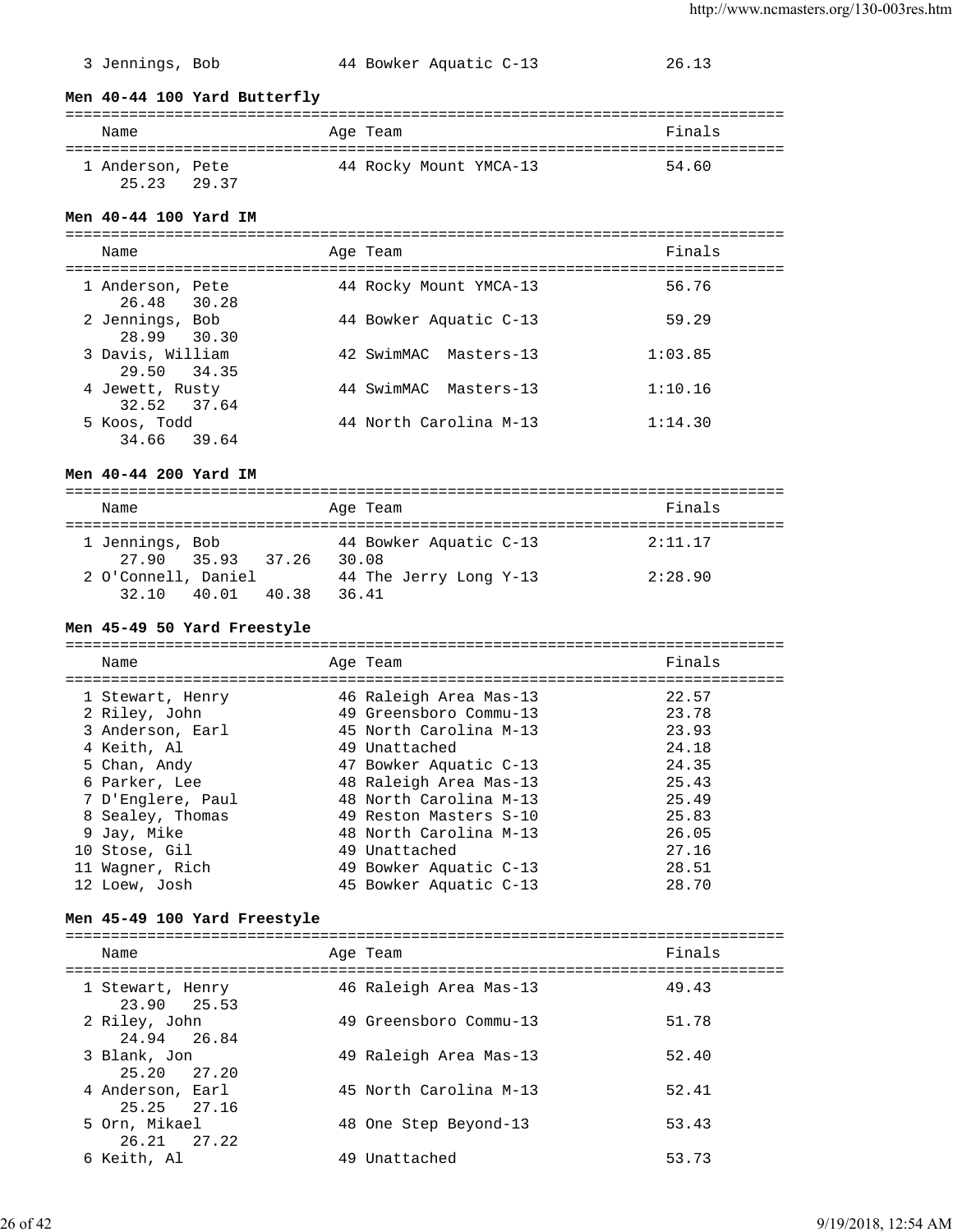| 25.92 27.81       |  |                        |         |
|-------------------|--|------------------------|---------|
| 7 Chan, Andy      |  | 47 Bowker Aquatic C-13 | 54.62   |
| 26.74 27.88       |  |                        |         |
| 8 D'Englere, Paul |  | 48 North Carolina M-13 | 56.06   |
| 27.26 28.80       |  |                        |         |
| 9 Ford, Douglas   |  | 46 Bowker Aquatic C-13 | 56.95   |
| 27.58 29.37       |  |                        |         |
| 10 Jay, Mike      |  | 48 North Carolina M-13 | 1:01.42 |
| 29.01 32.41       |  |                        |         |
| 11 Conger, Mark   |  | 46 Bowker Aquatic C-13 | 1:01.90 |
| 29.71 32.19       |  |                        |         |
| 12 Loew, Josh     |  | 45 Bowker Aquatic C-13 | 1:03.89 |
| 31.75 32.14       |  |                        |         |
| 13 Wagner, Rich   |  | 49 Bowker Aquatic C-13 | 1:05.59 |
| 31.93 33.66       |  |                        |         |

## **Men 45-49 200 Yard Freestyle**

| Name                          |       |                   | Age Team                        | Finals  |
|-------------------------------|-------|-------------------|---------------------------------|---------|
| 1 Riley, John                 |       | 26.14 29.21 29.59 | 49 Greensboro Commu-13<br>29.06 | 1:54.00 |
| 2 Orn, Mikael                 |       |                   | 48 One Step Beyond-13           | 1:59.29 |
| 27.53 29.48<br>3 Jay, Mike    |       | 30.27             | 32.01<br>48 North Carolina M-13 | 2:14.75 |
| 30.12 35.14<br>4 Loew, Josh   |       | 36.00             | 33.49<br>45 Bowker Aquatic C-13 | 2:24.42 |
| 34.07 36.14<br>5 Wagner, Rich |       | 38.49             | 35.72<br>49 Bowker Aquatic C-13 | 2:39.24 |
| 36.93                         | 41.46 | 43.03             | 37.82                           |         |

# **Men 45-49 500 Yard Freestyle**

| Name                                   | Age Team                         | Finals  |
|----------------------------------------|----------------------------------|---------|
|                                        |                                  |         |
| 1 Ford, Douglas                        | 46 Bowker Aquatic C-13           | 5:32.68 |
| 30.23 33.42 33.53 34.12                | 34.06 34.30 34.14 33.78          |         |
| 33.12 31.98                            |                                  |         |
| 2 D'Englere, Paul                      | 48 North Carolina M-13           | 5:36.38 |
| 31.27 33.54<br>34.12                   | 34.28<br>34.81 34.91 35.01 34.54 |         |
| 32.90 31.00                            |                                  |         |
| 3 Conger, Mark                         | 46 Bowker Aquatic C-13           | 6:26.40 |
| 37.76 39.89<br>33.44                   | 39.82 39.57 39.44 38.89<br>40.10 |         |
| 39.17<br>38.32                         |                                  |         |
| 4 Loew, Josh                           | 45 Bowker Aquatic C-13           | 6:33.89 |
| 35.45 39.55 39.87                      | 39.78 39.51 40.08<br>39.67       | 39.32   |
| 39.92<br>40.74                         |                                  |         |
| 5 Wagner, Rich                         | 49 Bowker Aquatic C-13           | 7:46.59 |
| 41.79 1:32.21 1:37.45 3:17.46<br>37.68 |                                  |         |

#### **Men 45-49 1000 Yard Freestyle**

| Name              |       |       | Age Team |                        |          |       | Finals   |  |
|-------------------|-------|-------|----------|------------------------|----------|-------|----------|--|
| 1 D'Englere, Paul |       |       |          | 48 North Carolina M-13 |          |       | 11:34.93 |  |
| 32.27             | 34.53 | 34.92 | 34.72    | 35.00                  | 35.24    | 35.32 | 35.08    |  |
| 35.36             | 35.23 | 35.41 | 35.14    | 35.37                  | 35.20    | 35.00 | 34.89    |  |
| 34.69             | 34.49 | 34.01 | 33.06    |                        |          |       |          |  |
| 2 Loew, Josh      |       |       |          | 45 Bowker Aquatic C-13 | 13:28.52 |       |          |  |
| 36.36             | 39.67 | 40.62 | 41.09    | 40.05                  | 40.13    | 39.87 | 40.74    |  |
| 39.61             | 39.99 | 39.64 | 39.70    | 40.48                  | 39.73    | 40.49 | 39.96    |  |
| 40.08             | 39.96 | 39.91 | 50.44    |                        |          |       |          |  |

#### **Men 45-49 1650 Yard Freestyle**

#### ===============================================================================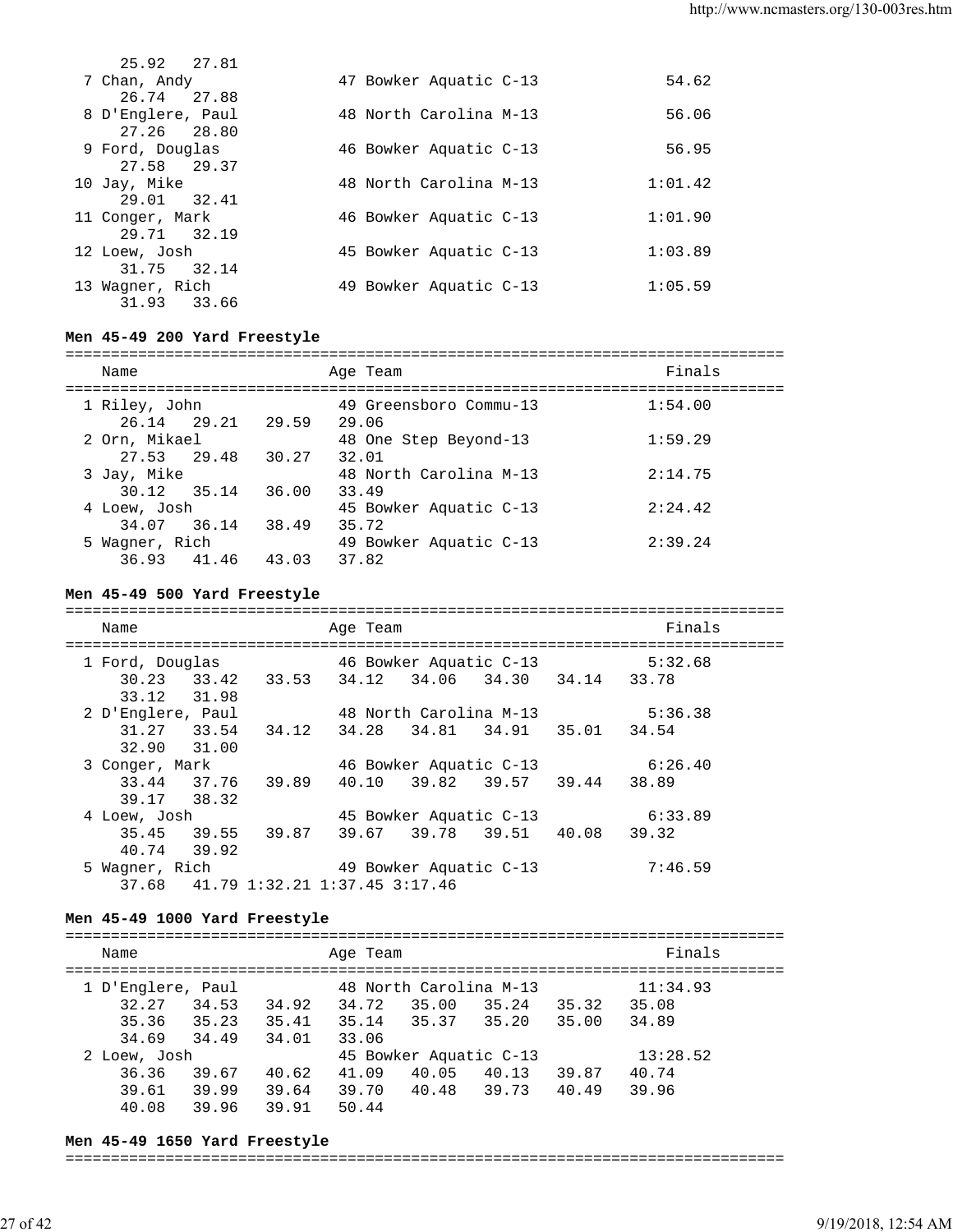|              | Name  |       |                        | Age Team |       |       |          | Finals |  |
|--------------|-------|-------|------------------------|----------|-------|-------|----------|--------|--|
| 1 Loew, Josh |       |       | 45 Bowker Aquatic C-13 |          |       |       | 22:03.82 |        |  |
|              | 36.70 | 39.16 | 41.28                  | 39.67    | 40.90 | 39.91 | 41.33    | 40.49  |  |
|              | 40.34 | 39.42 | 40.73                  | 40.02    | 40.85 | 40.56 | 40.12    | 40.49  |  |
|              | 40.19 | 40.23 | 40.10                  | 40.07    | 40.22 | 40.19 | 40.24    | 40.19  |  |
|              | 39.63 | 40.59 | 39.13                  | 40.53    | 40.76 | 40.55 | 40.33    | 40.58  |  |
|              | 38.32 |       |                        |          |       |       |          |        |  |

### **Men 45-49 50 Yard Backstroke**

=============================================================================== Name Research Age Team Research School and Finals =============================================================================== 1 Stewart, Henry 16 Raleigh Area Mas-13<br>
2 Chan, Andy 17 Bowker Aquatic C-13<br>
3 D'Englere, Paul 18 North Carolina M-13<br>
48 North Carolina M-13<br>
15 North Carolina M-13 2 Chan, Andy 47 Bowker Aquatic C-13 29.31 3 D'Englere, Paul 48 North Carolina M-13 29.91 4 Anderson, Earl 45 North Carolina M-13 30.92 5 Conger, Mark 46 Bowker Aquatic C-13 34.44 6 Wagner, Rich 49 Bowker Aquatic C-13 42.55

### **Men 45-49 100 Yard Backstroke**

| Name                            | Age Team               | Finals  |
|---------------------------------|------------------------|---------|
| 1 Chan, Andy<br>29.81 30.60     | 47 Bowker Aquatic C-13 | 1:00.41 |
| 2 Riley, John<br>29.61 31.37    | 49 Greensboro Commu-13 | 1:00.98 |
| 3 Sealey, Thomas<br>32.56 33.64 | 49 Reston Masters S-10 | 1:06.20 |

# **Men 45-49 200 Yard Backstroke**

| Name                        |       | Age Team                        |  | Finals  |  |  |  |
|-----------------------------|-------|---------------------------------|--|---------|--|--|--|
| 1 Chan, Andy<br>33.27 34.76 | 35.47 | 47 Bowker Aquatic C-13<br>33 47 |  | 2:16.97 |  |  |  |
| 2 Loew, Josh                | 47 51 | 45 Bowker Aquatic C-13<br>47 11 |  | 3:01.12 |  |  |  |

### **Men 45-49 50 Yard Breaststroke**

| Name              | Age Team               | Finals |
|-------------------|------------------------|--------|
| 1 Blank, Jon      | 49 Raleigh Area Mas-13 | 28.74  |
| 2 Wennborg, Lars  | 47 SwimMAC Masters-13  | 29.58  |
| 3 Orn, Mikael     | 48 One Step Beyond-13  | 30.57  |
| 4 Anderson, Earl  | 45 North Carolina M-13 | 31.18  |
| 5 Chan, Andy      | 47 Bowker Aquatic C-13 | 31.89  |
| 6 D'Englere, Paul | 48 North Carolina M-13 | 32.29  |
| 7 Sealey, Thomas  | 49 Reston Masters S-10 | 34.96  |
| 8 Stose, Gil      | 49 Unattached          | 37.44  |
|                   |                        |        |

## **Men 45-49 100 Yard Breaststroke**

| Name                            | Age Team               | Finals  |
|---------------------------------|------------------------|---------|
| 1 Blank, Jon<br>29.08 33.43     | 49 Raleigh Area Mas-13 | 1:02.51 |
| 2 Wennborg, Lars<br>30.39 33.47 | 47 SwimMAC Masters-13  | 1:03.86 |
| 3 Keith, Al<br>33.00 37.04      | 49 Unattached          | 1:10.04 |

#### **Men 45-49 200 Yard Breaststroke**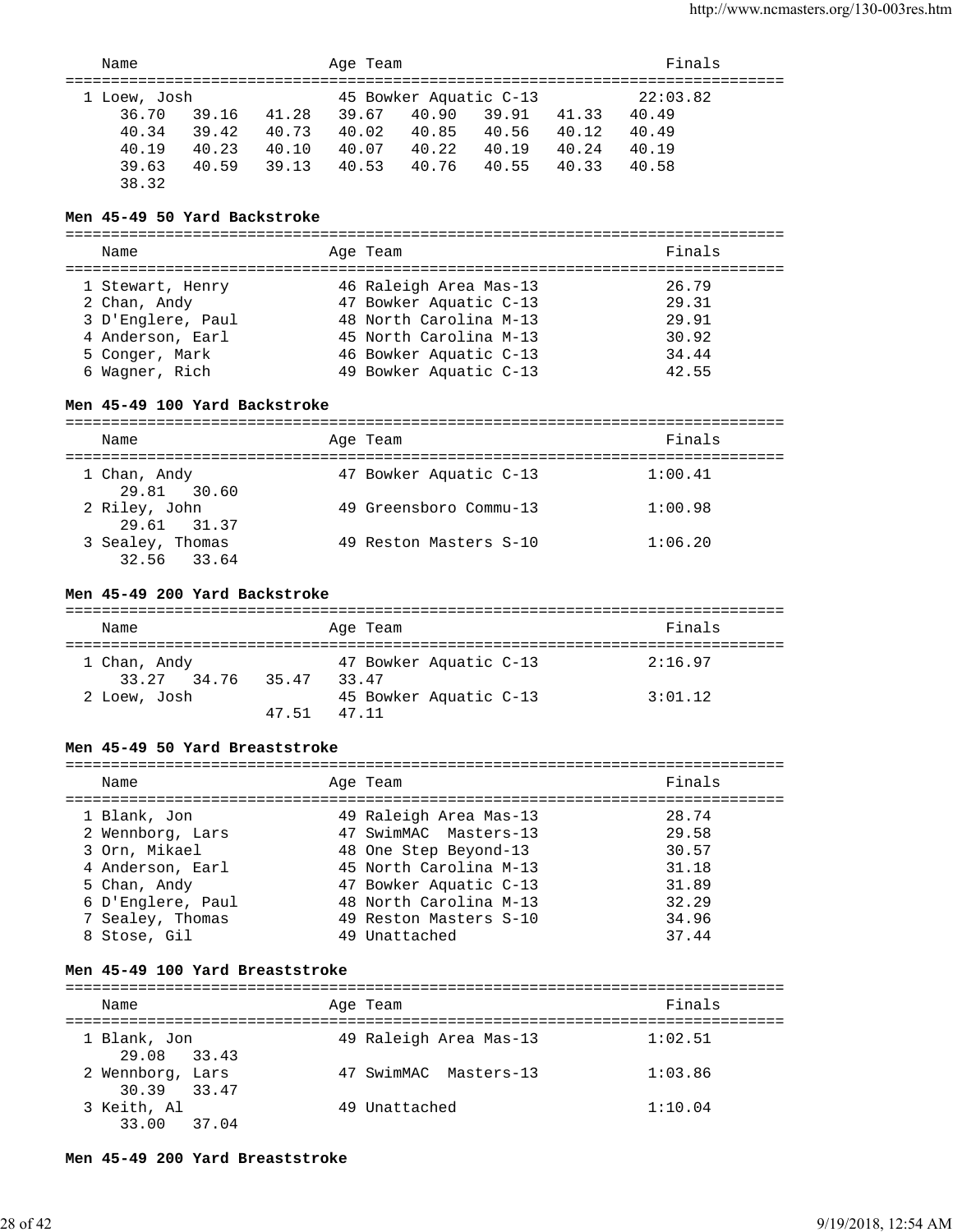| Name                       | Age Team               | Finals  |
|----------------------------|------------------------|---------|
| 1 Blank, Jon               | 49 Raleigh Area Mas-13 | 2:21.99 |
| 33.53 34.33<br>36.92 37.21 |                        |         |
| 2 Wennborg, Lars           | 47 SwimMAC Masters-13  | 2:23.64 |
| 33.25 35.72 37.17          | 37.50                  |         |
| 3 Keith, Al                | 49 Unattached          | 2:53.35 |
| 43.95<br>38.58<br>45.41    | 45.41                  |         |

#### **Men 45-49 50 Yard Butterfly**

===============================================================================

| Name              | Age Team               | Finals |
|-------------------|------------------------|--------|
| 1 Stewart, Henry  | 46 Raleigh Area Mas-13 | 24.78  |
| 2 Blank, Jon      | 49 Raleigh Area Mas-13 | 25.41  |
| 3 Riley, John     | 49 Greensboro Commu-13 | 26.23  |
| 4 Anderson, Earl  | 45 North Carolina M-13 | 27.03  |
| 5 Ford, Douglas   | 46 Bowker Aquatic C-13 | 27.63  |
| 6 D'Englere, Paul | 48 North Carolina M-13 | 27.90  |
| 7 Jay, Mike       | 48 North Carolina M-13 | 28.34  |
| 8 Conger, Mark    | 46 Bowker Aquatic C-13 | 32.62  |
| 9 Loew, Josh      | 45 Bowker Aquatic C-13 | 35.33  |

#### **Men 45-49 100 Yard Butterfly**

=============================================================================== Name **Age Team Age Team Age Team Finals** =============================================================================== 1 Stewart, Henry 46 Raleigh Area Mas-13 55.89 26.54 29.35 2 Riley, John 49 Greensboro Commu-13 58.56 27.65 30.91 3 Jay, Mike 48 North Carolina M-13 1:12.21 33.68 38.53

#### **Men 45-49 200 Yard Butterfly**

| Name                 |       |       |       | Age Team |                        | Finals  |
|----------------------|-------|-------|-------|----------|------------------------|---------|
| 1 Jay, Mike<br>42.92 | 51.71 | 51.68 | 50.86 |          | 48 North Carolina M-13 | 3:17.17 |

#### **Men 45-49 100 Yard IM**

| Name                             | Age Team               | Finals  |
|----------------------------------|------------------------|---------|
| 1 Blank, Jon<br>28.35 30.40      | 49 Raleigh Area Mas-13 | 58.75   |
| 2 Chan, Andy<br>28.40 32.74      | 47 Bowker Aquatic C-13 | 1:01.14 |
| 3 Anderson, Earl<br>29.74 32.58  | 45 North Carolina M-13 | 1:02.32 |
| 4 D'Englere, Paul<br>29.54 34.30 | 48 North Carolina M-13 | 1:03.84 |

#### **Men 45-49 200 Yard IM**

=============================================================================== Name **Age Team** Age Team Finals =============================================================================== 1 Riley, John 49 Greensboro Commu-13 2:10.83 27.42 33.47 40.29 29.65 2 Chan, Andy 47 Bowker Aquatic C-13 2:17.28 29.14 33.45 42.31 32.38 3 Orn, Mikael 48 One Step Beyond-13 2:20.39 28.94 36.46 40.41 34.58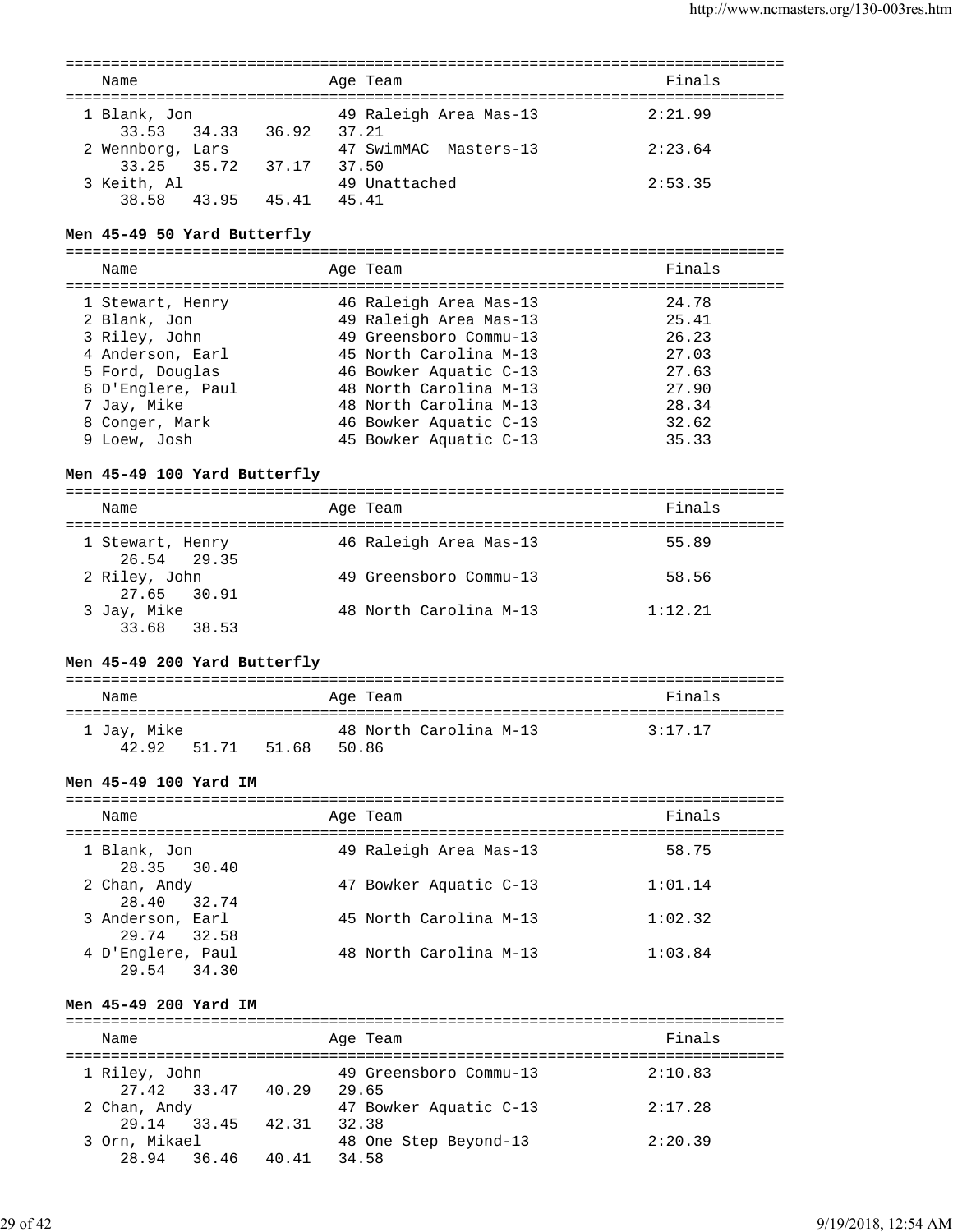| 4 Ford, Douglas |       | 46 Bowker Aquatic C-13 | 2:27.17 |
|-----------------|-------|------------------------|---------|
| 30.38 39.68     | 44.82 | 32.29                  |         |
| 5 Conger, Mark  |       | 46 Bowker Aquatic C-13 | 2:37.62 |
| 40.58<br>34.09  | 46.15 | 36.80                  |         |

### **Men 45-49 400 Yard IM**

| Name        | Age Team      | Finals         |
|-------------|---------------|----------------|
| 1 Keith, Al | 49 Unattached | 5:37.06        |
| 31.88 39.55 | 47.47 48.19   | 40.27<br>40.20 |

#### **Men 50-54 50 Yard Freestyle**

| Name            | Age Team               | Finals |  |  |  |  |  |  |  |
|-----------------|------------------------|--------|--|--|--|--|--|--|--|
| 1 Klein, Jon    | 52 Duke Aquatics-13    | 24.05  |  |  |  |  |  |  |  |
| 2 Heinz, Tony   | 50 Penn Charter-8      | 24.53  |  |  |  |  |  |  |  |
| 3 Spencer, Mike | 53 Raleigh Area Mas-13 | 25.12  |  |  |  |  |  |  |  |
| 4 Osborne, Walt | 54 Unattached          | 32.01  |  |  |  |  |  |  |  |

### **Men 50-54 100 Yard Freestyle**

=============================================================================== Name Research Age Team and the Search School and Times and Search School and Search School and Times and Times =============================================================================== 52 Rocky Mount YMCA-13 52.93 25.37 27.56 2 Rhyne, Joseph 51 Bowker Aquatic C-13 53.76 26.87 26.89<br>3 Klein, Jon 52 Duke Aquatics-13 54.32 26.12 28.20 4 Phillips, John 51 Charlotte SwimMa-13 54.95 26.54 28.41 5 Doyle, G Mark 50 Twin Rivers YMCA-13 58.53 28.49 30.04 6 Osborne, Walt 54 Unattached 1:19.96 37.84 42.12

#### **Men 50-54 200 Yard Freestyle**

| Name                           |                   |       | Age Team                        | Finals  |
|--------------------------------|-------------------|-------|---------------------------------|---------|
| 1 Brenner, Bill                | 26.42 28.96 30.57 |       | 51 Sarasota YMCA Sh-14<br>30.00 | 1:55.95 |
| 2 Klein, Jon<br>27.93 31.54    |                   | 31.49 | 52 Duke Aquatics-13<br>31.04    | 2:02.00 |
| 3 Creason, Paul<br>29.16 33.39 |                   | 33.17 | 52 Demon Masters --13<br>30.05  | 2:05.77 |
| 4 Doyle, G Mark<br>30.88 32.81 |                   | 32.33 | 50 Twin Rivers YMCA-13<br>31.28 | 2:07.30 |
| 5 Osborne, Walt<br>45.26 49.53 |                   | 49.89 | 54 Unattached<br>51.26          | 3:15.94 |

#### **Men 50-54 500 Yard Freestyle**

| Name            |             |       | Age Team    |                        |                         |       | Finals  |  |
|-----------------|-------------|-------|-------------|------------------------|-------------------------|-------|---------|--|
| 1 Brenner, Bill |             |       |             | 51 Sarasota YMCA Sh-14 |                         |       | 5:10.91 |  |
|                 | 27.38 30.46 | 30.80 |             | 31.21 31.74 31.97      |                         | 31.65 | 32.06   |  |
|                 | 32.60 31.04 |       |             |                        |                         |       |         |  |
| 2 Rhyne, Joseph |             |       |             | 51 Bowker Aquatic C-13 |                         |       | 5:20.94 |  |
|                 | 28.98 31.37 | 31.57 |             |                        | 32.82 31.93 32.58 32.69 |       | 33.03   |  |
|                 | 33.01 32.96 |       |             |                        |                         |       |         |  |
| 3 Creason, Paul |             |       |             | 52 Demon Masters --13  |                         |       | 5:35.77 |  |
|                 | 30.28 34.27 | 35.01 | 35.35 35.10 |                        | 34.63                   | 34.32 | 34.08   |  |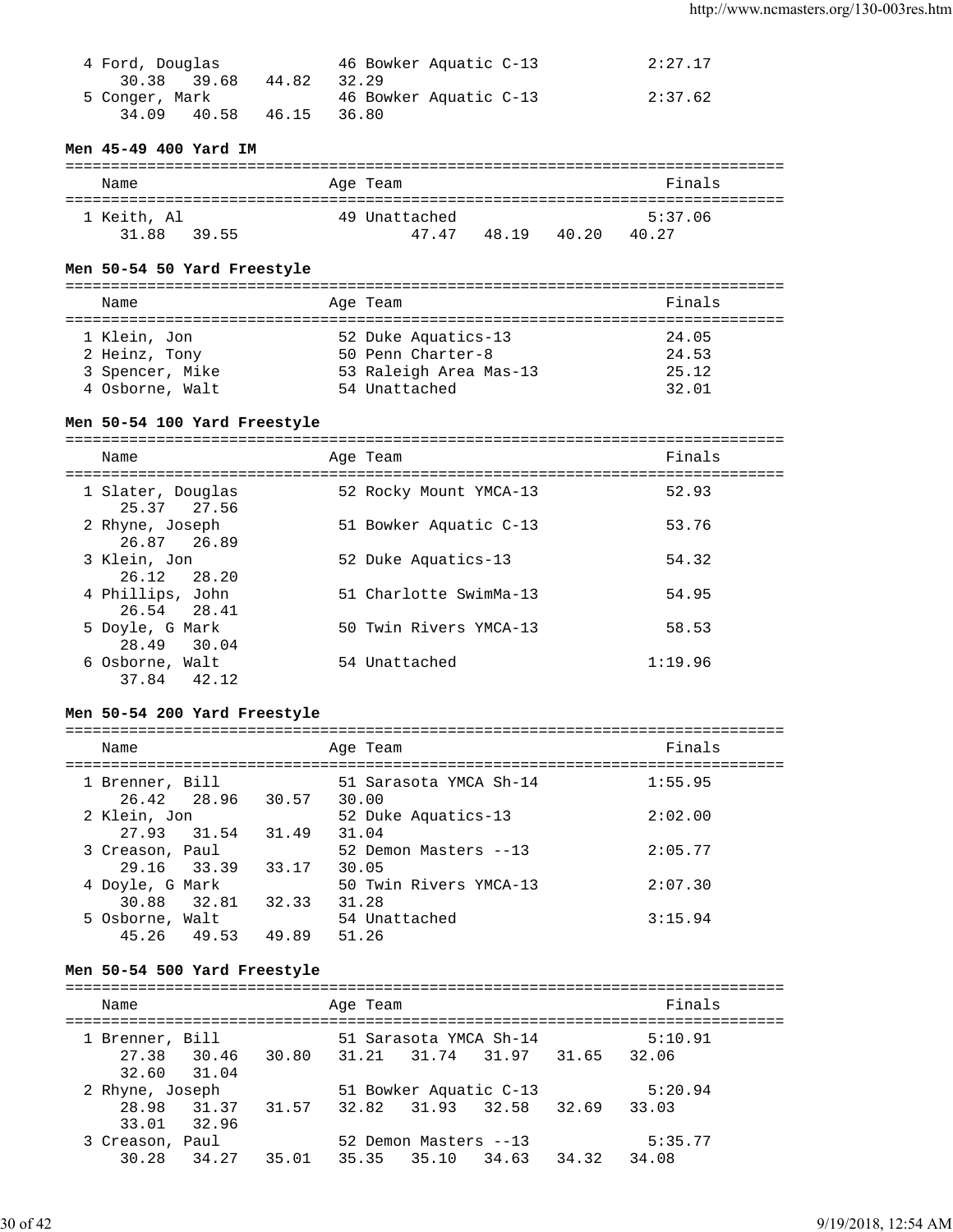|       |  |                                                                  | 5:52.23                 |
|-------|--|------------------------------------------------------------------|-------------------------|
| 35.83 |  |                                                                  | 36.36                   |
|       |  |                                                                  |                         |
|       |  |                                                                  | 6:01.78                 |
| 35.31 |  | 38.20                                                            | 38.03                   |
|       |  |                                                                  |                         |
|       |  | 52 Rocky Mount YMCA-13<br>50 Penn Charter-8<br>36.51 37.11 37.49 | 35.91 36.04 36.29 36.22 |

#### **Men 50-54 1000 Yard Freestyle**

| Name            |       |       | Age Team |                        |       |       | Finals   |  |  |  |
|-----------------|-------|-------|----------|------------------------|-------|-------|----------|--|--|--|
| 1 Rhyne, Joseph |       |       |          | 51 Bowker Aquatic C-13 |       |       | 10:51.92 |  |  |  |
| 30.33           | 31.97 | 32.65 | 33.27    | 33.02                  | 33.49 | 33.62 | 33.11    |  |  |  |
| 33.09           | 32.69 | 33.28 | 33.30    | 33.71 32.95            |       | 32.15 | 32.70    |  |  |  |
| 32.57           | 31.63 | 31.65 | 30 74    |                        |       |       |          |  |  |  |

## **Men 50-54 1650 Yard Freestyle**

| Name            |                   |       | Age Team |       | ======================== |             | Finals   |
|-----------------|-------------------|-------|----------|-------|--------------------------|-------------|----------|
|                 | 1 Rhyne, Joseph   |       |          |       | 51 Bowker Aquatic C-13   |             | 18:17.71 |
|                 | 29.47 32.08       | 32.44 | 32.36    |       | 32.16 32.44 32.51 32.70  |             |          |
| 32.75           | 33.00             | 33.07 | 33.05    |       | 32.66 32.99 33.12 33.43  |             |          |
| 33.53           | 33.43 33.12 33.43 |       |          |       | 33.65 33.47 33.90        |             | 33.88    |
| 33.99           | 34.16             | 34.55 | 34.37    |       | 34.23 34.19 34.54        |             | 34.56    |
| 34.48           |                   |       |          |       |                          |             |          |
| 2 Creason, Paul |                   |       |          |       | 52 Demon Masters --13    |             | 18:52.61 |
| 29.45           | 32.66             | 33.78 | 34.09    |       | 34.61 33.85 34.71        |             | 34.95    |
| 34.80           | 34.90             | 35.13 | 34.76    |       | 34.88 34.95 34.57        |             | 34.67    |
| 34.83           | 34.50             | 34.16 | 32.43    |       | 35.71 35.41 34.77        |             | 34.89    |
| 35.13           | 35.28             | 35.16 | 35.34    |       | 34.51 34.33              | 34.47       | 34.03    |
| 30.90           |                   |       |          |       |                          |             |          |
| 3 Narter, Erdem |                   |       |          |       | 53 North Carolina A-13   |             | 28:08.82 |
| 44.82           | 46.34             | 47.24 | 48.75    |       | 49.34 49.22              | 50.36       | 50.96    |
| 50.22           | 51.26             | 49.39 | 51.40    | 51.78 | 51.65                    | 52.50       | 51.43    |
| 51.93           | 51.92             | 52.72 | 51.14    | 52.37 |                          | 52.08 52.51 | 52.67    |
| 52.98           | 53.74             | 53.71 | 52.78    | 53.84 | 51.87                    | 51.88       | 52.23    |
| 51.79           |                   |       |          |       |                          |             |          |

#### **Men 50-54 50 Yard Backstroke**

| Name            | Age Team               | Finals |
|-----------------|------------------------|--------|
| 1 Klein, Jon    | 52 Duke Aquatics-13    | 27.55  |
| 2 Doyle, G Mark | 50 Twin Rivers YMCA-13 | 30.84  |
| 3 Stone, Keith  | 51 Bowker Aquatic C-13 | 41.80  |
| 4 Osborne, Walt | 54 Unattached          | 51.90  |

### **Men 50-54 100 Yard Backstroke**

| Name                            | Age Team               | Finals  |
|---------------------------------|------------------------|---------|
| 1 Klein, Jon<br>28.78 30.62     | 52 Duke Aquatics-13    | 59.40   |
| 2 Doyle, G Mark<br>32.69 34.31  | 50 Twin Rivers YMCA-13 | 1:07.00 |
| 3 Phillips, John<br>33.03 34.75 | 51 Charlotte SwimMa-13 | 1:07.78 |
| 4 Stone, Keith                  | 51 Bowker Aquatic C-13 | 1:32.25 |

#### **Men 50-54 200 Yard Backstroke**

===============================================================================

| Name | aqe<br>ealll<br>-   | --<br>-                 |
|------|---------------------|-------------------------|
| ___  | ------------------- | ___<br>---------------- |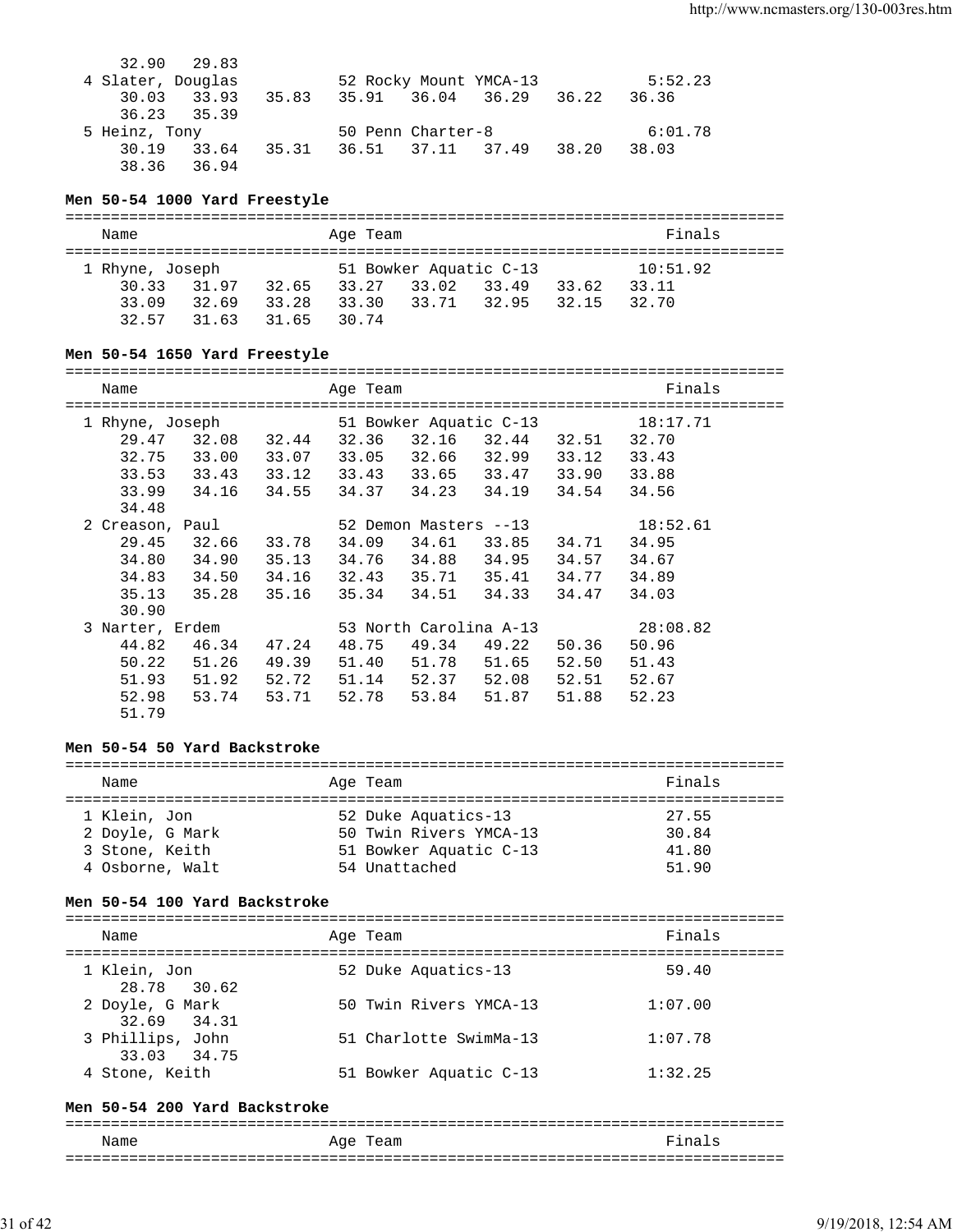| 1 Rhyne, Joseph |                   |       | 51 Bowker Aquatic C-13 | 2:09.53 |
|-----------------|-------------------|-------|------------------------|---------|
| 31.17           | 32.49             | 33.55 | 32.32                  |         |
| 2 Klein, Jon    |                   |       | 52 Duke Aquatics-13    | 2:10.95 |
|                 | 30.97 33.17 33.76 |       | 33.05                  |         |
| 3 Doyle, G Mark |                   |       | 50 Twin Rivers YMCA-13 | 2:22.04 |
| 33.28 35.51     |                   | 36.40 | 36.85                  |         |
| 4 Stone, Keith  |                   |       | 51 Bowker Aquatic C-13 | 3:11.33 |
|                 |                   |       |                        |         |

#### **Men 50-54 50 Yard Breaststroke**

| Name                                                  | Age Team                                                              | Finals                  |
|-------------------------------------------------------|-----------------------------------------------------------------------|-------------------------|
| 1 Brenner, Bill<br>2 Heinz, Tony<br>3 Slater, Douglas | 51 Sarasota YMCA Sh-14<br>50 Penn Charter-8<br>52 Rocky Mount YMCA-13 | 29.65<br>32.49<br>34.59 |

## **Men 50-54 100 Yard Breaststroke**

| Name                       |       | Age Team |                        | Finals  |  |
|----------------------------|-------|----------|------------------------|---------|--|
| 1 Slater, Douglas<br>34.89 | 37.09 |          | 52 Rocky Mount YMCA-13 | 1:11.98 |  |

## **Men 50-54 50 Yard Butterfly**

| Name             | Age Team               | Finals |
|------------------|------------------------|--------|
| 1 Phillips, John | 51 Charlotte SwimMa-13 | 25.81  |
| 2 Spencer, Mike  | 53 Raleigh Area Mas-13 | 25.96  |
| 3 Klein, Jon     | 52 Duke Aquatics-13    | 26.38  |
| 4 Heinz, Tony    | 50 Penn Charter-8      | 28.47  |
| 5 Doyle, G Mark  | 50 Twin Rivers YMCA-13 | 29.27  |
| 6 Stone, Keith   | 51 Bowker Aquatic C-13 | 34.90  |

# **Men 50-54 100 Yard Butterfly**

=============================================================================== Name **Age Team** Age Team **Finals** =============================================================================== 1 Spencer, Mike 53 Raleigh Area Mas-13 57.58 26.63 30.95<br>2 Phillips, John 51 Charlotte SwimMa-13 58.08 26.81 31.27 3 Creason, Paul 52 Demon Masters --13 59.63 28.77 30.86 4 Stone, Keith 51 Bowker Aquatic C-13 1:23.38 37.44 45.94

## **Men 50-54 200 Yard Butterfly**

| Name            |             |       |       | Age Team               | Finals  |
|-----------------|-------------|-------|-------|------------------------|---------|
| 1 Creason, Paul | 29.25 34.56 | 35.85 | 33.36 | 52 Demon Masters --13  | 2:13.02 |
| 2 Spencer, Mike | 29.65 34.24 | 36.44 | 37.79 | 53 Raleigh Area Mas-13 | 2:18.12 |

### **Men 50-54 100 Yard IM**

| Name              | Age Team               | Finals  |  |  |  |  |
|-------------------|------------------------|---------|--|--|--|--|
|                   |                        |         |  |  |  |  |
| 1 Slater, Douglas | 52 Rocky Mount YMCA-13 | 59.81   |  |  |  |  |
| $27.22$ 32.59     |                        |         |  |  |  |  |
| 2 Phillips, John  | 51 Charlotte SwimMa-13 | 1:02.31 |  |  |  |  |
| 28.50 33.81       |                        |         |  |  |  |  |
| 3 Spencer, Mike   | 53 Raleigh Area Mas-13 | 1:03.30 |  |  |  |  |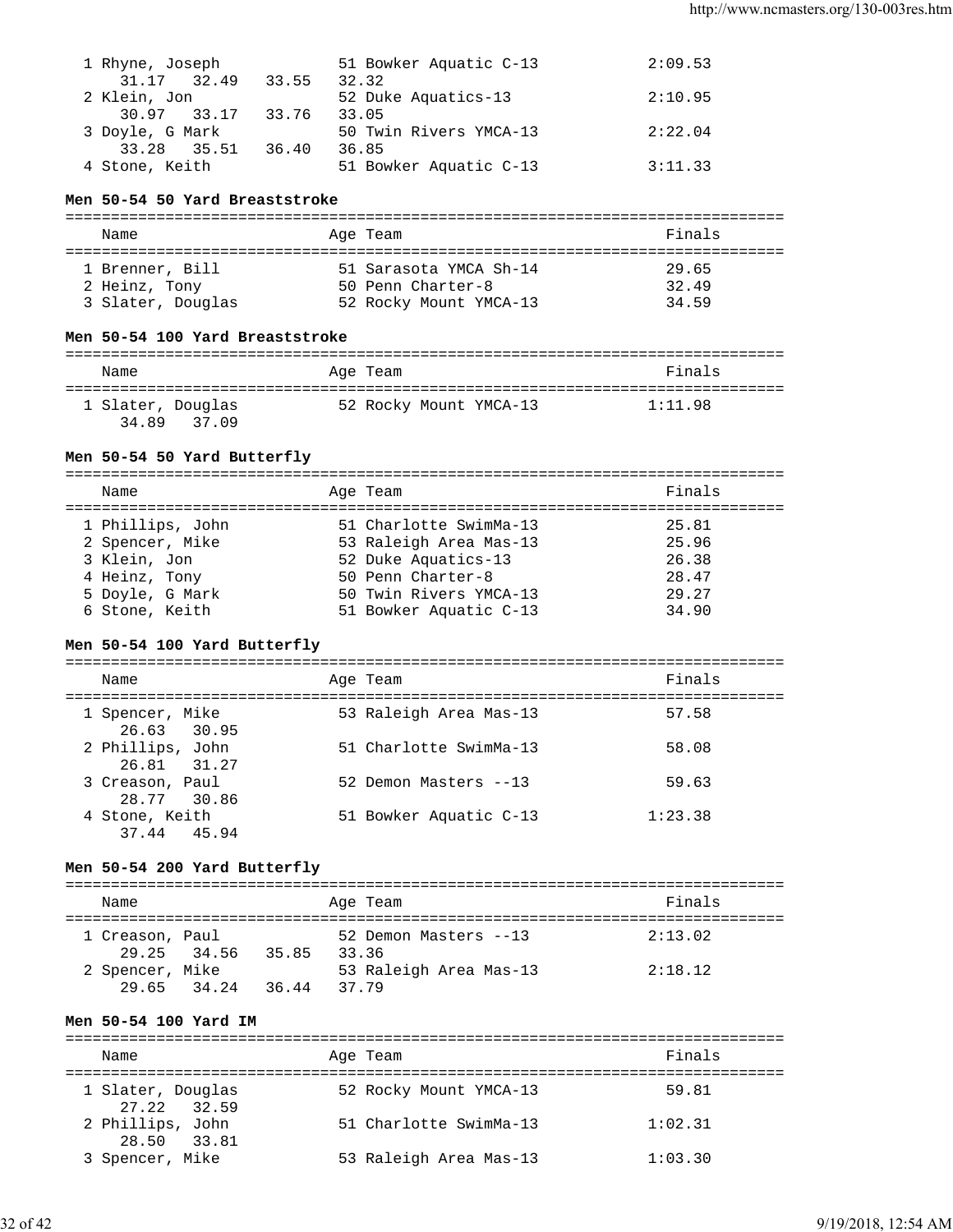| 29.33 33.97     |                        |         |
|-----------------|------------------------|---------|
| 4 Heinz, Tony   | 50 Penn Charter-8      | 1:06.25 |
| 31.15 35.10     |                        |         |
| 5 Doyle, G Mark | 50 Twin Rivers YMCA-13 | 1:07.65 |
| 31.26 36.39     |                        |         |
| 6 Stone, Keith  | 51 Bowker Aquatic C-13 | 1:23.46 |
| 38.56 44.90     |                        |         |

#### **Men 50-54 200 Yard IM**

|  | Name                     |             |       | Age Team                        | Finals  |  |  |
|--|--------------------------|-------------|-------|---------------------------------|---------|--|--|
|  | 1 Slater, Douglas        | 27.51 33.17 | 38.40 | 52 Rocky Mount YMCA-13<br>31.60 | 2:10.68 |  |  |
|  | 2 Spencer, Mike<br>28.53 | 41.09       | 42.28 | 53 Raleigh Area Mas-13<br>32.87 | 2:24.77 |  |  |

#### **Men 50-54 400 Yard IM**

| Name                                 |             |       | Age Team |                                      |                        |       | Finals                      |  |
|--------------------------------------|-------------|-------|----------|--------------------------------------|------------------------|-------|-----------------------------|--|
| 1 Slater, Douglas<br>2 Creason, Paul | 29.31 34.84 | 37.43 | 37.59    | 40.68 41.35<br>52 Demon Masters --13 | 52 Rocky Mount YMCA-13 | 34.84 | 4:49.45<br>33.41<br>5:03.60 |  |
| 30 29                                | 35.06       | 42.11 |          |                                      | 40.62 44.99 45.10      | 34.55 | 30.88                       |  |

#### **Men 55-59 50 Yard Freestyle**

| Name              | Age Team               | Finals |
|-------------------|------------------------|--------|
| 1 Gosha, Joseph   | 56 North Carolina M-13 | 28.75  |
| 2 Manuel, John    | 59 Duke Aquatics-13    | 28.98  |
| 3 Sibley, Leonard | 55 North Carolina M-13 | 29.02  |
| 4 Miller, Jamie   | 55 Triad Masters Sw-13 | 35.06  |

## **Men 55-59 100 Yard Freestyle**

| Name |                                    | Age Team               | Finals  |
|------|------------------------------------|------------------------|---------|
|      | 1 Gilchrist, Donald<br>25.57 27.10 | 56 Greensboro Commu-13 | 52.67   |
|      | 2 Sibley, Leonard<br>32.56 38.82   | 55 North Carolina M-13 | 1:11.38 |
|      | 3 Miller, Jamie<br>46.04 44.85     | 55 Triad Masters Sw-13 | 1:30.89 |

## **Men 55-59 500 Yard Freestyle**

| Name                                  |                |       | Age Team |                                             |       | Finals           |  |
|---------------------------------------|----------------|-------|----------|---------------------------------------------|-------|------------------|--|
| 1 Gilchrist, Donald<br>29.58<br>32.99 | 32.17<br>32.12 | 33.10 |          | 56 Greensboro Commu-13<br>33.34 33.61 33.49 | 33.16 | 5:26.71<br>33.15 |  |

## **Men 55-59 1650 Yard Freestyle**

| Name                     |                        |                | Age Team       |                        |                |                | Finals         |  |
|--------------------------|------------------------|----------------|----------------|------------------------|----------------|----------------|----------------|--|
| 1 Miller, Jamie<br>47.04 | 55.32                  | 56.30          | 55.55          | 55 Triad Masters Sw-13 |                |                | 30:17.91       |  |
|                          | 58.32 56.49            | 56.96          | 55.16          |                        |                | 55.61          | 54.98          |  |
| 54.60                    | 54.07 1:50.80<br>53.63 | 55.08<br>52.54 | 57.19<br>54.16 | 55.90<br>52.90         | 53.27<br>50.97 | 54.07<br>52.11 | 55.10<br>47.42 |  |
| 12.00                    |                        |                |                |                        |                |                |                |  |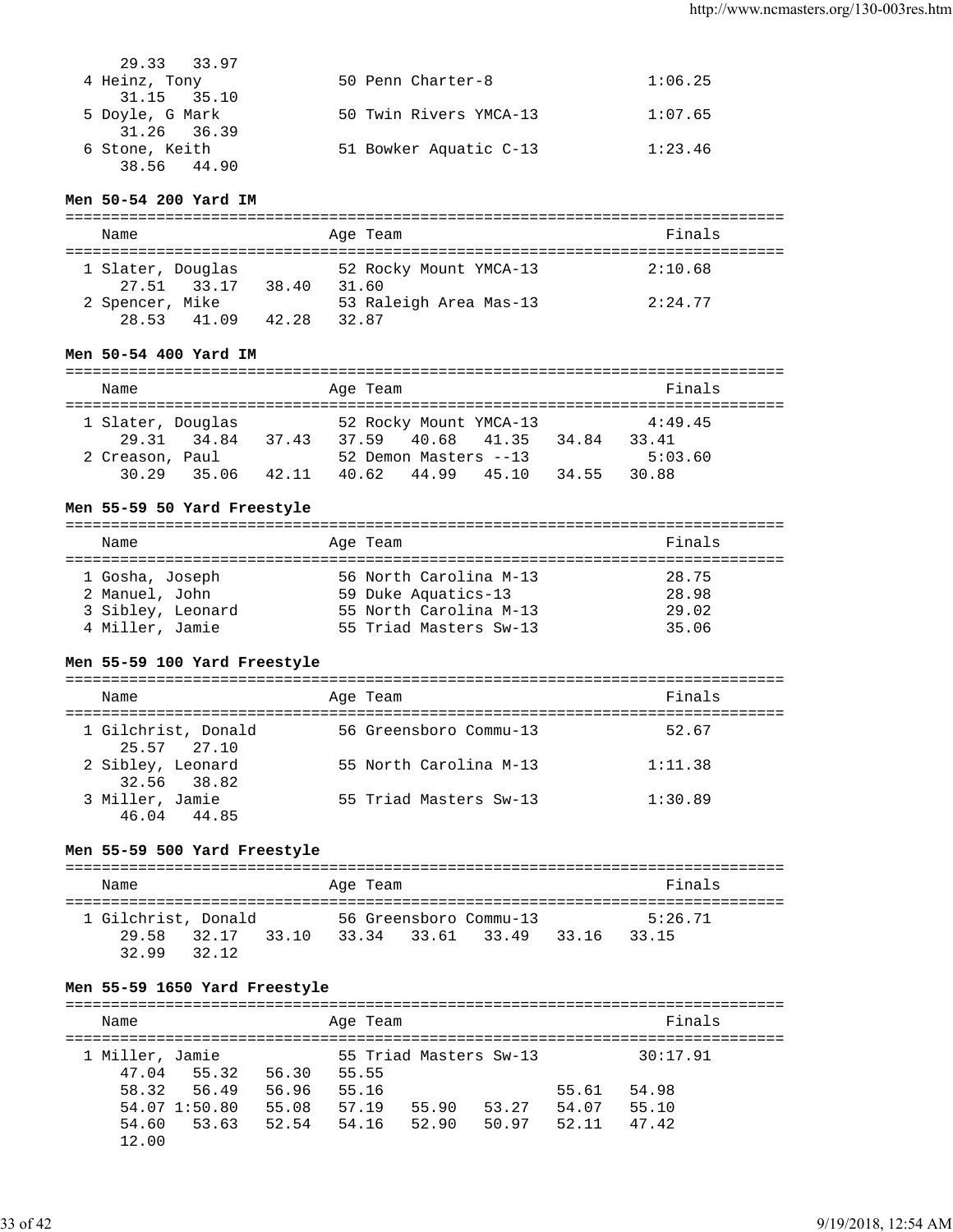#### **Men 55-59 50 Yard Backstroke**

| Name              | Age Team               | Finals |
|-------------------|------------------------|--------|
| 1 Sibley, Leonard | 55 North Carolina M-13 | 36.64  |

#### **Men 55-59 100 Yard Backstroke**

| Name                                | Age Team               | Finals  |
|-------------------------------------|------------------------|---------|
| 1 Sibley, Leonard<br>39 64<br>43.04 | 55 North Carolina M-13 | 1:22.68 |

# **Men 55-59 50 Yard Breaststroke**

| Name              | Age Team               | Finals |
|-------------------|------------------------|--------|
|                   |                        |        |
| 1 Manuel, John    | 59 Duke Aquatics-13    | 3744   |
| 2 Gosha, Joseph   | 56 North Carolina M-13 | 37.79  |
| 3 Sibley, Leonard | 55 North Carolina M-13 | 38.62  |

## **Men 55-59 100 Yard Breaststroke**

| Name              |                 | Age Team               | Finals  |
|-------------------|-----------------|------------------------|---------|
| 1 Manuel, John    | 38.03 44.72     | 59 Duke Aquatics-13    | 1:22.75 |
| 2 Sibley, Leonard | $42.59$ $47.32$ | 55 North Carolina M-13 | 1:29.91 |
| 3 Miller, Jamie   | 47.87 54.10     | 55 Triad Masters Sw-13 | 1:41.97 |

#### **Men 55-59 200 Yard Breaststroke**

| Name              |                             |       | Age Team |                        | Finals  |
|-------------------|-----------------------------|-------|----------|------------------------|---------|
| 1 Sibley, Leonard |                             |       |          | 55 North Carolina M-13 | 3:50.43 |
|                   | 45.88 55.94 1:06.07 1:02.54 |       |          |                        |         |
| 2 Miller, Jamie   |                             |       |          | 55 Triad Masters Sw-13 | 3:51.46 |
|                   | $51.70$ $1:01.36$ $1:02.11$ | 56.29 |          |                        |         |

## **Men 55-59 50 Yard Butterfly**

| Name              | Age Team               | Finals |
|-------------------|------------------------|--------|
| 1 Sibley, Leonard | 55 North Carolina M-13 | 33.82  |
| 2 Miller, Jamie   | 55 Triad Masters Sw-13 | 41 09  |

## **Men 55-59 100 Yard Butterfly**

| Name                | Age Team               | Finals  |
|---------------------|------------------------|---------|
|                     |                        |         |
| 1 Gilchrist, Donald | 56 Greensboro Commu-13 | 58.45   |
| 27.61 30.84         |                        |         |
| 2 Miller, Jamie     | 55 Triad Masters Sw-13 | 1:42.89 |
| 47.00<br>55.89      |                        |         |

#### **Men 55-59 100 Yard IM**

| Name                               | Age Team               | Finals  |
|------------------------------------|------------------------|---------|
| 1 Gilchrist, Donald<br>29.04 31.68 | 56 Greensboro Commu-13 | 1:00.72 |
| 2 Gosha, Joseph<br>38.06 42.45     | 56 North Carolina M-13 | 1:20.51 |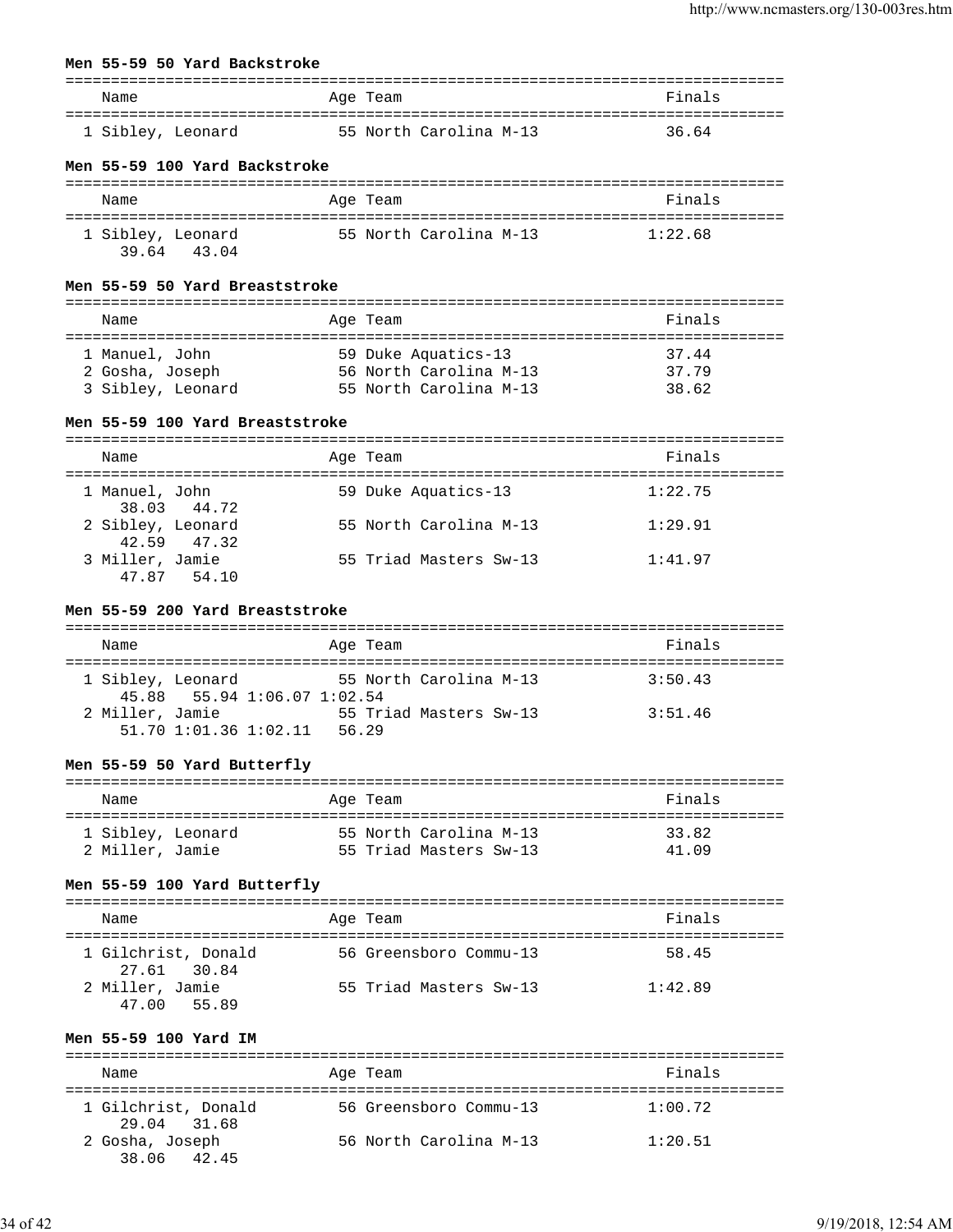| 3 Sibley, Leonard | 55 North Carolina M-13 | 1:21.26 |
|-------------------|------------------------|---------|
| 35.56 45.70       |                        |         |
| 4 Miller, Jamie   | 55 Triad Masters Sw-13 | 1:41.06 |
| 48.69 52.37       |                        |         |

### **Men 55-59 200 Yard IM**

| Name                                        | Age Team                        | Finals  |
|---------------------------------------------|---------------------------------|---------|
| 1 Gilchrist, Donald<br>27.96 34.41<br>40.07 | 56 Greensboro Commu-13<br>30.91 | 2:13.35 |
| 2 Miller, Jamie<br>48.81 1:09.11 1:04.97    | 55 Triad Masters Sw-13<br>42.84 | 3:45.73 |

#### **Men 55-59 400 Yard IM**

| Name                |             |       | Age Team |             |                        |       | Finals  |
|---------------------|-------------|-------|----------|-------------|------------------------|-------|---------|
| 1 Gilchrist, Donald |             |       |          |             | 56 Greensboro Commu-13 |       | 4:40.65 |
|                     | 29.46 33.41 | 37.64 |          | 37.87 39.33 | 40.24                  | 31.67 | 31.03   |

# **Men 60-64 50 Yard Freestyle**

| Name           |  | Age Team               |  | Finals |  |
|----------------|--|------------------------|--|--------|--|
| 1 Glass, Ernie |  | 60 Charlotte SwimMa-13 |  | 26.20  |  |

#### **Men 60-64 100 Yard Freestyle**

| Name                          |       | Age Team               | Finals  |
|-------------------------------|-------|------------------------|---------|
| 1 Glass, Ernie<br>28.46 30.20 |       | 60 Charlotte SwimMa-13 | 58.66   |
| 2 Anderson, Craig<br>31 33    | 31 32 | 60 Twin Rivers YMCA-13 | 1:02.65 |

### **Men 60-64 200 Yard Freestyle**

=============================================================================== Name **Age Team** Age Team Finals =============================================================================== 60 Charlotte SwimMa-13  $2:14.82$  30.74 34.48 35.42 34.18 2 Anderson, Craig 60 Twin Rivers YMCA-13 2:22.91 34.69 36.36 37.05 34.81

# **Men 60-64 500 Yard Freestyle**

| Name                                |                |       | Age Team                      |                        |       | Finals           |  |
|-------------------------------------|----------------|-------|-------------------------------|------------------------|-------|------------------|--|
| 1 Glass, Ernie                      |                |       |                               | 60 Charlotte SwimMa-13 |       | 5:57.71          |  |
| 32.15<br>35.28 32.95                | 35.62          |       | 36.65 36.75 37.36 37.01 37.35 |                        |       | 36.59            |  |
| 2 Anderson, Craig<br>36.04<br>40.52 | 39.30<br>38.23 | 39.73 | 40.92 41.85 41.52             | 60 Twin Rivers YMCA-13 | 41.66 | 6:40.79<br>41.02 |  |

### **Men 60-64 1000 Yard Freestyle**

=============================================================================== Name **Age Team Age Team Age Team Rame Pinals** =============================================================================== 1 Lysaght, Chuck 60 Raleigh Area Mas-13 14:09.08 36.29 39.93 41.64 41.95 42.46 42.82 42.91 42.92 43.47 42.92 43.12 43.53 43.49 43.21 43.50 43.92 43.60 43.38 43.23 40.79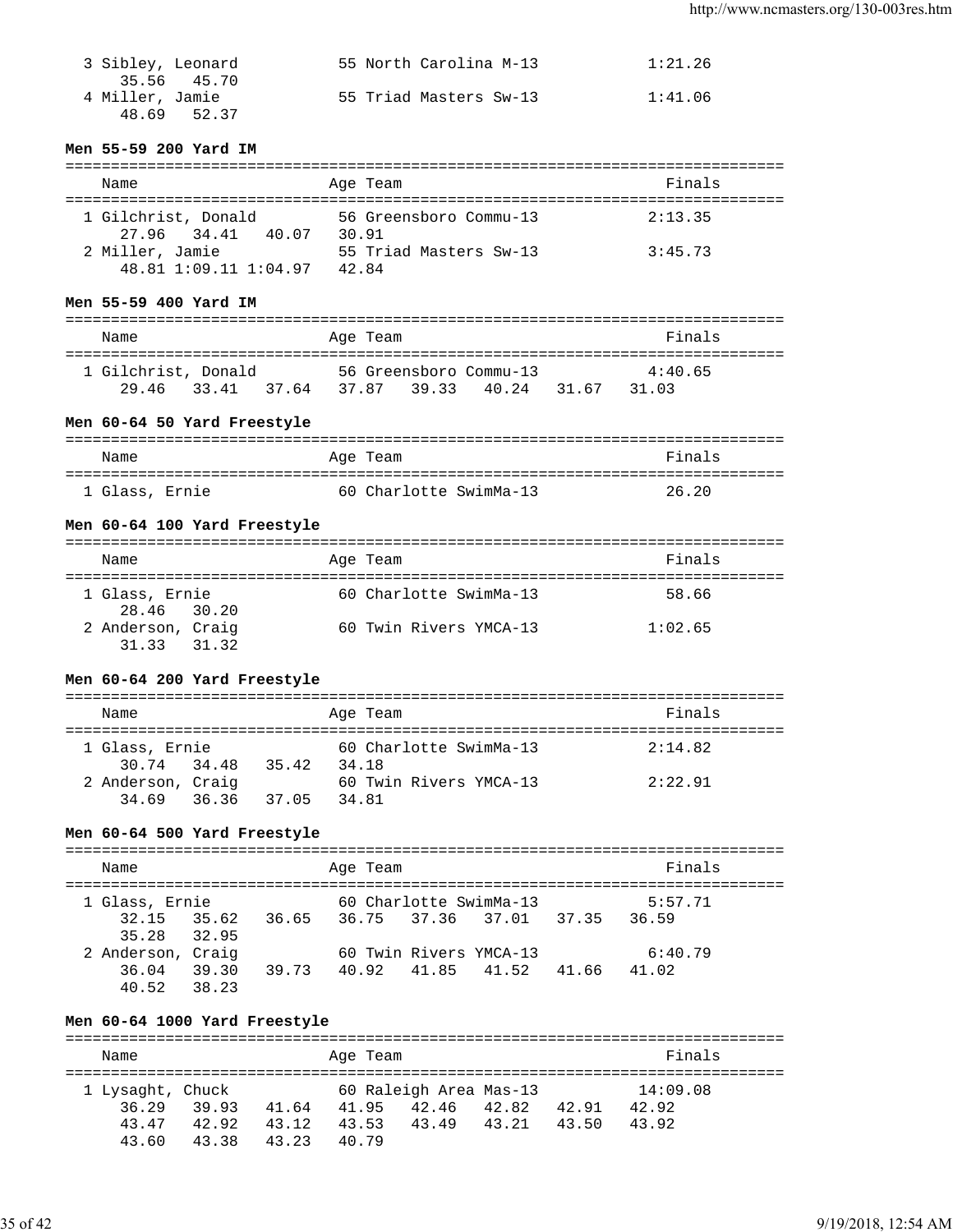### **Men 60-64 1650 Yard Freestyle**

| Name                                                           |                                  |                                  | Age Team                         |                                  |                                                            |                                  | Finals                                       |  |
|----------------------------------------------------------------|----------------------------------|----------------------------------|----------------------------------|----------------------------------|------------------------------------------------------------|----------------------------------|----------------------------------------------|--|
| 1 Anderson, Craig<br>36.61<br>41.90<br>41.67<br>41.56<br>37.46 | 41.38<br>41.42<br>42.18<br>41.71 | 41.99<br>42.30<br>41.87<br>41.37 | 42.22<br>41.43<br>41.43<br>41.37 | 42.66<br>42.71<br>41.89<br>40.97 | 60 Twin Rivers YMCA-13<br>42.43<br>42.50<br>41.28<br>40.96 | 42.36<br>42.02<br>41.56<br>40.49 | 22:48.60<br>42.88<br>42.14<br>41.45<br>40.43 |  |
| 2 Lysaght, Chuck<br>37.02<br>42.73<br>42.80<br>42.44<br>41.72  | 41.36<br>42.26<br>42.98<br>42.36 | 42.08<br>42.69<br>42.56<br>42.74 | 42.33<br>42.99<br>42.79<br>42.90 | 42.47<br>42.96<br>43.05<br>42.77 | 60 Raleigh Area Mas-13<br>42.62<br>42.84<br>42.85<br>42.80 | 42.82<br>43.01<br>42.68<br>42.62 | 23:20.77<br>42.83<br>42.77<br>42.53<br>42.40 |  |

# **Men 60-64 50 Yard Backstroke**

| Name              | Age Team               | Finals |
|-------------------|------------------------|--------|
| 1 Glass, Ernie    | 60 Charlotte SwimMa-13 | 33.15  |
| 2 Anderson, Craig | 60 Twin Rivers YMCA-13 | 37 18  |

# **Men 60-64 100 Yard Backstroke**

| Name                             | Age Team               | Finals  |
|----------------------------------|------------------------|---------|
| 1 Glass, Ernie<br>36.94 37.51    | 60 Charlotte SwimMa-13 | 1:14.45 |
| 2 Anderson, Craig<br>39.95 39.84 | 60 Twin Rivers YMCA-13 | 1:19.79 |

### **Men 60-64 200 Yard Backstroke**

| Name           |               |       | Age Team               | Finals  |
|----------------|---------------|-------|------------------------|---------|
| 1 Glass, Ernie |               |       | 60 Charlotte SwimMa-13 | 2:46.70 |
| 3845           | 41.82<br>4393 | 42.50 |                        |         |

### **Men 60-64 50 Yard Breaststroke**

| Name              | Age Team               | Finals |
|-------------------|------------------------|--------|
| 1 Anderson, Craig | 60 Twin Rivers YMCA-13 | 37.12  |

# **Men 60-64 100 Yard Breaststroke**

| Name                       |       | Age Team               | Finals  |
|----------------------------|-------|------------------------|---------|
| 1 Anderson, Craig<br>39.64 | 42.84 | 60 Twin Rivers YMCA-13 | 1:22.48 |

# **Men 60-64 50 Yard Butterfly**

| Name           | Age Team               | Finals |
|----------------|------------------------|--------|
| 1 Glass, Ernie | 60 Charlotte SwimMa-13 | 29.68  |

## **Men 65-69 50 Yard Freestyle**

| Name            | Age Team               | Finals |
|-----------------|------------------------|--------|
| 1 White, Bernie | 66 Charlotte SwimMa-13 | 30.32  |
| 2 Gadol, Lou    | 68 Charlotte SwimMa-13 | 32.31  |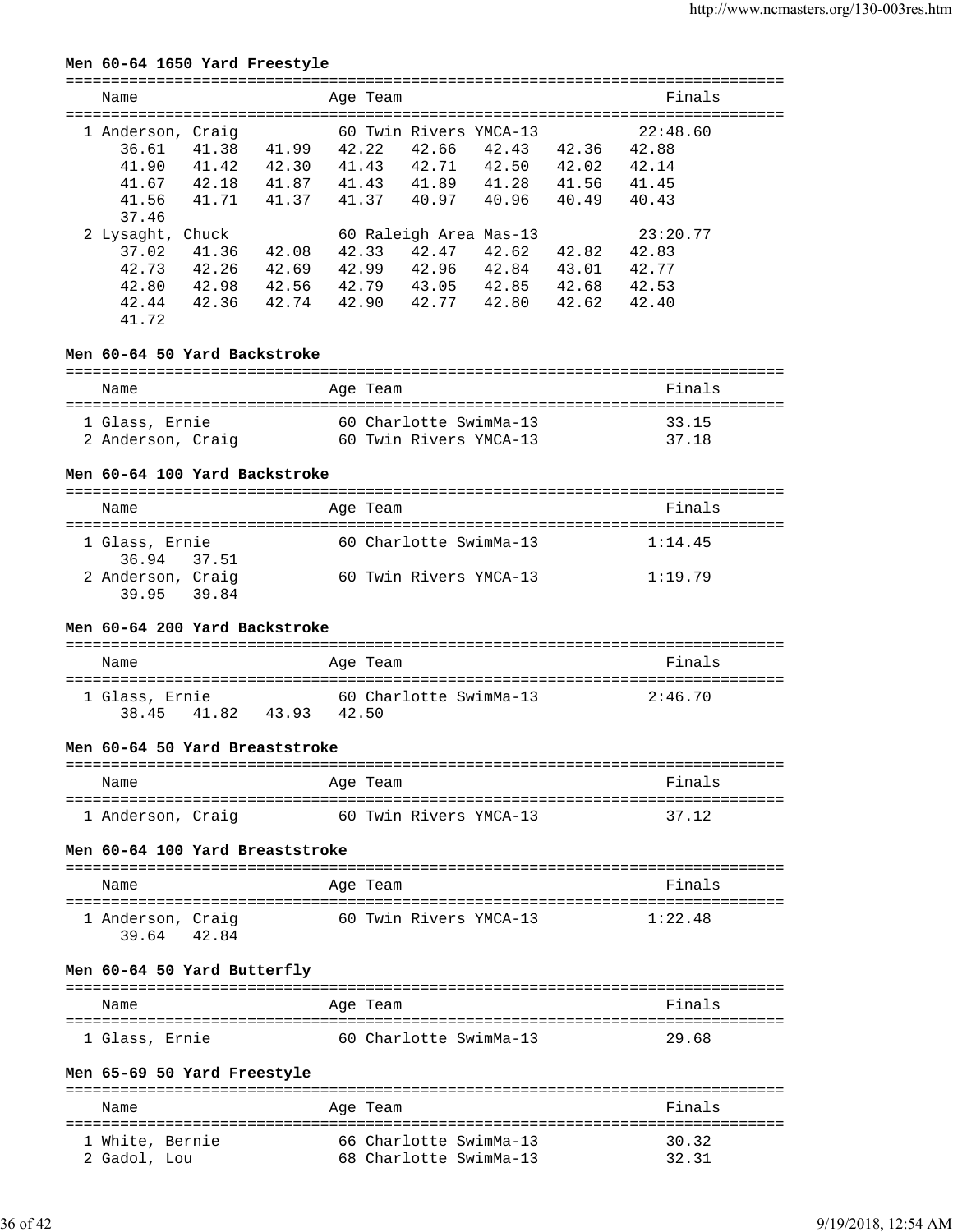3 Van Meeteren, Hans 66 Twin Rivers YMCA-13 35.18

**Men 65-69 100 Yard Freestyle**

| Name                                | Age Team               | Finals  |
|-------------------------------------|------------------------|---------|
| 1 White, Bernie<br>34.58 37.91      | 66 Charlotte SwimMa-13 | 1:12.49 |
| 2 Gadol, Lou<br>35.46 42.53         | 68 Charlotte SwimMa-13 | 1:17.99 |
| 3 Fletcher, Doug<br>37.50 43.26     | 67 Raleigh Area Mas-13 | 1:20.76 |
| 4 Van Meeteren, Hans<br>40.58 41.00 | 66 Twin Rivers YMCA-13 | 1:21.58 |

## **Men 65-69 200 Yard Freestyle**

| Name                 |                   |       | Age Team                        | Finals  |
|----------------------|-------------------|-------|---------------------------------|---------|
| 1 White, Bernie      | 39.48 43.61 44.23 |       | 66 Charlotte SwimMa-13<br>40.39 | 2:47.71 |
| 2 Fletcher, Doug     | 39.81 44.83 46.40 |       | 67 Raleigh Area Mas-13          | 2:56.80 |
| 3 Simmons, Charlie   |                   |       | 45.76<br>69 SwimMAC Masters-13  | 3:00.12 |
| 39.77 43.66          |                   | 49.11 | 47.58                           |         |
| 4 Van Meeteren, Hans |                   |       | 66 Twin Rivers YMCA-13          | 3:04.68 |
| 43.69 48.09          |                   | 48.01 | 44.89                           |         |
| 5 Gadol, Lou         |                   |       | 68 Charlotte SwimMa-13          | 3:04.78 |
| 37.63 49.04          |                   | 51.05 | 47.06                           |         |

## **Men 65-69 500 Yard Freestyle**

| Name                                    |                   |  | Age Team |                     |                                                                           | Finals  |  |
|-----------------------------------------|-------------------|--|----------|---------------------|---------------------------------------------------------------------------|---------|--|
| 1 Fletcher, Doug<br>46.00 44.57         |                   |  |          |                     | 67 Raleigh Area Mas-13<br>41.02 45.55 47.46 47.76 48.06 47.08 47.95 47.27 | 7:42.72 |  |
| 2 Van Meeteren, Hans<br>$52.10$ $51.40$ | 48.04 52.00 52.48 |  |          | 53.95 52.45 1:45.29 | 66 Twin Rivers YMCA-13                                                    | 8:39.79 |  |

## **Men 65-69 1650 Yard Freestyle**

| Name                      |                         |                         | Age Team                |                                 |                         |                         | Finals            |  |
|---------------------------|-------------------------|-------------------------|-------------------------|---------------------------------|-------------------------|-------------------------|-------------------|--|
| 1 Fletcher, Doug<br>42.07 | 46.79                   | 47.95 1:36.19           |                         | 67 Raleigh Area Mas-13<br>49.75 | 49.68                   | 49.07                   | 26:51.83<br>49.26 |  |
| 48.30<br>50.10            | 50.30<br>48.62<br>49.26 | 48.32<br>49.51<br>50.03 | 49.37<br>49.43<br>50.23 | 49.73<br>49.98<br>48.73         | 49.82<br>48.35<br>50.61 | 50.56<br>50.46<br>48.62 | 49.80<br>48.07    |  |
| 44.24                     |                         |                         |                         |                                 |                         |                         |                   |  |

### **Men 65-69 50 Yard Breaststroke**

| Name                             | Age Team                                         | Finals         |
|----------------------------------|--------------------------------------------------|----------------|
| 1 Fletcher, Doug<br>2 Gadol, Lou | 67 Raleigh Area Mas-13<br>68 Charlotte SwimMa-13 | 40.04<br>40.26 |
| 3 Van Meeteren, Hans             | 66 Twin Rivers YMCA-13                           | 42.30          |

#### **Men 65-69 100 Yard Breaststroke**

| Name             | Age Team               | Finals  |
|------------------|------------------------|---------|
| 1 Fletcher, Doug | 67 Raleigh Area Mas-13 | 1:29.47 |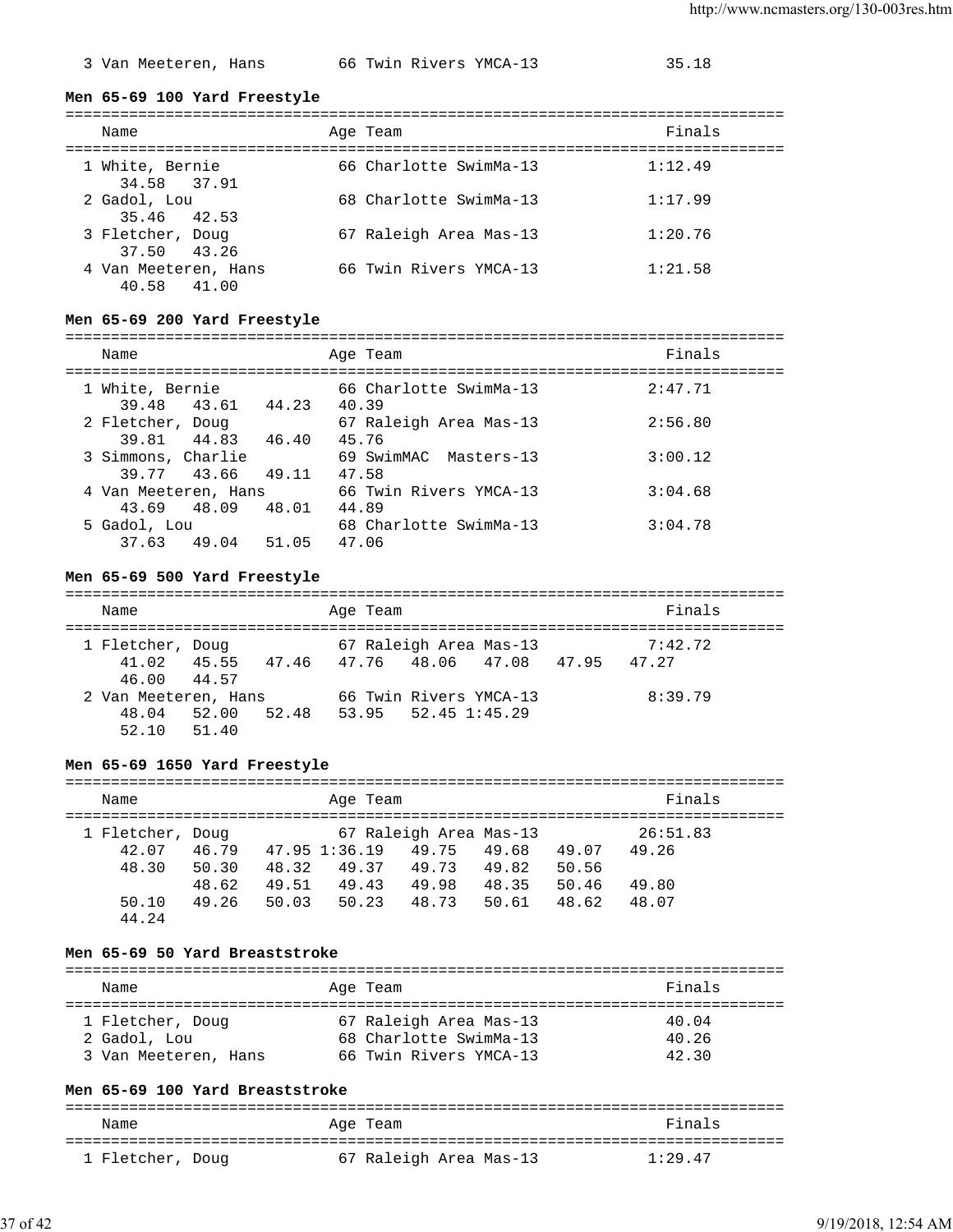| 41.88 47.59          |                        |         |
|----------------------|------------------------|---------|
| 2 Gadol, Lou         | 68 Charlotte SwimMa-13 | 1:33.80 |
| 44.30 49.50          |                        |         |
| 3 Van Meeteren, Hans | 66 Twin Rivers YMCA-13 | 1:35.96 |
| 46.86 49.10          |                        |         |

### **Men 65-69 200 Yard Breaststroke**

| Name                            |       | Age Team                        | Finals  |
|---------------------------------|-------|---------------------------------|---------|
| 1 Fletcher, Doug<br>43.33 51.26 | 53.99 | 67 Raleigh Area Mas-13<br>50.13 | 3:18.71 |
| 2 Gadol, Lou<br>46.19 55.73     | 55.64 | 68 Charlotte SwimMa-13<br>52.63 | 3:30.19 |

## **Men 65-69 50 Yard Butterfly**

| Name            | Age Team               | Finals |
|-----------------|------------------------|--------|
| 1 White, Bernie | 66 Charlotte SwimMa-13 | 32.06  |
| 2 Gadol, Lou    | 68 Charlotte SwimMa-13 | 33.90  |

## **Men 65-69 100 Yard Butterfly**

| Name                              | Age Team               | Finals  |
|-----------------------------------|------------------------|---------|
| 1 White, Bernie<br>36.98<br>42.05 | 66 Charlotte SwimMa-13 | 1:19.03 |

#### **Men 65-69 100 Yard IM**

| Name                                | Age Team               | Finals  |  |  |  |
|-------------------------------------|------------------------|---------|--|--|--|
| 1 Gadol, Lou<br>40.20 48.24         | 68 Charlotte SwimMa-13 | 1:28.44 |  |  |  |
| 2 Van Meeteren, Hans<br>45.85 44.96 | 66 Twin Rivers YMCA-13 | 1:30.81 |  |  |  |

### **Men 65-69 200 Yard IM**

| Name                 |  | Age Team               | Finals  |
|----------------------|--|------------------------|---------|
| 1 Gadol, Lou         |  | 68 Charlotte SwimMa-13 | 3:21.01 |
| 35.75 58.26 59.56    |  | 4744                   |         |
| 2 Van Meeteren, Hans |  | 66 Twin Rivers YMCA-13 | 3:25.26 |
| 47.29 55.26 56.43    |  | 46.28                  |         |

## **Men 70-74 50 Yard Freestyle**

| Name           | Age Team               | Finals |
|----------------|------------------------|--------|
| 1 Clark, Jerry | 72 Charlotte SwimMa-13 | 30.71  |

## **Men 70-74 100 Yard Freestyle**

| Name           | Age Team               | Finals  |
|----------------|------------------------|---------|
| 1 Clark, Jerry | 72 Charlotte SwimMa-13 | 1:07.80 |
| 32.89<br>34.91 |                        |         |

## **Men 70-74 200 Yard Freestyle**

| Name           | Age Team               | Finals  |
|----------------|------------------------|---------|
| 1 Clark, Jerry | 72 Charlotte SwimMa-13 | 2:38.74 |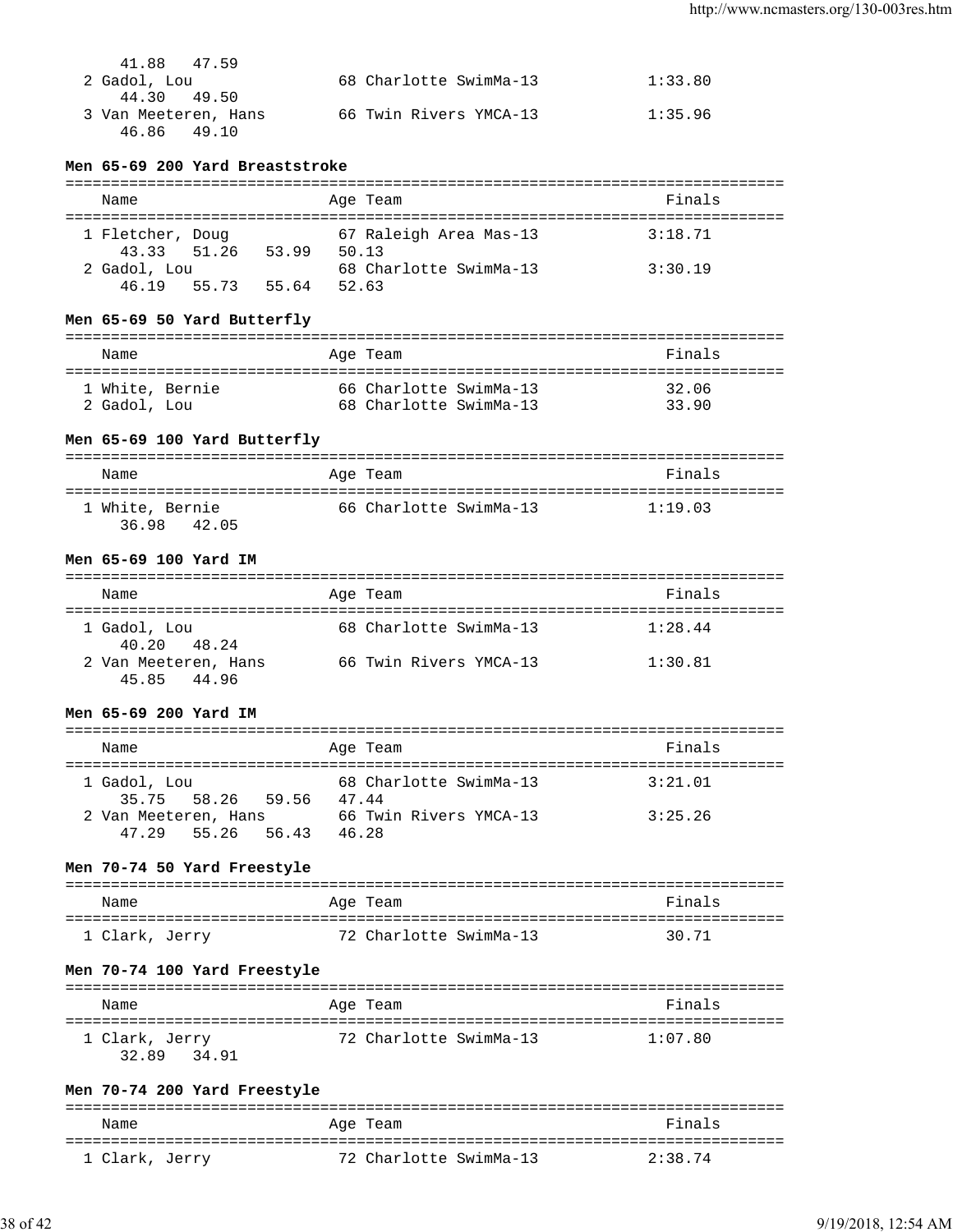| 40.16 41.03 40.01<br>37.54<br>2 Pinkerton, Rolffs 71 North Carolina M-13<br>42.10  42.91  40.23<br>37.84        |          |              |                                            | 2:43.08                                                           |
|-----------------------------------------------------------------------------------------------------------------|----------|--------------|--------------------------------------------|-------------------------------------------------------------------|
| Men 70-74 100 Yard Backstroke                                                                                   |          |              |                                            |                                                                   |
| Name                                                                                                            | Age Team |              |                                            | Finals                                                            |
| 1 Pinkerton, Rolffs 71 North Carolina M-13 1:27.80                                                              |          |              |                                            |                                                                   |
| 41.90 45.90                                                                                                     |          |              |                                            |                                                                   |
| Men 75-79 100 Yard Butterfly                                                                                    |          |              |                                            |                                                                   |
| Name                                                                                                            | Age Team |              |                                            | Finals                                                            |
| 1 Huson, John<br>50.85 1:01.91                                                                                  |          |              | 75 James J Harris Y-13                     | 1:52.76                                                           |
| Men 75-79 200 Yard Butterfly                                                                                    |          |              |                                            |                                                                   |
| Name                                                                                                            | Age Team |              |                                            | Finals                                                            |
| -- Huson, John<br>56.61 1:08.38 15.77                                                                           |          |              | 75 James J Harris Y-13                     | DO                                                                |
| Men 75-79 100 Yard IM                                                                                           |          |              |                                            |                                                                   |
| Name                                                                                                            | Age Team |              |                                            | Finals                                                            |
| 1 Huson, John<br>49.44 58.68                                                                                    |          |              | 75 James J Harris Y-13                     | 1:48.12                                                           |
| Men 75-79 200 Yard IM                                                                                           |          |              |                                            |                                                                   |
| Name                                                                                                            | Age Team |              |                                            | Finals                                                            |
| 1 Huson, John<br>51.37   59.03   1:12.35   55.15                                                                |          |              | 75 James J Harris Y-13                     | 3:57.90                                                           |
| Men 75-79 400 Yard IM                                                                                           |          |              |                                            |                                                                   |
| Name                                                                                                            | Age Team |              |                                            | Finals                                                            |
| 1 Huson, John<br>54.13 1:06.81    59.47 1:01.03<br>Women 18+ 200 Yard Medley Relay                              |          |              | 75 James J Harris Y-13                     | 8:19.83<br>54.45<br>56.56                                         |
| Team                                                                                                            |          |              |                                            | Finals                                                            |
|                                                                                                                 |          |              |                                            |                                                                   |
| 1 Durham Area Masters Aquatics-13<br>1) Proud, Jessica W28<br>3) Williams, Heidi W41<br>33.78<br>41.06<br>29.99 |          | 'A'<br>26.18 | 2) Sanchez, Teresa W29<br>4) Rice, Kim W29 | 2:11.01                                                           |
| 2 Raleigh Area Masters-13<br>1) Oversmith, Amy W38<br>3) Van Welzen, Lindsay W36<br>34.49<br>35.37<br>31.32     | ' A '    | 31.02        |                                            | 2:12.20<br>2) Tandlmayer, Melissa W34<br>4) Hawley, Katherine W29 |
| Women 25+ 200 Yard Freestyle Relay                                                                              |          |              |                                            |                                                                   |
| Team                                                                                                            |          |              |                                            | Finals                                                            |
| -------------------------------------<br>1 Raleigh Area Masters-13<br>1) Braun, Erika W38                       | ' A '    |              | 2) Bonney, Erin W27                        | ---------------<br>1:48.11                                        |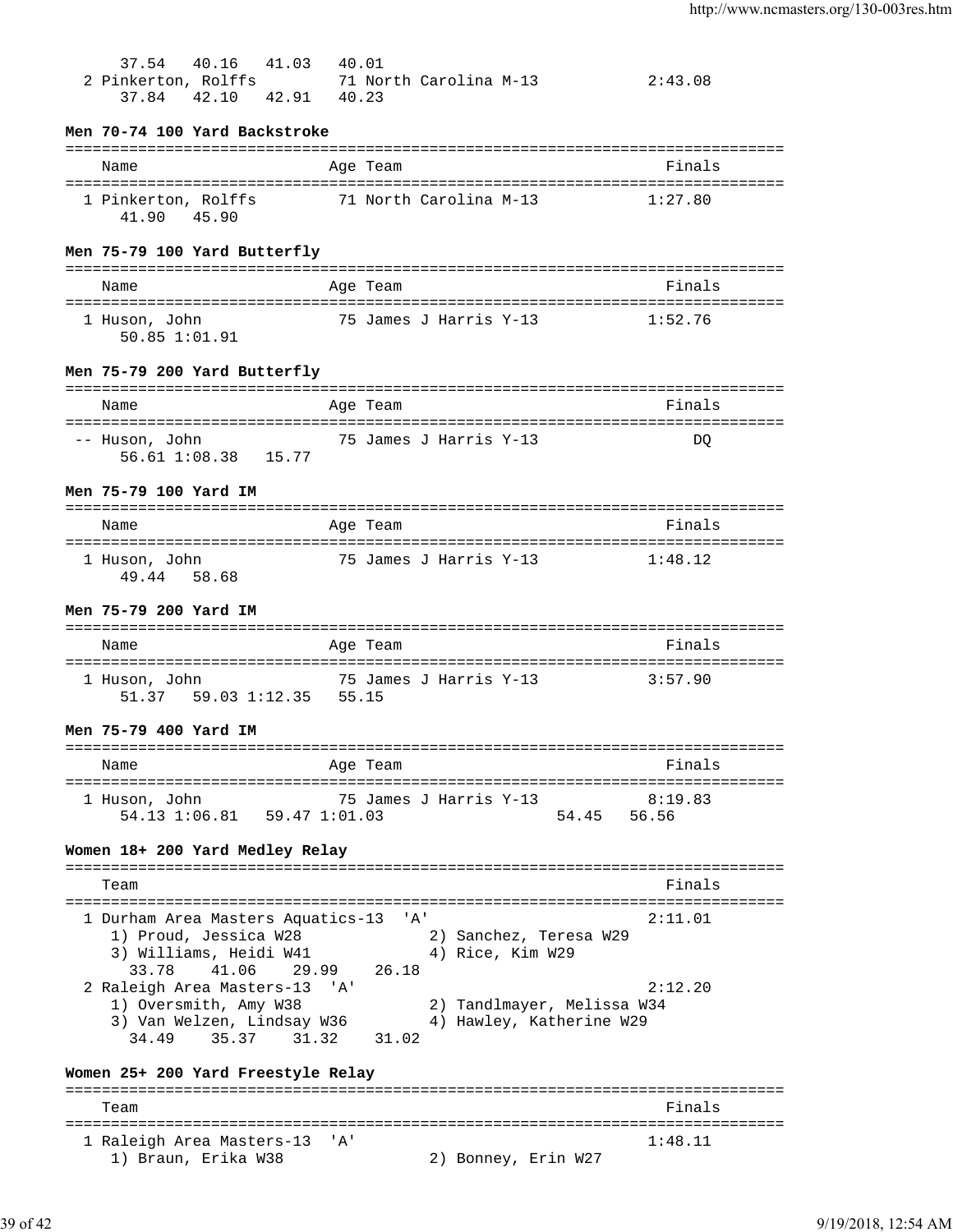3) Oversmith, Amy W38 4) Tandlmayer, Melissa W34 25.64 28.92 29.78 23.77 2 Durham Area Masters Aquatics-13 'A' 2:02.09 1) Brown, Lauren W33 2) Sanchez, Teresa W29 3) Barrell, Sharon W48 4) Proud, Jessica W28 32.75 31.51 30.97 26.86 **Women 45+ 200 Yard Freestyle Relay** =============================================================================== Team Finals =============================================================================== 1 Bowker Aquatic Club-13 'A' 2:04.44 1) Basler, Lynn W57 2) Hardison, Kathy W51 3) Amick, Beverly W55 4) Winters, Julie W47 31.72 30.79 31.55 30.38 **Women 45+ 200 Yard Medley Relay** =============================================================================== Team Finals =============================================================================== 1 Bowker Aquatic Club-13 'A' 2:19.16 1) Winters, Julie W47 2) Basler, Lynn W57 3) Amick, Beverly W55 4) Hardison, Kathy W51 35.76 39.99 33.11 30.30 **Men 18+ 200 Yard Freestyle Relay** =============================================================================== Team Finals and the contract of the contract of the contract of the contract of the contract of the contract of the contract of the contract of the contract of the contract of the contract of the contract of the contract o =============================================================================== 1 Bowker Aquatic Club-13 'A' 1:34.92 1) Eberle, Micah M28 2) Durrell, Nathan M27 3) Bowker, Chris M27 (4) Wagner, Mour M18 23.34 24.26 23.32 24.00 2 Raleigh Area Masters-13 'A' 1:37.54 1) Krayer, Michael M27 2) Blank, Jon M49 3) Su, Billy M36 4) Spencer, Paul M24 22.37 23.54 25.66 25.97 **Men 18+ 200 Yard Medley Relay** =============================================================================== Team Finals and the contract of the contract of the contract of the contract of the contract of the contract of the contract of the contract of the contract of the contract of the contract of the contract of the contract o =============================================================================== 1 Bowker Aquatic Club-13 'A' 1:45.62 1) Eberle, Micah M28 2) Durrell, Nathan M27 3) Bowker, Chris M27 (4) Wagner, Mour M18 26.93 29.37 25.63 23.69 2 Raleigh Area Masters-13 'A' 1:57.86 1) Su, Billy M36 2) Spencer, Mike M53 3) Hogg, Michael M23 4) Stewart, Henry M46 32.66 33.56 25.59 26.05 **Men 35+ 200 Yard Freestyle Relay** =============================================================================== Team Finals and the contract of the contract of the contract of the contract of the contract of the contract of the contract of the contract of the contract of the contract of the contract of the contract of the contract o =============================================================================== 1 Bowker Aquatic Club-13 'C' 1:42.08 1) Jennings, Bob M44 2) Rhyne, Joseph M51 3) Ford, Douglas M46 4) Chan, Andy M47 25.23 26.21 25.44 25.20 **Men 35+ 200 Yard Medley Relay** =============================================================================== Team Finals =============================================================================== 1 Bowker Aquatic Club-13 'B' 1:53.41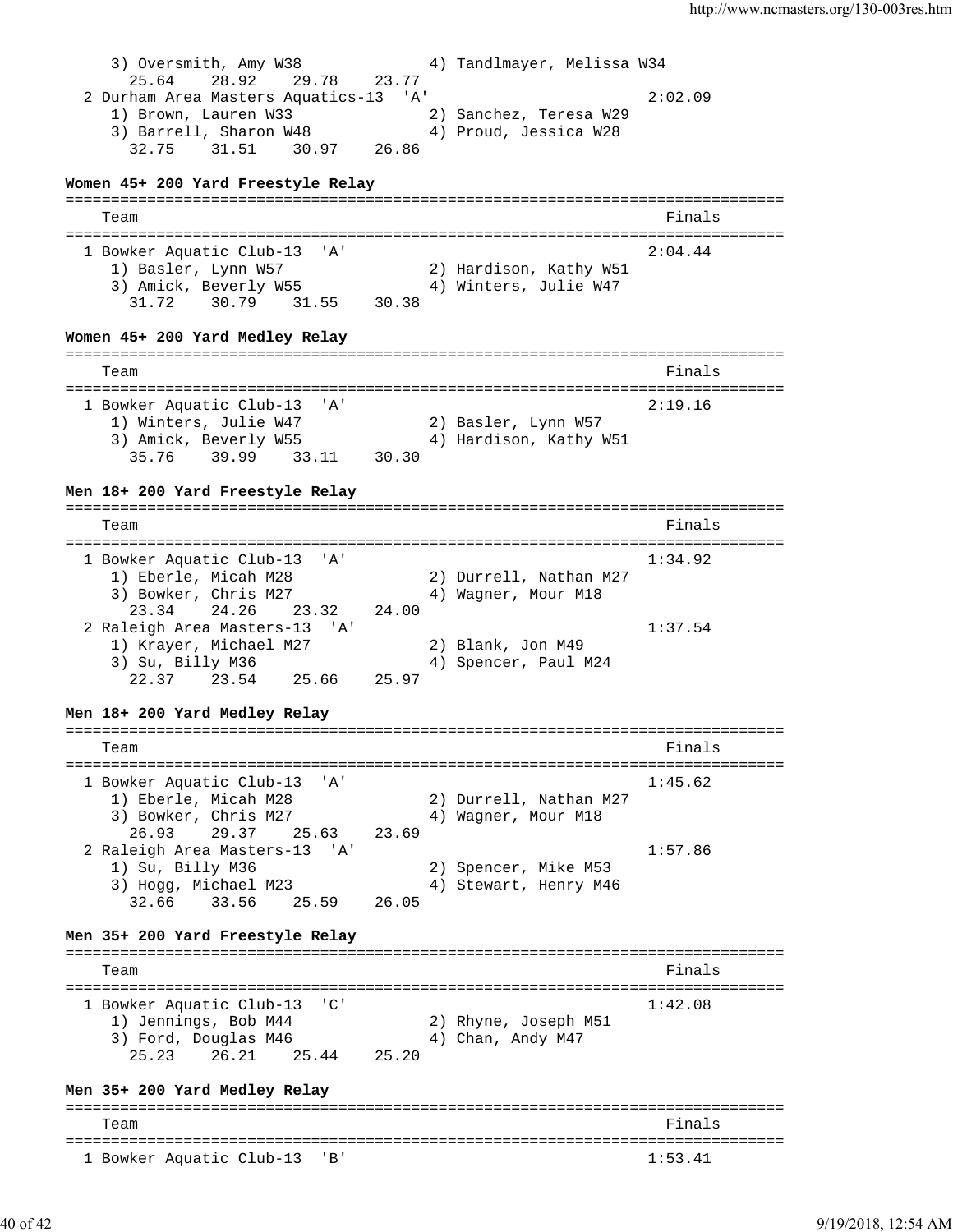1) Chan, Andy M47 2) Jennings, Bob M44 3) Rhyne, Joseph M51 4) Loew, Josh M45 28.93 29.31 26.78 28.39 **Men 45+ 200 Yard Freestyle Relay** =============================================================================== Team Finals and the contract of the contract of the contract of the contract of the contract of the contract of the contract of the contract of the contract of the contract of the contract of the contract of the contract o =============================================================================== 1 Bowker Aquatic Club-13 'B' 1:57.52 1) Loew, Josh M45 2) Wagner, Rich M49 3) Stone, Keith M51 4) Conger, Mark M46 29.14 28.41 32.14 27.83 **Mixed 18+ 200 Yard Medley Relay** =============================================================================== Team Finals and the contract of the contract of the contract of the contract of the contract of the contract of the contract of the contract of the contract of the contract of the contract of the contract of the contract o =============================================================================== 1 Raleigh Area Masters-13 'A' 1:47.02 1) Norris, Amy W25 2) Braun, Erika W38 3) Hogg, Michael M23 4) Krayer, Michael M27 28.68 28.16 26.07 24.11 2 Bowker Aquatic Club-13 'C' 2:18.08 1) Ruebel, Deb W53 2) Hardison, Kathy W51 3) Eberle, Micah M28 4) Durrell, Nathan M27 46.83 29.85 26.05 35.35 **Mixed 25+ 200 Yard Freestyle Relay** =============================================================================== Team Finals and the contract of the contract of the contract of the contract of the contract of the contract of the contract of the contract of the contract of the contract of the contract of the contract of the contract o =============================================================================== 1 Durham Area Masters Aquatics-13 'A' 1:46.57 1) Proud, Jessica W28 2) Williams, Heidi W41 3) Davis, Matthew M37 4) Caruth, Joseph M28 28.97 27.48 24.58 25.54 2 Bowker Aquatic Club-13 'B' 1:56.73 1) Ruebel, Deb W53 2) Angelada-Jao, Jennifer W36 3) Eberle, Micah M28 4) Durrell, Nathan M27 36.33 24.39 **Mixed 25+ 200 Yard Medley Relay** =============================================================================== Team Finals =============================================================================== 1 Raleigh Area Masters-13 'B' 1:53.39 1) Stewart, Henry M46 2) Blank, Jon M49 3) Bonney, Erin W27 4) Oversmith, Amy W38 26.77 29.18 29.64 27.80 2 Durham Area Masters Aquatics-13 'A' 2:03.97 1) Williams, Heidi W41 2) Sadosky, Daniel M35 3) Rice, Kim W29 4) Caruth, Joseph M28 34.66 33.12 30.51 25.68 -- Raleigh Area Masters-13 'C' DQ<br>1) Su, Billy M36 2) Hawley, Katherine W29 1) Su, Billy M36 2) Hawley, Katherine W29 3) Spencer, Mike M53 4) Tandlmayer, Melissa W34 33.15 42.04 26.82 **Mixed 35+ 200 Yard Freestyle Relay** =============================================================================== Team Finals =============================================================================== 1 Bowker Aquatic Club-13 'C' 1:53.84 1) Basler, Lynn W57 2) Hardison, Kathy W51 3) Rhyne, Joseph M51 (4) Jennings, Bob M44 24.61 32.01 32.37 24.85